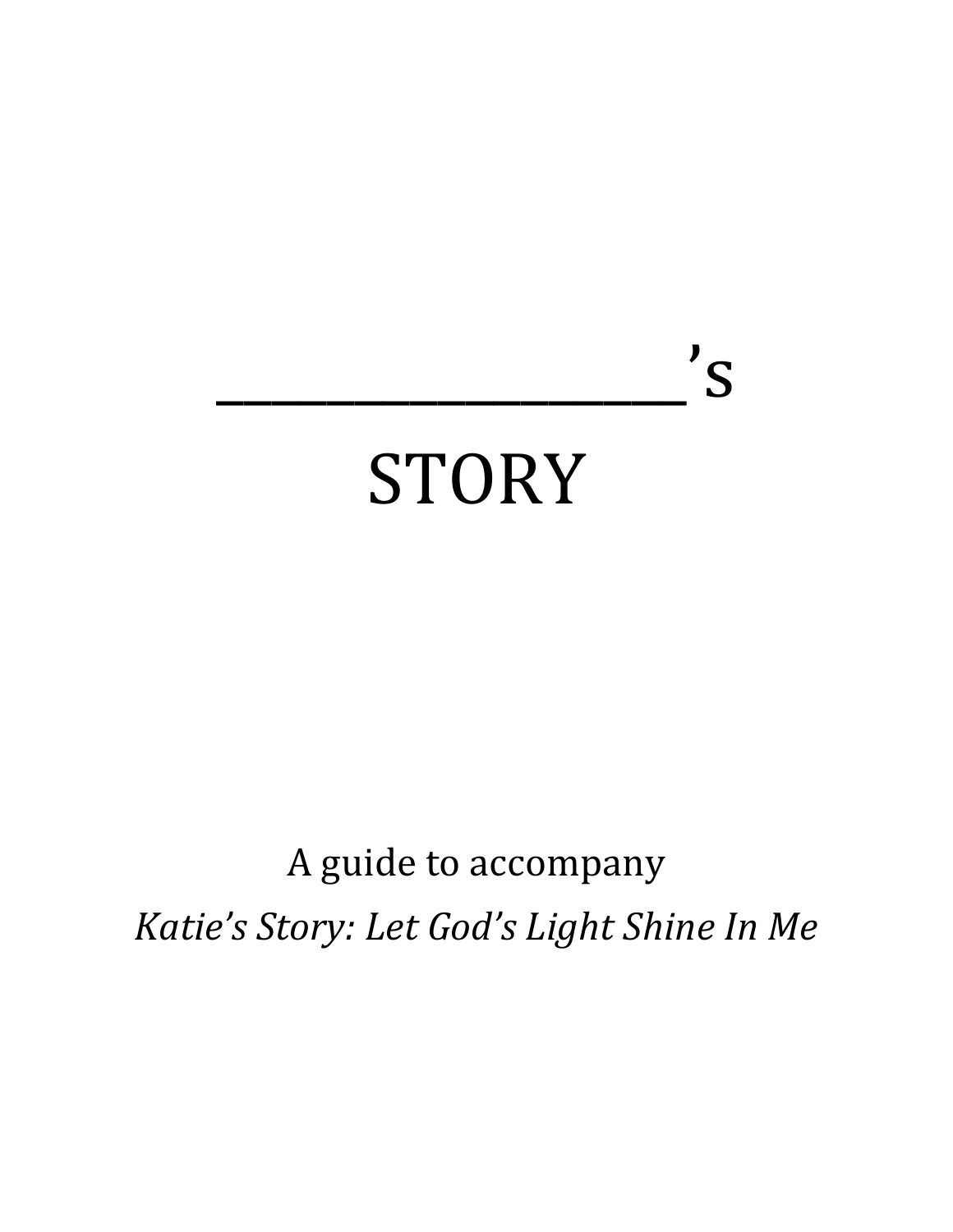This guide is intended to be used alongside the book *Katie's Story: Let God's Light Shine In Me*. The questions can be used for personal journaling or as discussion starters for a small group setting. Or perhaps some combination of both! My hope is that they will help you think, feel and grow as you write your own story with God.

Each set of questions goes with one of Katie's passages in the book. The page numbers are noted, and the main point of the section is highlighted to keep you in the right place in the book. Reading through the Katie/Sarah couplet and the Scriptures associated with the questions will enable them to be better understood. If you print this document, there is a little space between each question but not likely enough for you to write full answers. Having a personal journal will likely be beneficial and may encourage more reflection.

Katie loved her relationship with God. I want you to love your relationship with God also. When you do, his light will radiate through you, and people will be impacted by your life simply through your presence in theirs.

## #letGodslightshineinme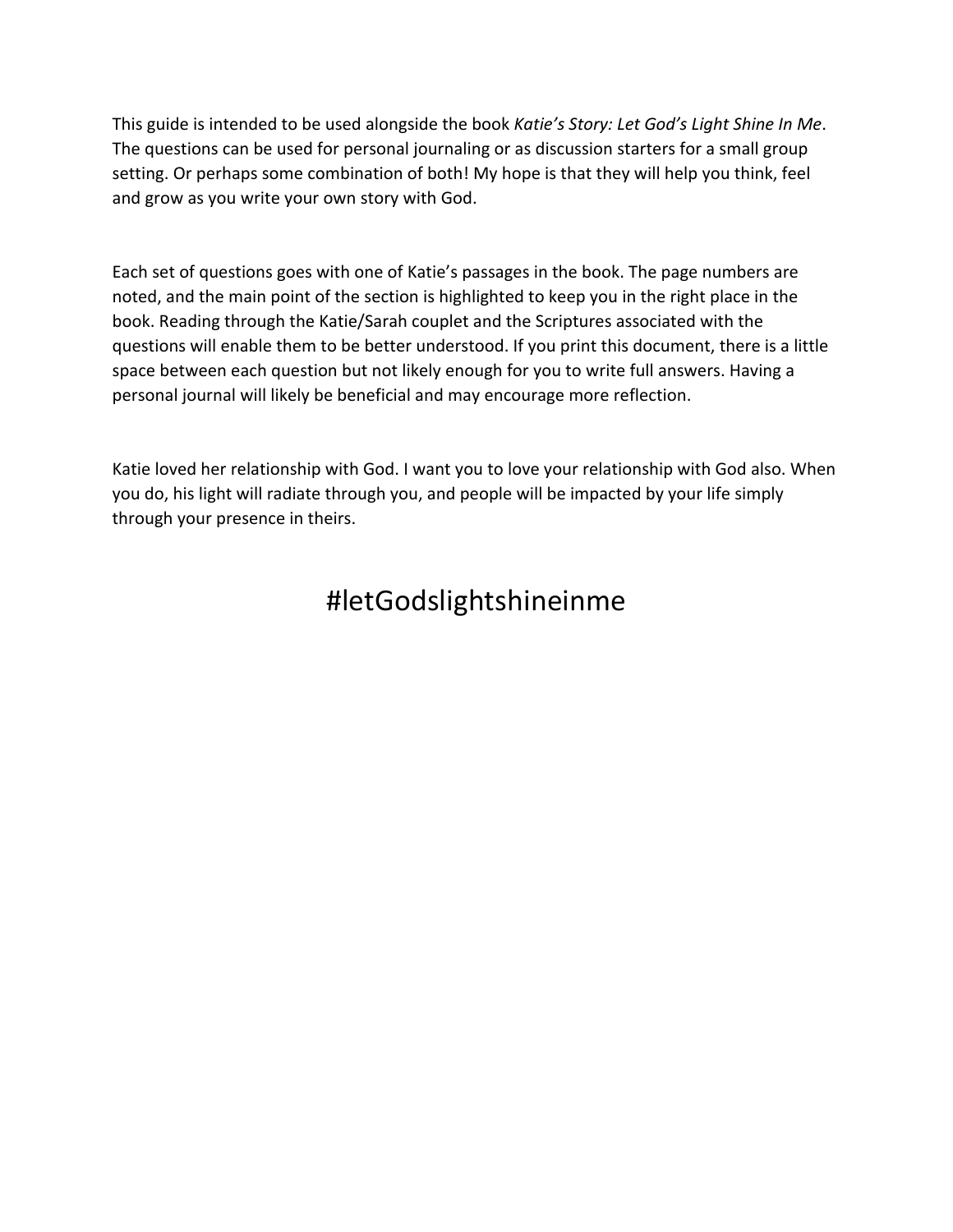## Katie

## Be still in the light of God's presence.

you

What is it like for you to be still? No music, no screens, no talking, no thinking about your day.

Do you do that often?

What might happen if you did?

Have you ever felt God's presence? If so, what was that like?

What were the circumstances surrounding it?

Was it a loud presence or a quiet one?

What might it feel like to have God beside you right now?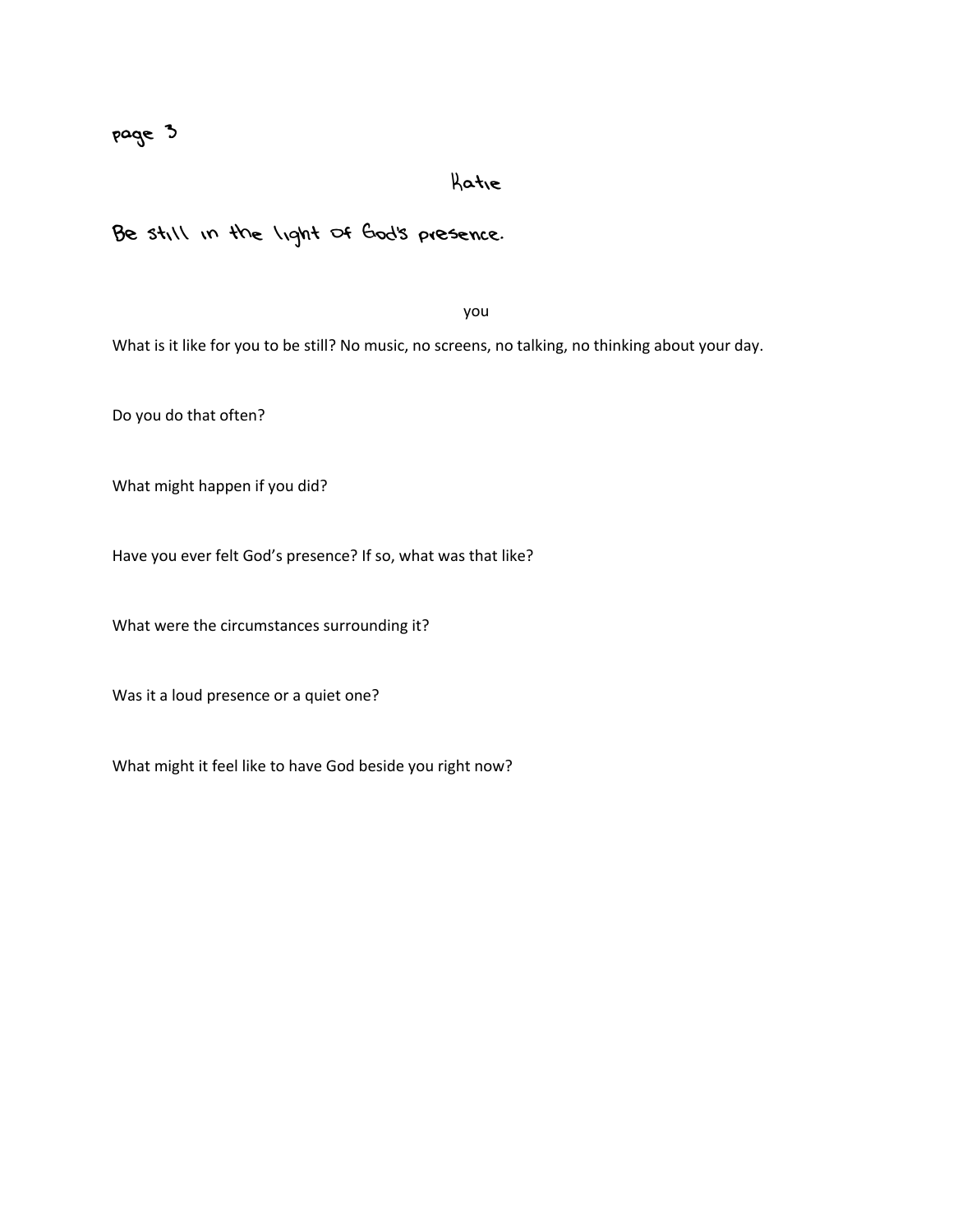## Katie

I'm really only beginning my journey of intimacy with God.

#### you

What is the most exciting trip you have ever taken?

What were some of the best parts?

Were there challenging parts as well?

Where are you on your journey with God?

Would you call it an adventure?

What has been delightful about it?

What has been difficult?

What do you hope to get out of it?

What is it like to keep seeking God in the middle of a hard season?

Does your relationship with God change when the outcome of your situation shifts away from what you hoped?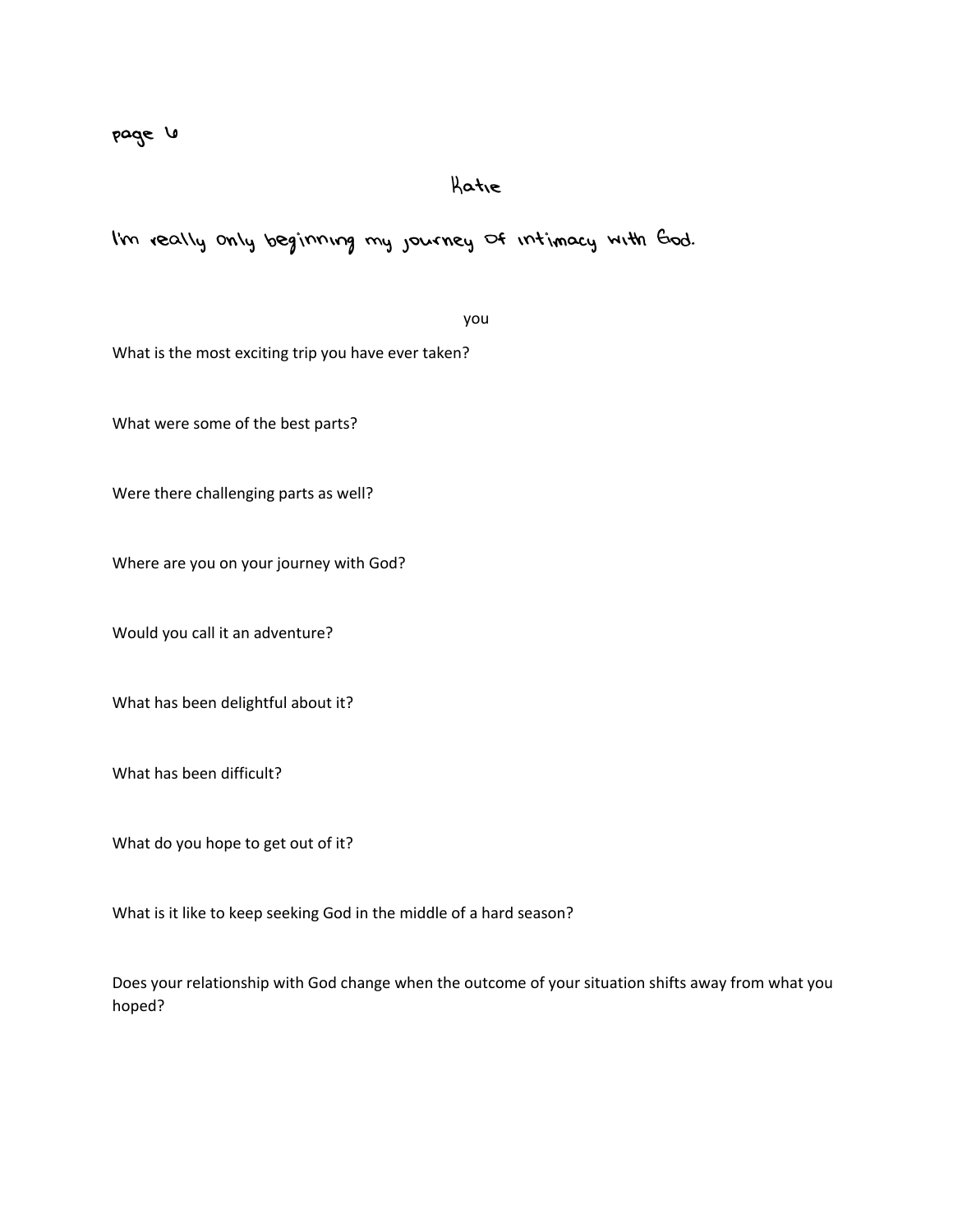## Katie

## The most important role is the one you are asked to play.

you

What are the roles you play in your life? (for example: daughter/son, student, employee, sister, athlete, etc.)

Do you ever feel that your role is more or less important that someone else's?

How does your role impact the people around you?

What would change in your attitude if you believed that God gave you your position?

What would change in your actions?

In what ways can you "play your heart out?"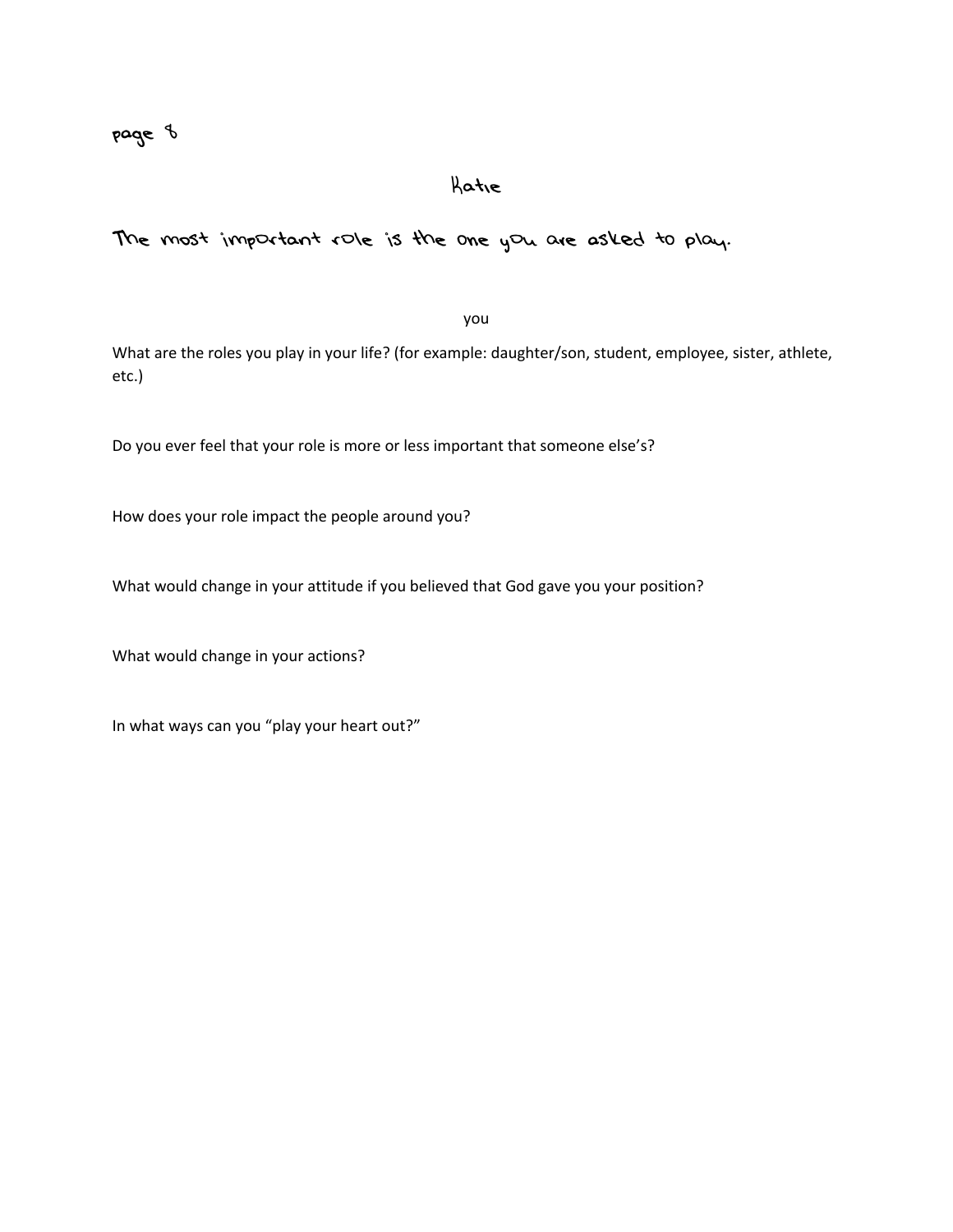## Katie

God doesn't just use special people. He takes random people and uses them in extraordinary ways.

you

Read 1 Corinthians 1:27. Name one of your weaknesses or an area in which you feel foolish at times (or all the time).

How would it feel if that part of you was put on display for everyone to see?

Try to imagine a scenario in which God could use that weakness to point someone else to him.

What could that look like?

What would that feel like?

Does that possibility change the way you see your ordinariness?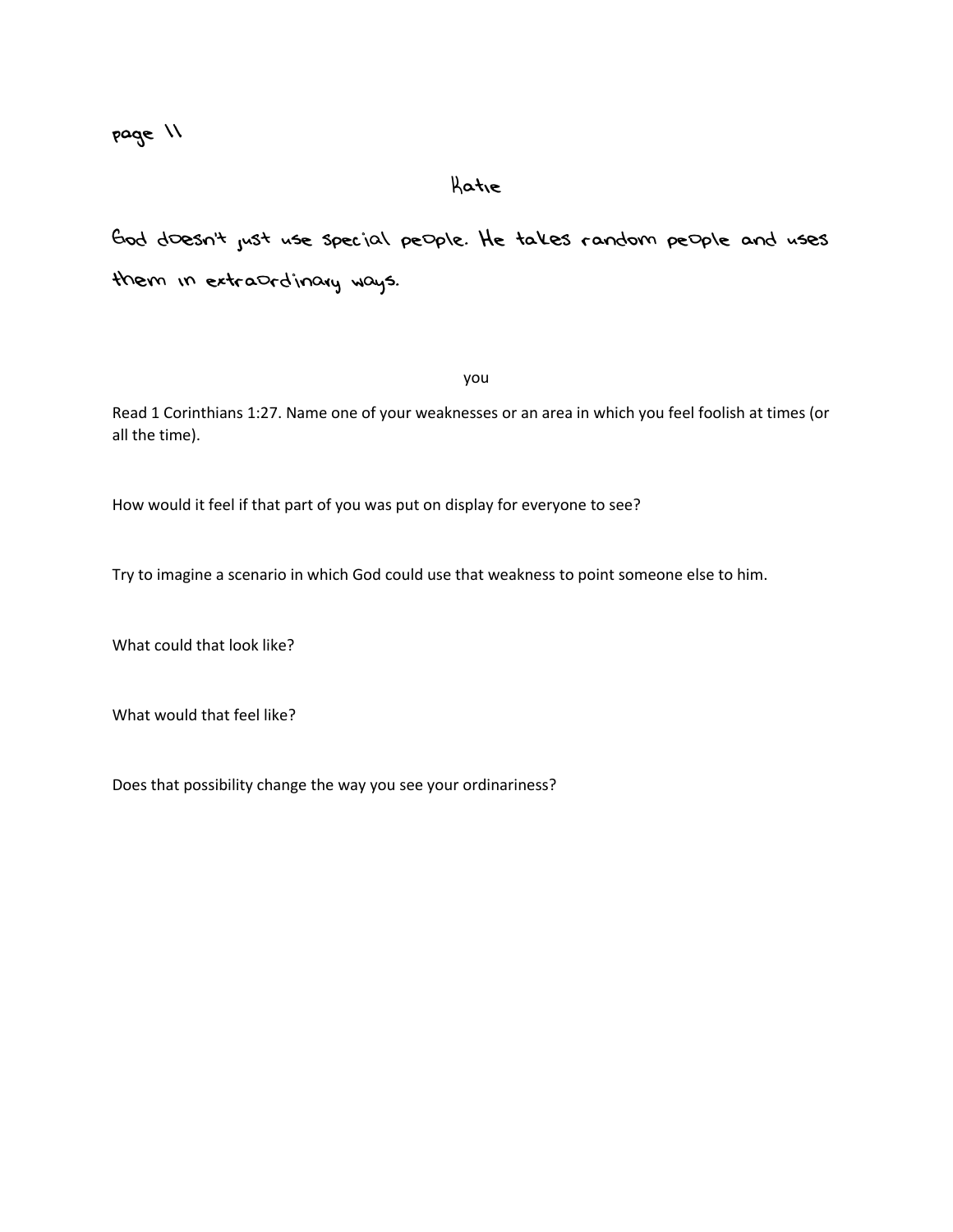## Katie

#### We should form deep, authentic relationships.

you

How would you describe your relationships?

Read Proverbs 27:17, Hebrews 10:23-25, Romans 1:11-12. From these verses, what characteristics does the Bible say should be part of an authentic friendship?

Which of these is something you strive for in your relationships?

Which is an area you could grow in?

Why is a friendship based on these characteristics important to have in your life?

How does it enable you to be better?

How does an authentic relationship allow you to be a part of something bigger than yourself?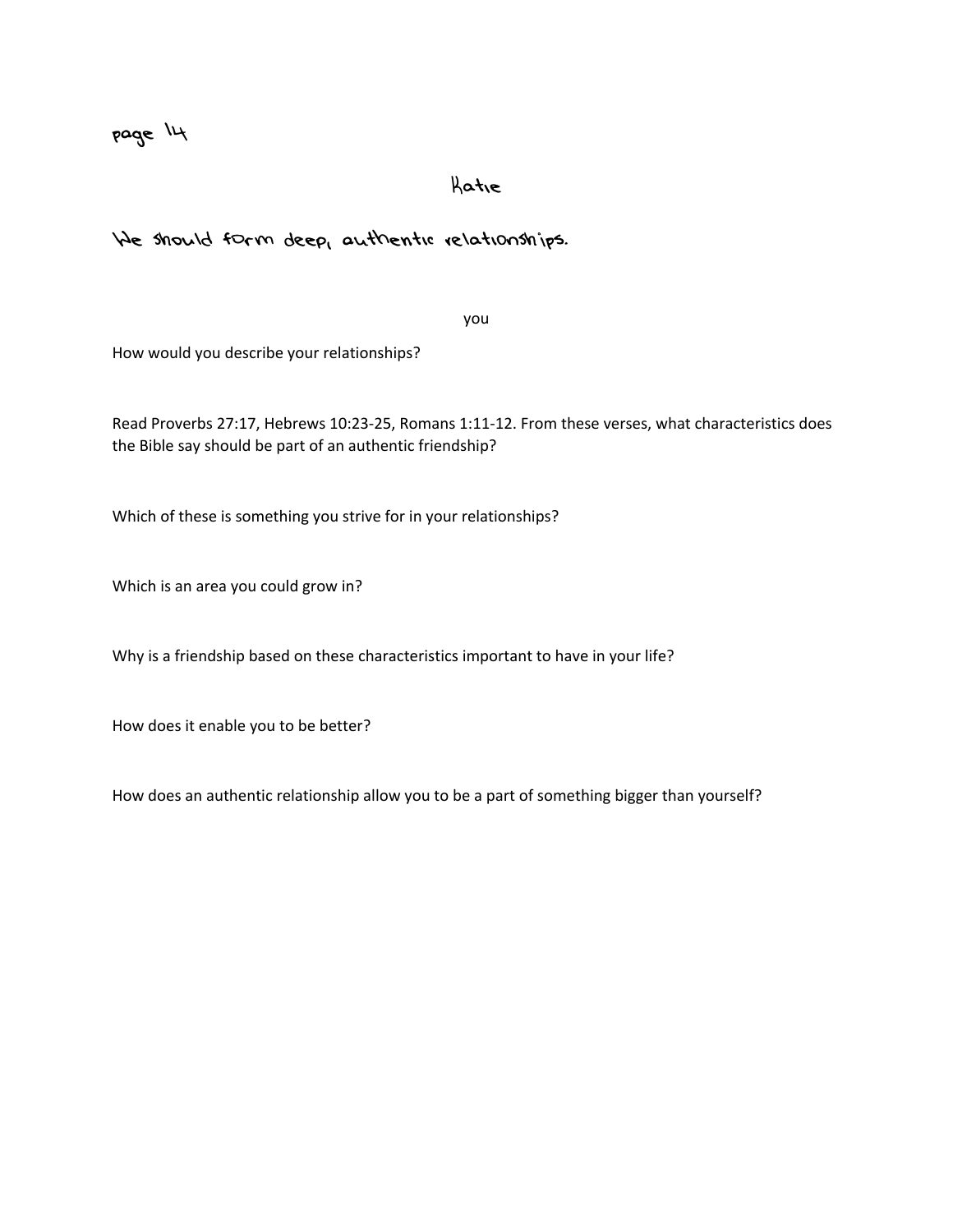page lu

## Katie

Influence others for Christ.

you

Read 2 Corinthians 3:2-3. If your life was a letter of recommendation, what would you be recommending? Or if your life was a commercial, what would people think you are advertising?

Think about your social media … what are you influencing people toward with your posts?

People talk. What do you hope they say about you?

In 1, 5, or 10 years from now, what impression do you want to have made on others?

If today was your only opportunity, will your actions from today leave the impression that you want?

What little changes can you make toward leaving a mark that resembles Christ?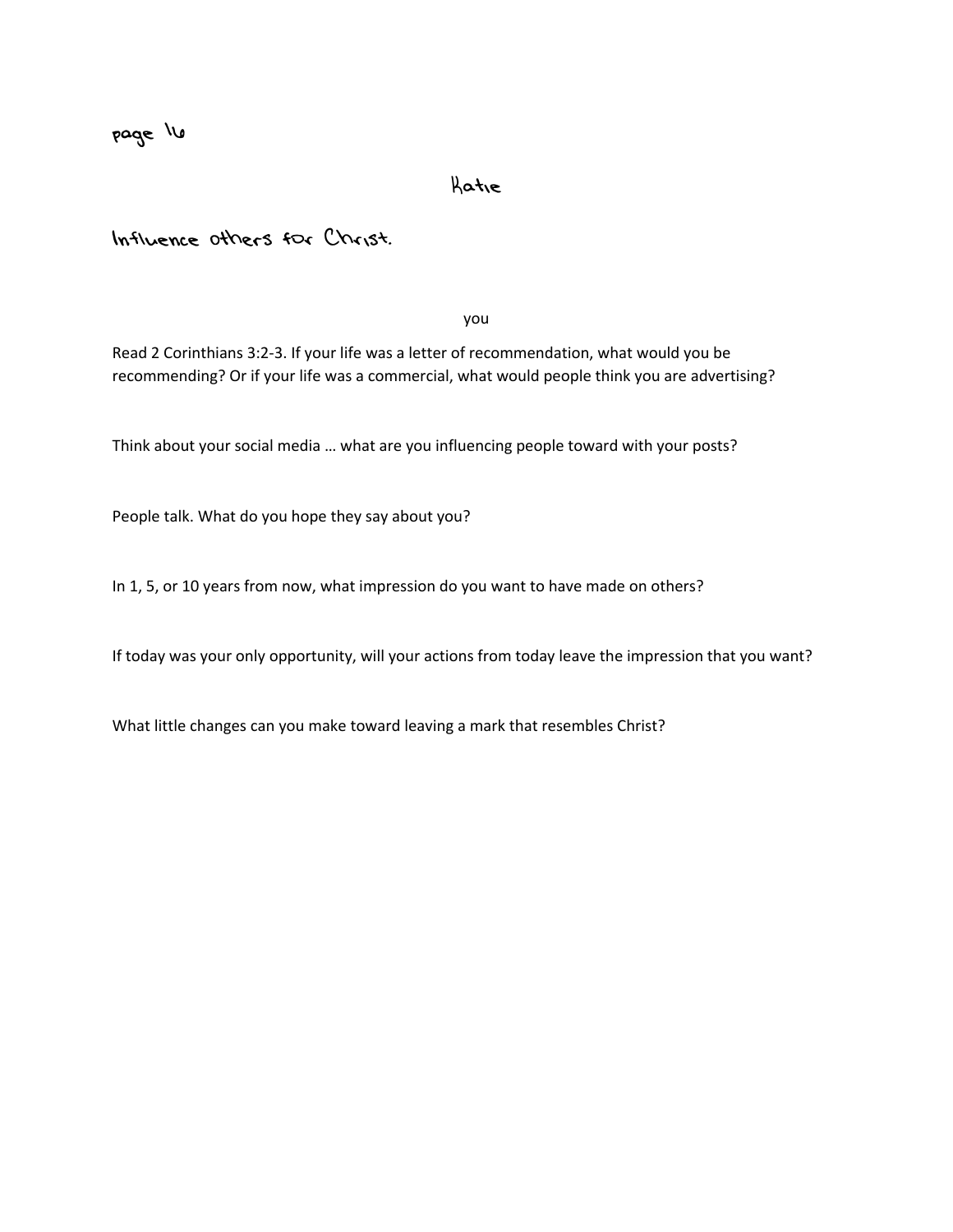## Katie

## Shut the door on people pleasing.

you

Do you feel a lot of pressure to be what other people want or expect you to be?

To what have you said "yes" because you thought it was expected of you even though it wasn't really what you wanted?

What pressures did Daniel face in Daniel, chapter 1?

How did he resist the pressure to be what others wanted him to be without being stuck up or disrespectful?

How does finding your identity in Christ enable you to shut the door on people pleasing?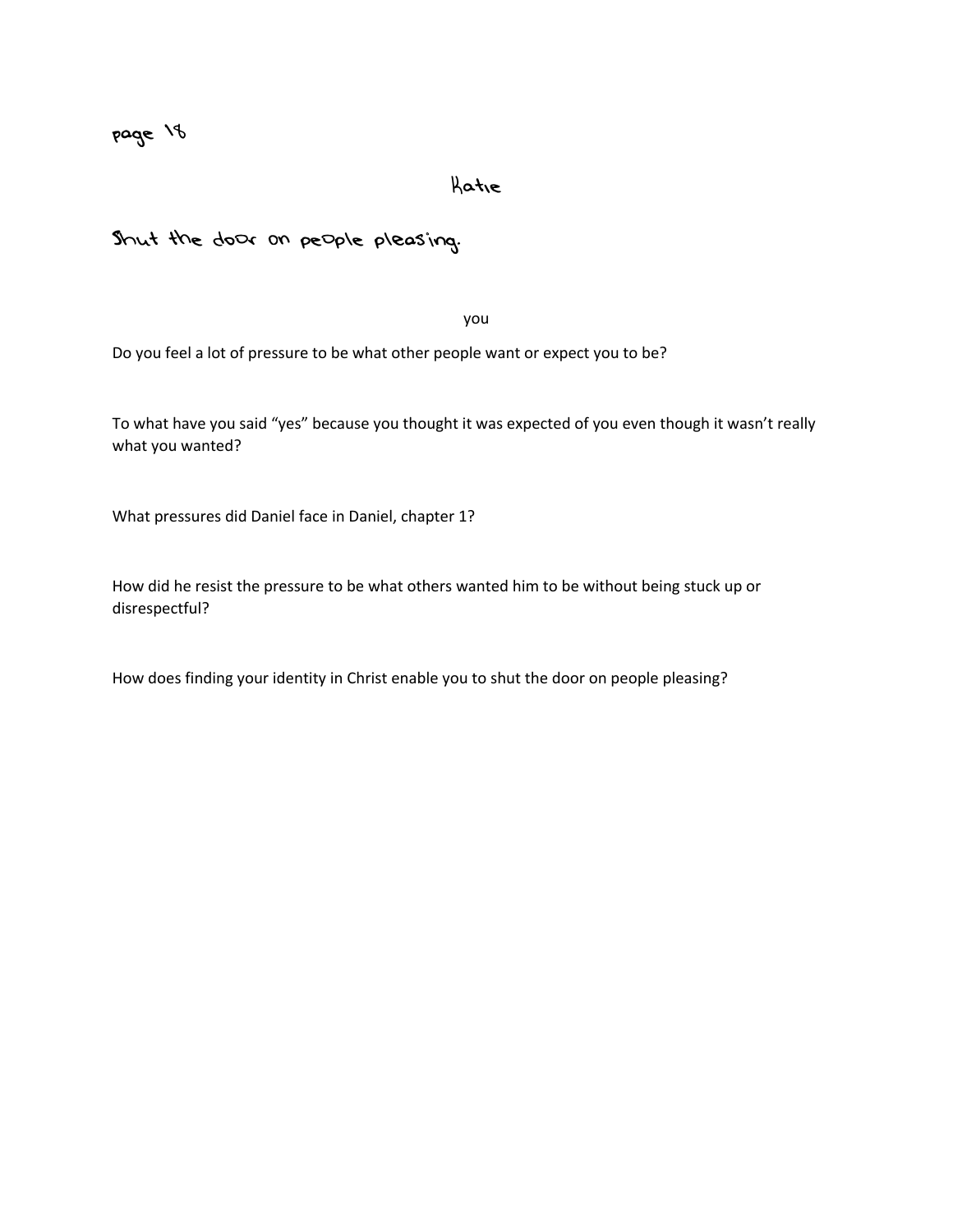## Katie

## Every time I affirm my trust in God, I put a coin into God's treasury.

you

When are you most likely to turn to God? On easy days or on hard days? In the chaos of life or in the quiet?

What does equity mean?

How does "trust equity" or a "trust balance" get you through a difficult season of life?

What does it mean in Matthew 6 to store up treasure in heaven?

How might you actually do that in your daily life?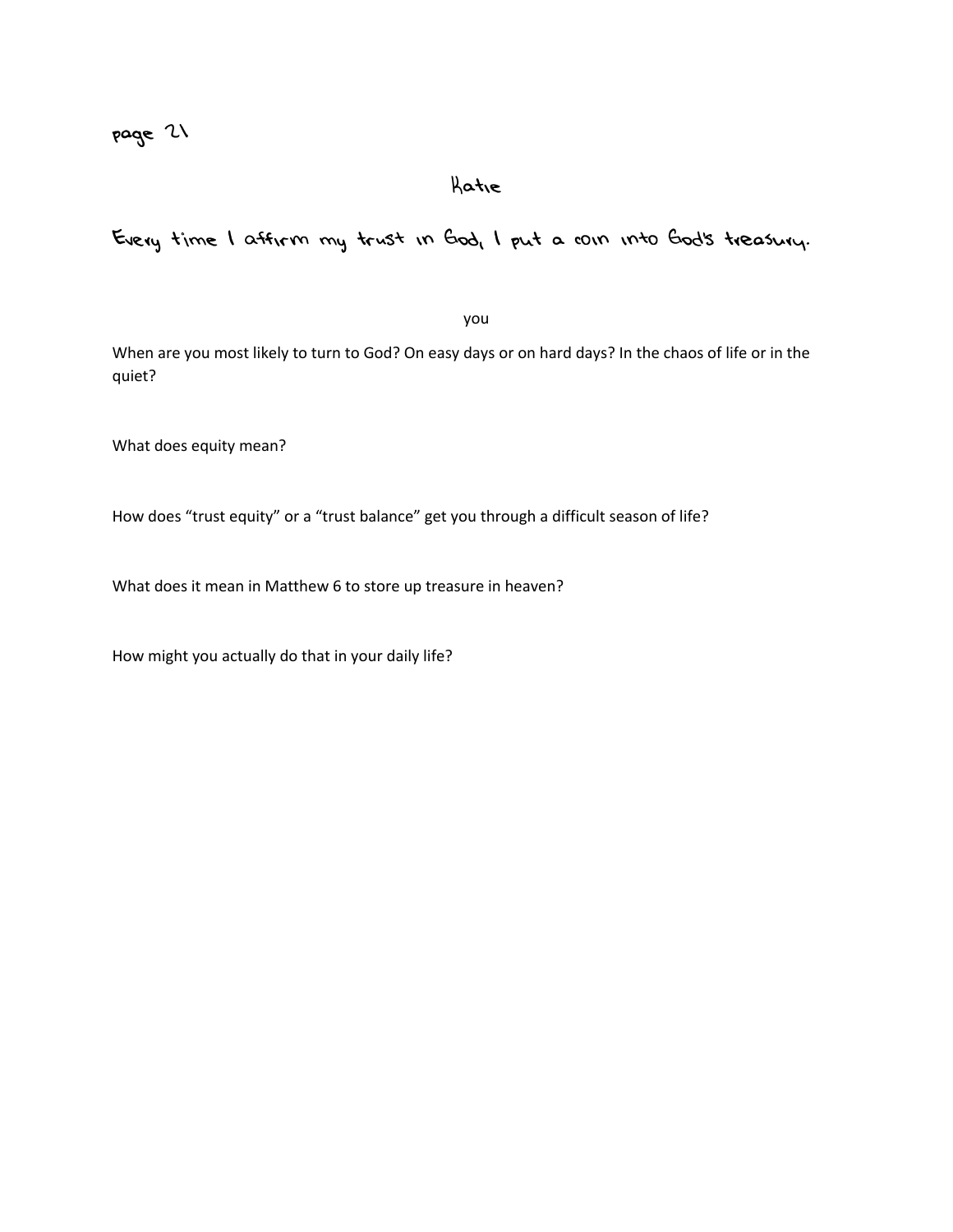## Katie

Be who you is. If you ain't who you is, then you is who you ain't.

you

How do you identify yourself?

Do you ever wish you had a different identity or that you could be someone else? Why did you wish that?

How do you think God feels about that?

In Philippians 3, Paul lists his credentials, but then he says they aren't worth much compared to knowing Christ Jesus as Lord.

Which of your credentials (titles or qualities) is the most valuable to you?

Which would be the hardest for you to give up?

How do you see that in comparison to your relationship with Jesus?

What does it really mean "to find our identity in the Lord?"

If you did that tomorrow, what would change about your day?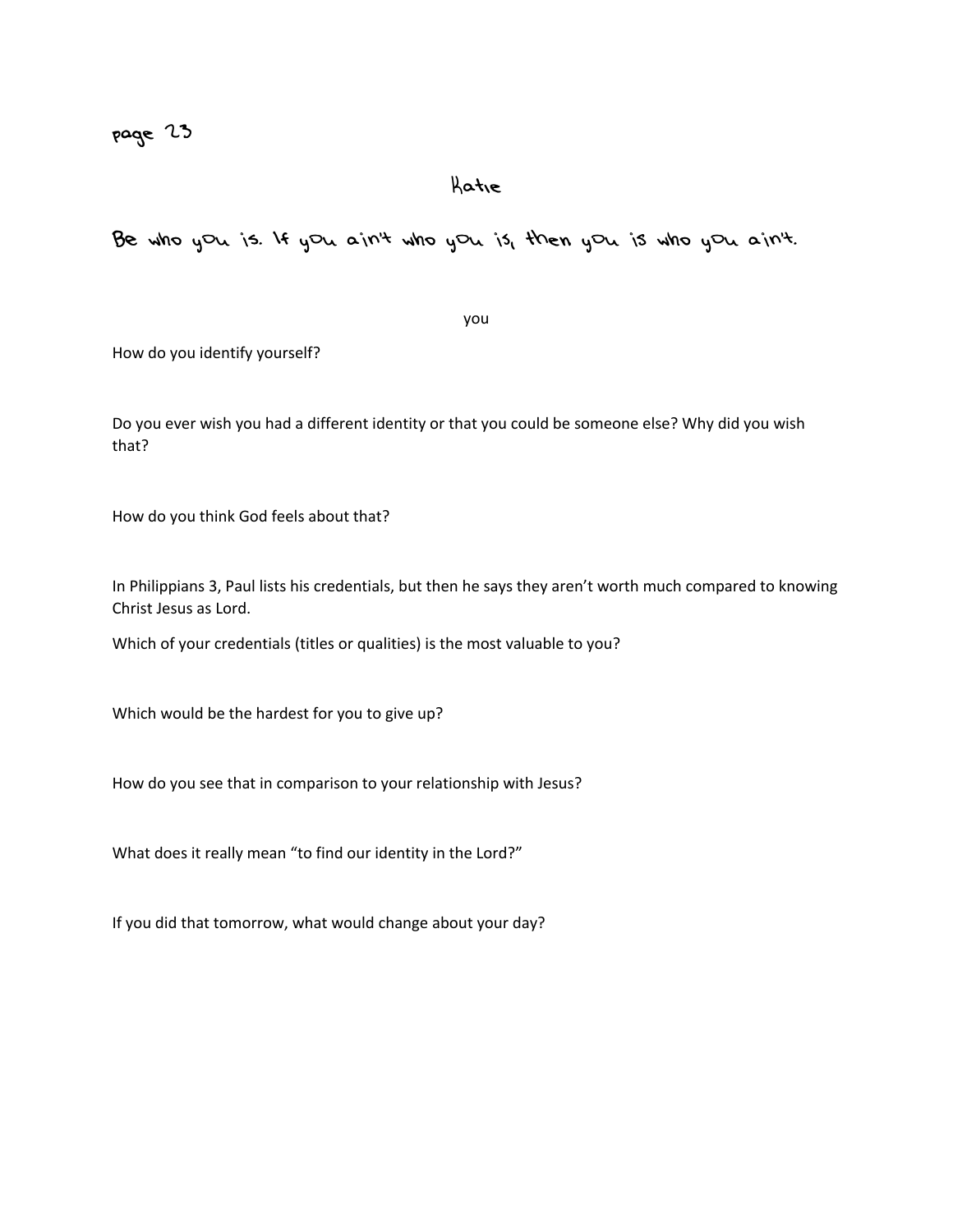## Katie

View each day as an adventure planned out by God.

you

Are you adventurous?

If so, in what ways?

If not, in what ways do you wish you were more adventurous?

Do you get frustrated when things don't go as you planned?

Can you remember a time when you were thankful that something happened differently than you had planned?

What could happen in your day and in your heart if you saw these moments as surprises from God instead of interruptions to your plans?

Write down Psalm 118:24. How would your walk with God be different if you start each day with these words?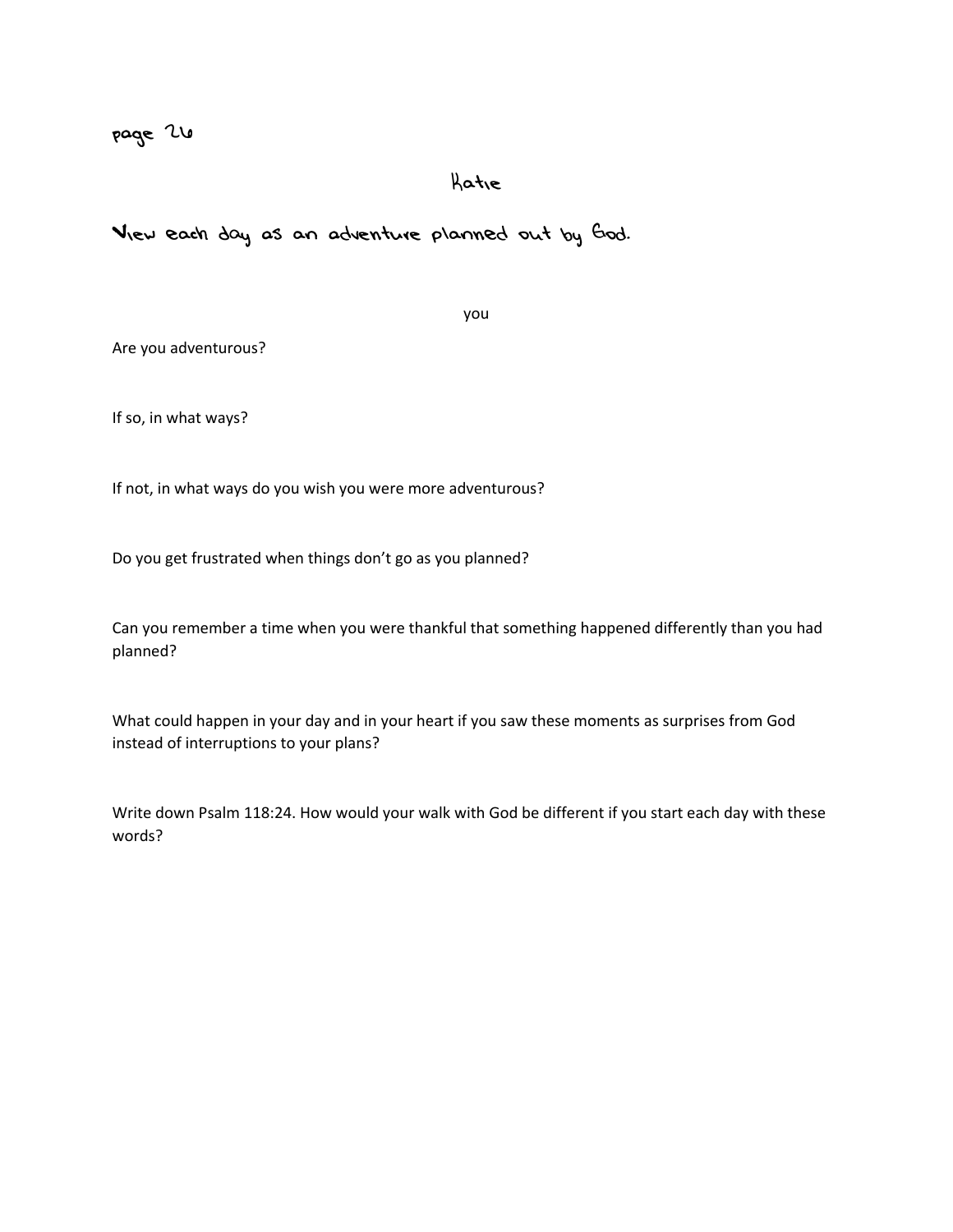Katie

Knowledge of the Bible is good.

you

How would you describe the Bible to someone who had never heard of it?

How would you explain your relationship with the Bible? For example, is it something you carry to church, read occasionally, or dive into? Do you see it as a list of rules, old stories, a love letter, or something else entirely?

What is your favorite book/story/teaching of the Bible?

Why is it your favorite?

What does it say to you?

What little change could you make to help you grow in your knowledge of the Bible?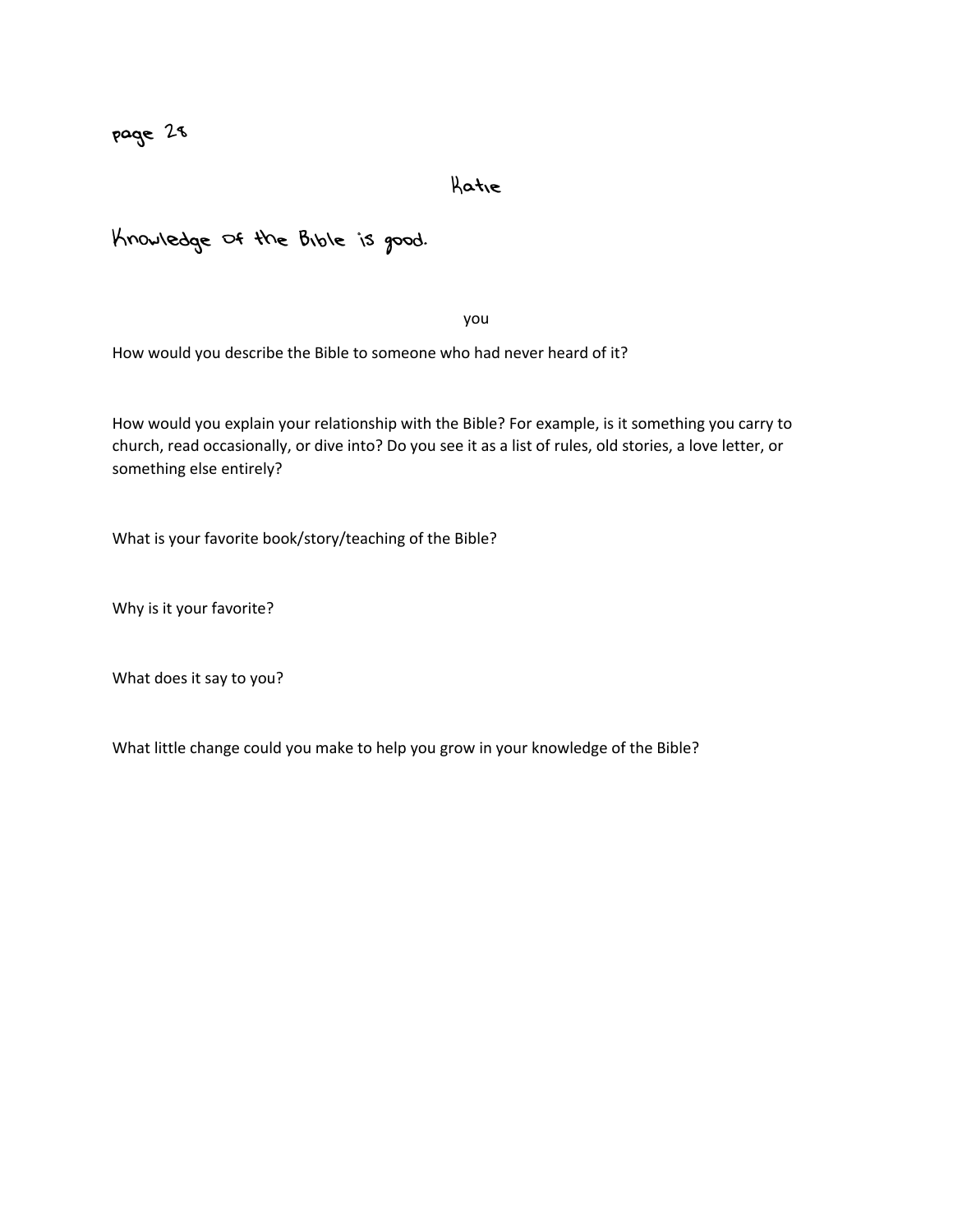## Katie

W - Write the verse that stands out to you

O - Observe the key points

R - Relevant connections to your life

D - Declare what God teaches you

you

WORD is one of the Bible study methods that Katie used. You can apply it to whatever passage you are reading. Try it now. You can read the same passage Katie did here (Daniel 3:14-29) or you can read another passage of your choosing.

 $W -$ 

 $O -$ 

 $\,$  -

 $D -$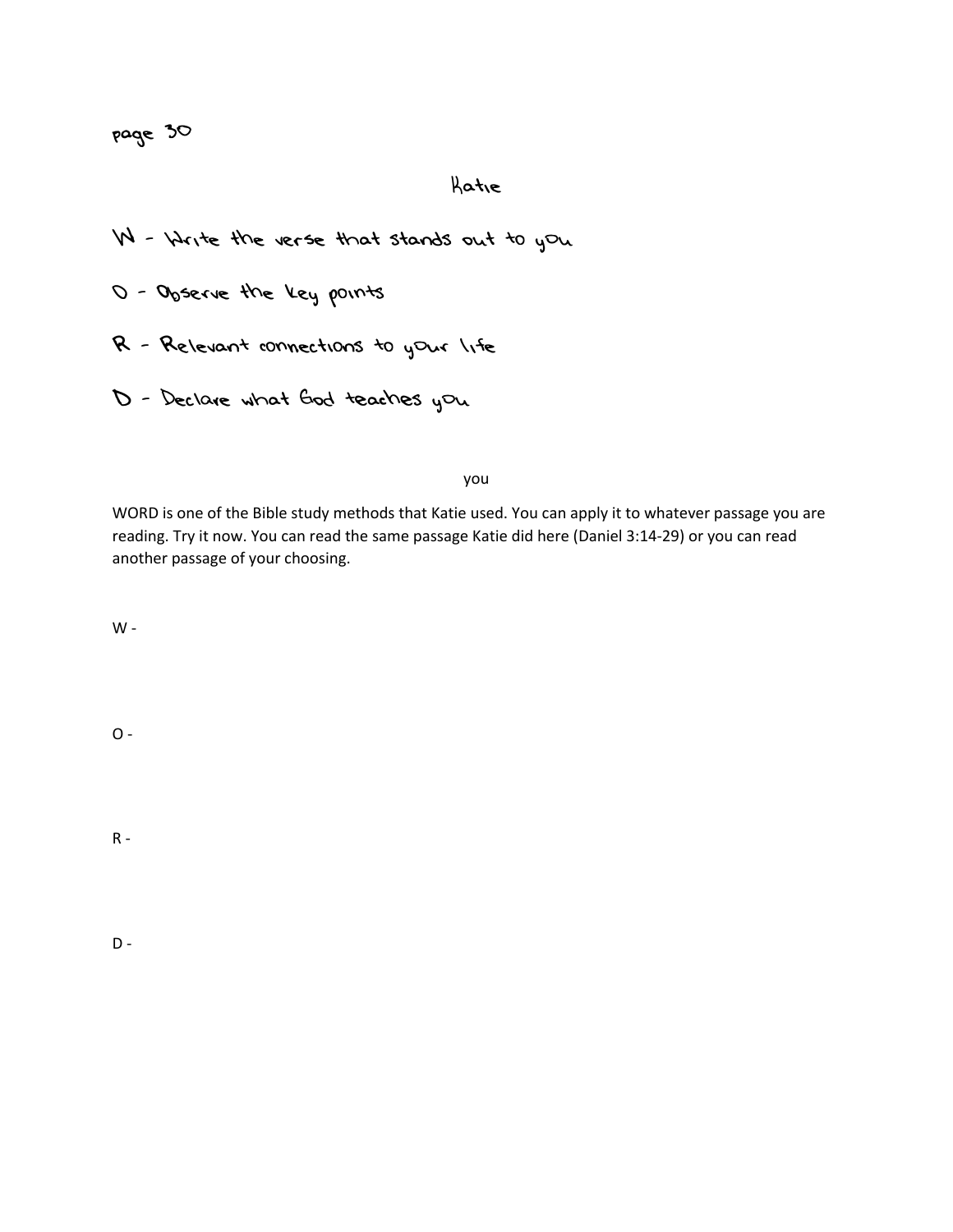#### Katie

## Let God help me through today.

you

Do you prefer to do things alone or with another person?

What are the advantages of working alone?

What are the advantages of working in a group?

Most people do not like to feel helpless and try many ways to avoid it. How do you respond when you feel helpless?

Is there a difference between admitting helplessness to people and admitting helplessness to God?

Can trials in life really be a gift?

James 1:2-4 says to find joy in trials because they eventually produce completeness. Even if you don't fully understand or agree with this, can you think of any way that might be possible?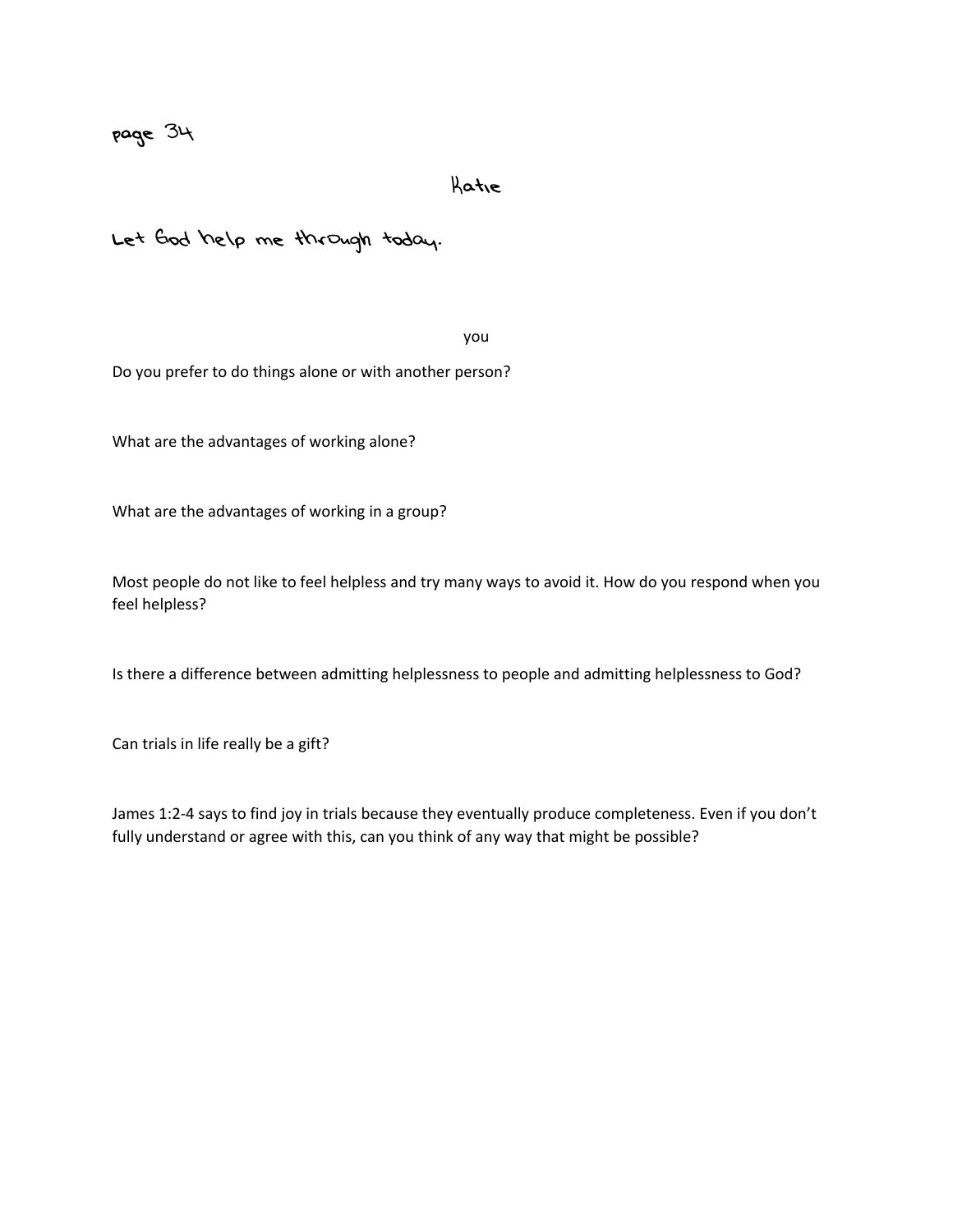#### Katie

## There is no force in the universe as powerful as His love.

you

Remember when you first opened this journal and thought about being still … Have you had any more experience with that or with feeling God's presence?

What do you think it will be like to see God face-to-face?

What parts of being face-to-face with God are too much for you to handle right now?

What parts can you experience now on earth?

Take this passage from Ephesians 3 and read it right now as a prayer for yourself.

*I pray to the Father and ask that out of his glorious riches he may strengthen me with power through his Spirit in my inner being, so that Christ may dwell in my heart through faith. And I pray that I, being rooted and established in love, may have power, together with all the Lord's holy people, to grasp how wide and how long and how high and how deep is the love of Christ, and to know this love that surpasses knowledge - that I may be filled to the measure of all the fullness of God.* 

Now insert your best friend's name into it. Or your husband's name. Or your child's. Or the name of your nemesis.

Now try reading it out loud. Does hearing the words make it feel like it could really happen?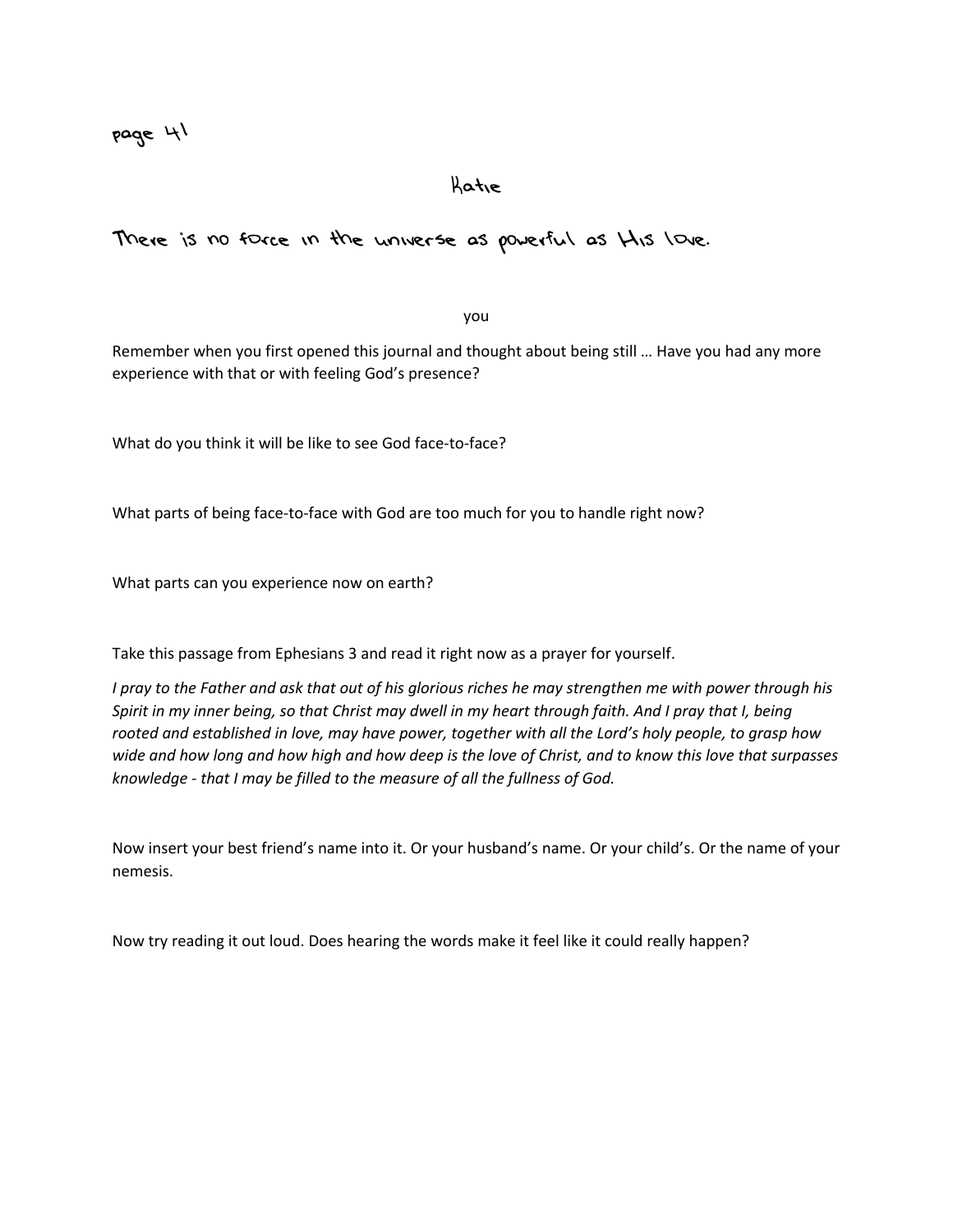#### Katie

## What on earth am I here for?

you

What on earth are you here for?

What are you here on earth for?

Do you think God created you for a purpose?

What are a few possibilities as to what that purpose is?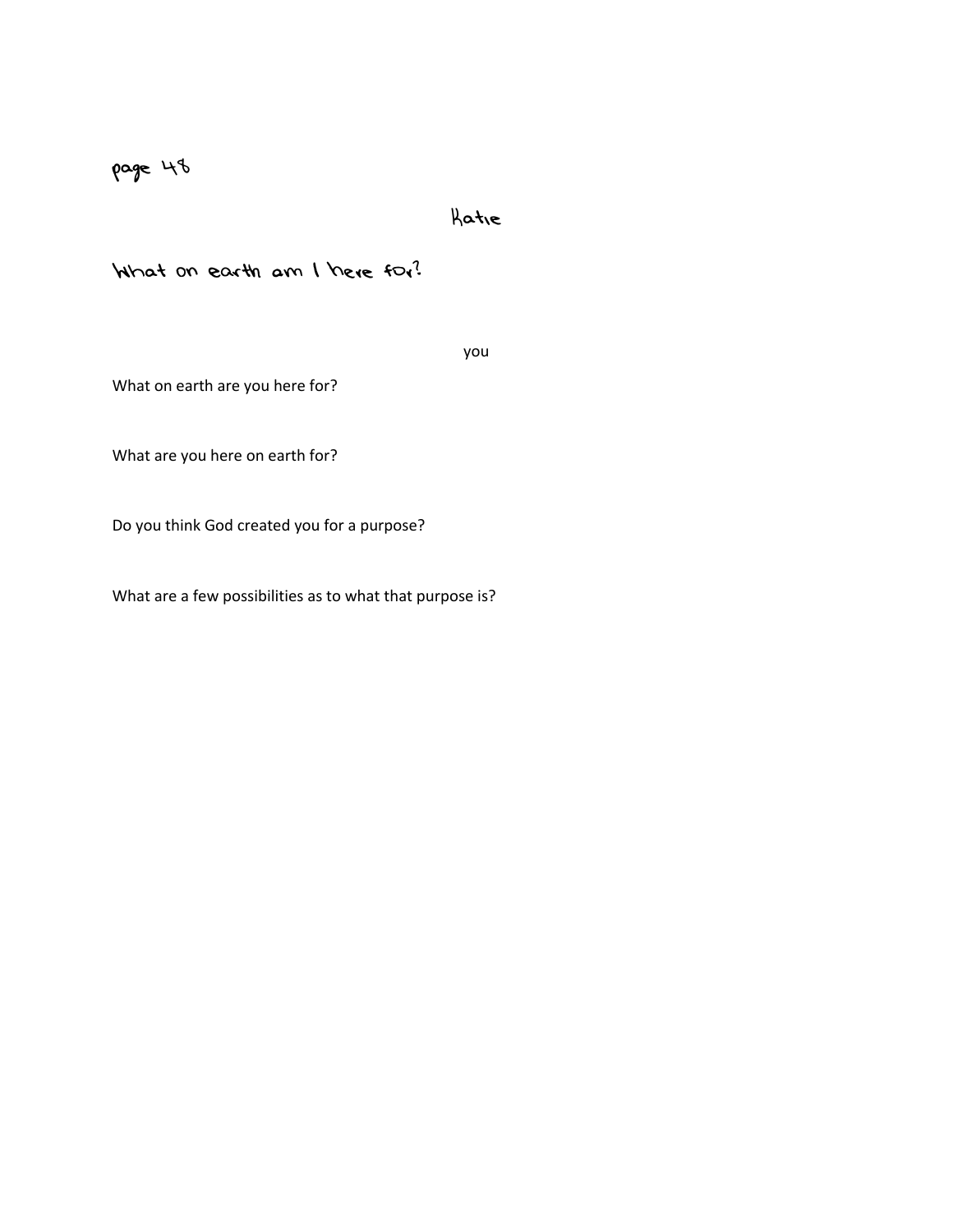#### Katie

## Continue on the path with God enjoying His presence even in adversity.

you

Close your eyes for a second and picture yourself in the middle of your day.

Now picture God with you.

How do you see him with you? For example, do you imagine him beside you, holding your hand or cheering for you? Or do you envision that he is in front of you, blazing a path and leading the way?

The crazy thing is that God can be in both positions at once because he is not limited to space or time like us.

When you experience difficult circumstances, do you find it is easy to forget that God is with you?

Do you think it is possible to forget your difficult circumstances because you are focusing on God's presence with you?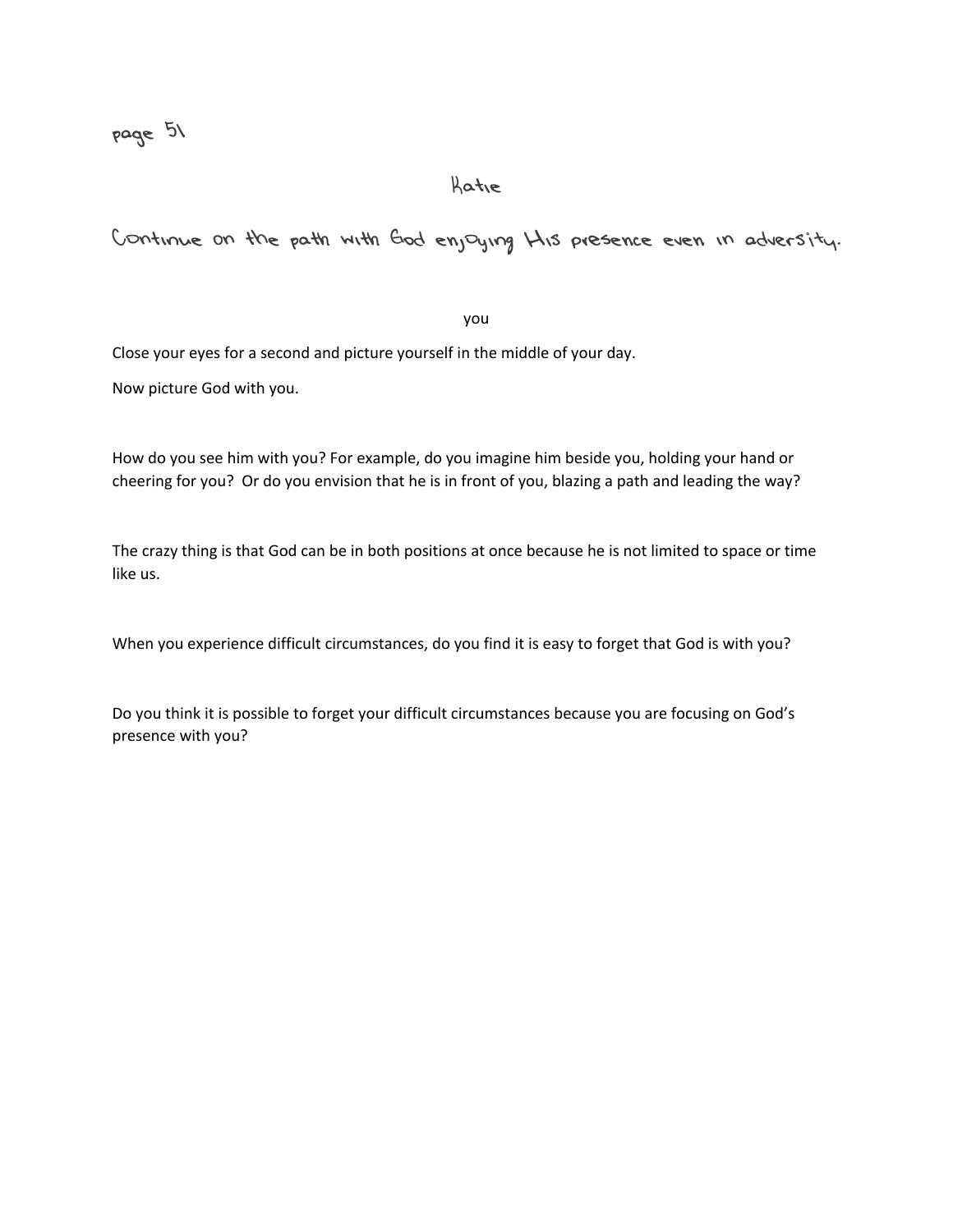## Katie

## Are you ok with losing EVERYTHING?

you

What is the most valuable thing in your life right now?

What is "everything" to you?

How would you feel if Jesus asked you to give that up?

Could you give it up in exchange for something else?

If so, what would that "something else" be?

What do you think it means to love God with all your heart?

What about with all your soul?

What about with all your mind?

On a scale of 0-100%, how much of your heart do you use to love God?

How about your soul?

How about your mind?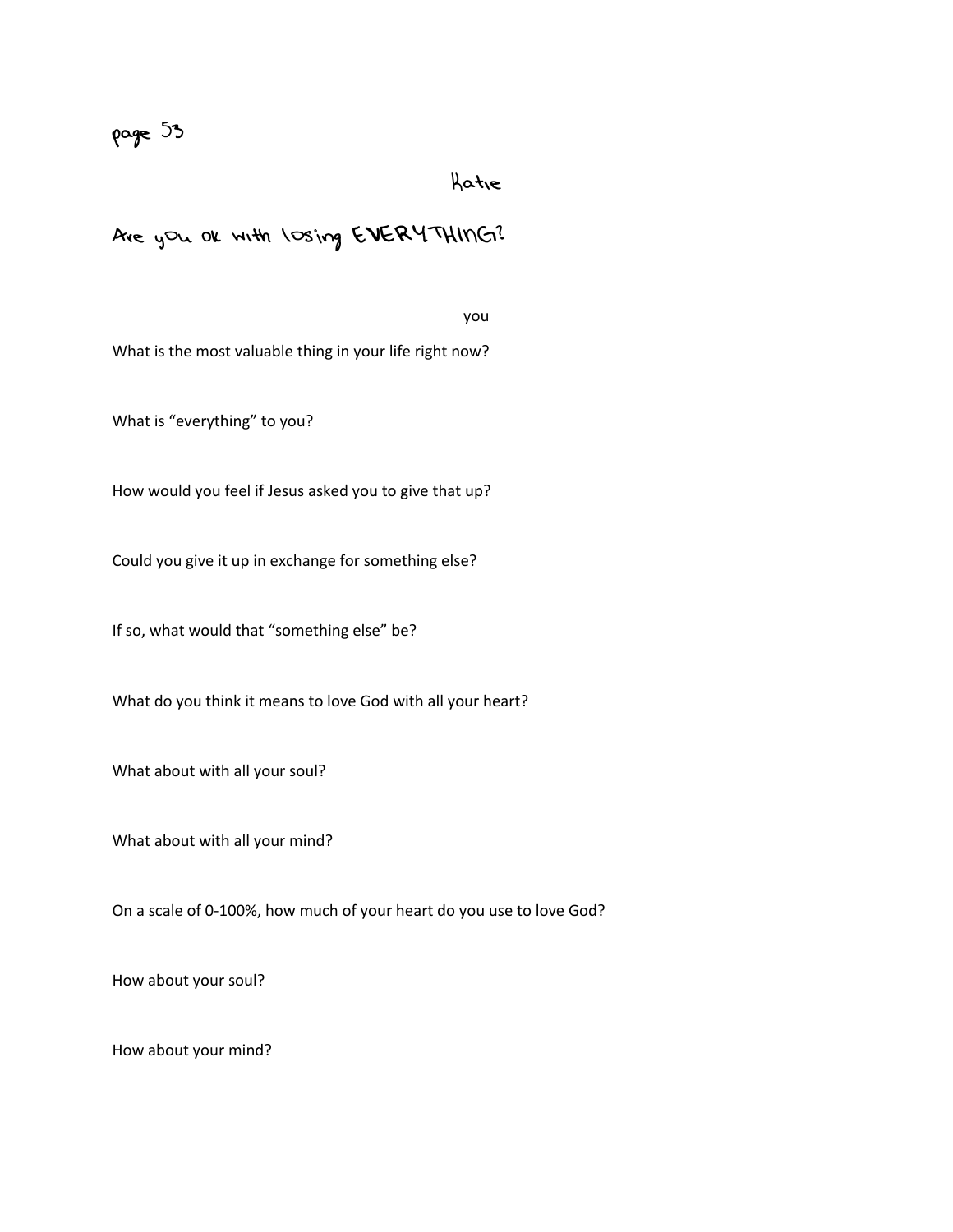## Katie

Let others see God through you.

you

What are some of the benefits of salt?

What does Jesus mean when he says in Matthew 5:13-16 that believers are "the salt of the earth" and "the light of the world?"

How does it make you feel when you bleed?

How does it make you feel to think of "bleeding God?"

Why is it a little bit scary to truly give your life entirely to God?

Who would be impacted If God was pouring out of you?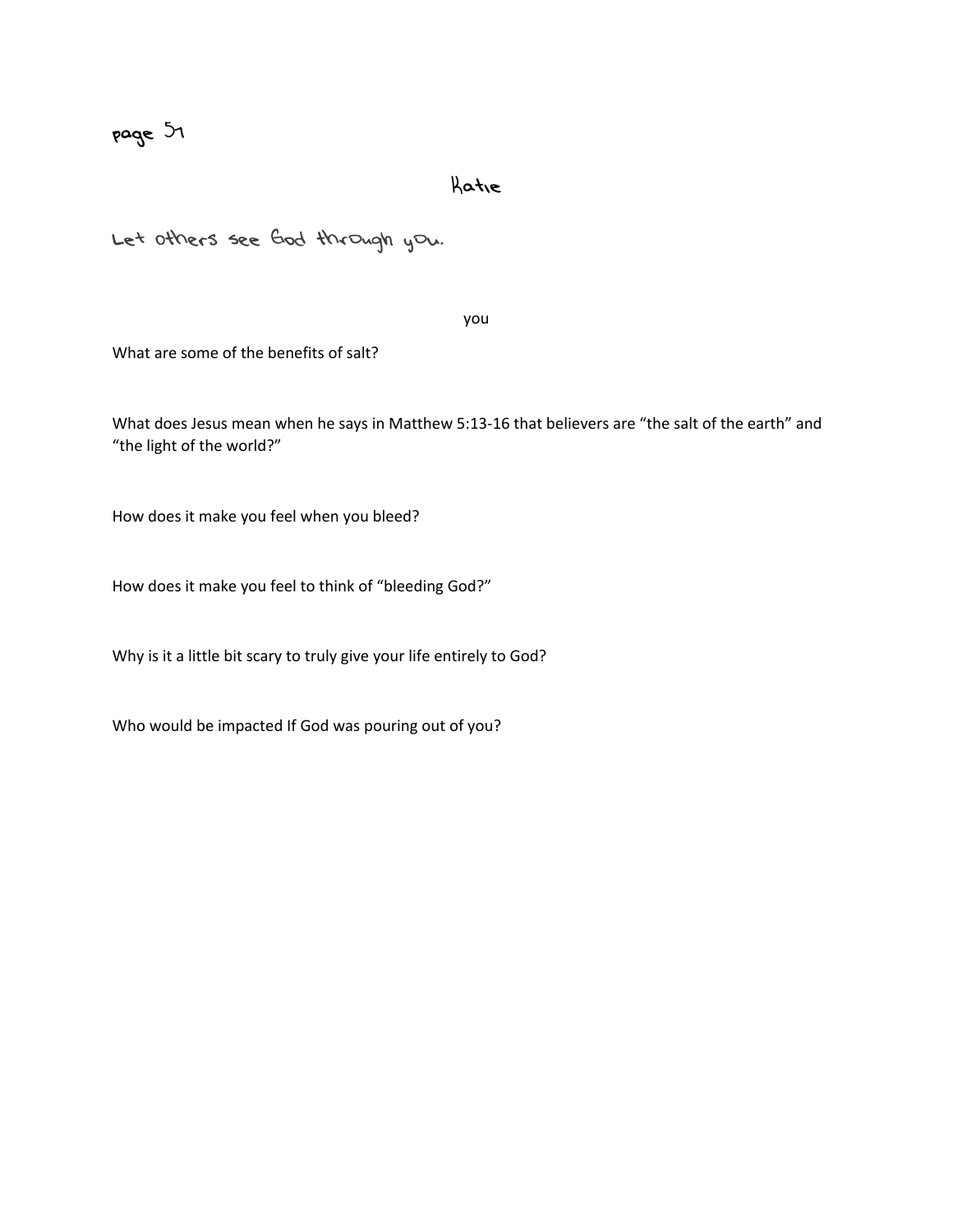#### Katie

#### I am God's for all time and into eternity.

you

What do you feel as you think about the future, whether that is tomorrow, next year or 10 years from now? For example, does it make you feel uneasy, excited, apprehensive, confident, scared or something else?

What or who makes you feel safe or secure?

How does a feeling of security in your current situation change your attitude toward an uncertain future?

Read Psalm 37:23-24 and Psalm 18:30. How do these verses describe God's role in your life?

How does his role affect your feelings of security?

What is the difference between asking God to be part of what you are doing versus looking for what God is doing and choosing to be part of that?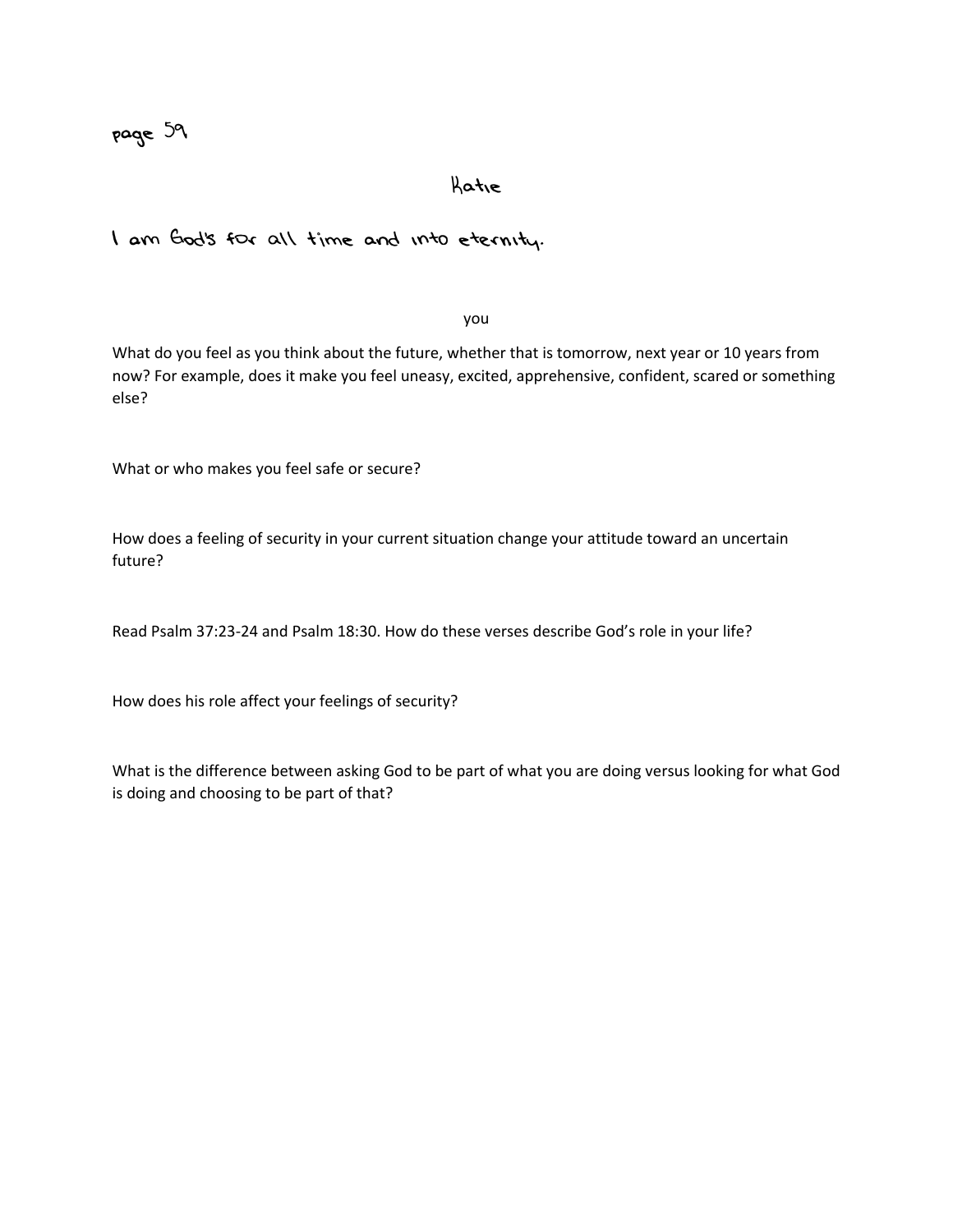## Katie

## PRAYER JOURNAL

you

T.O.M. is a prayer pattern to help you pray more specifically. You can make it TOM<sup>2</sup> (or more) if you want.

T stands for thanks.

O stands for others.

M stands for me.

Now it's your turn. Write out a TOM2 prayer. And remember to be specific!

 $T -$ 

 $T -$ 

 $O -$ 

 $O -$ 

 $\mathsf{M}% _{T}=\mathsf{M}_{T}\times\mathsf{M}_{T}$  .

M -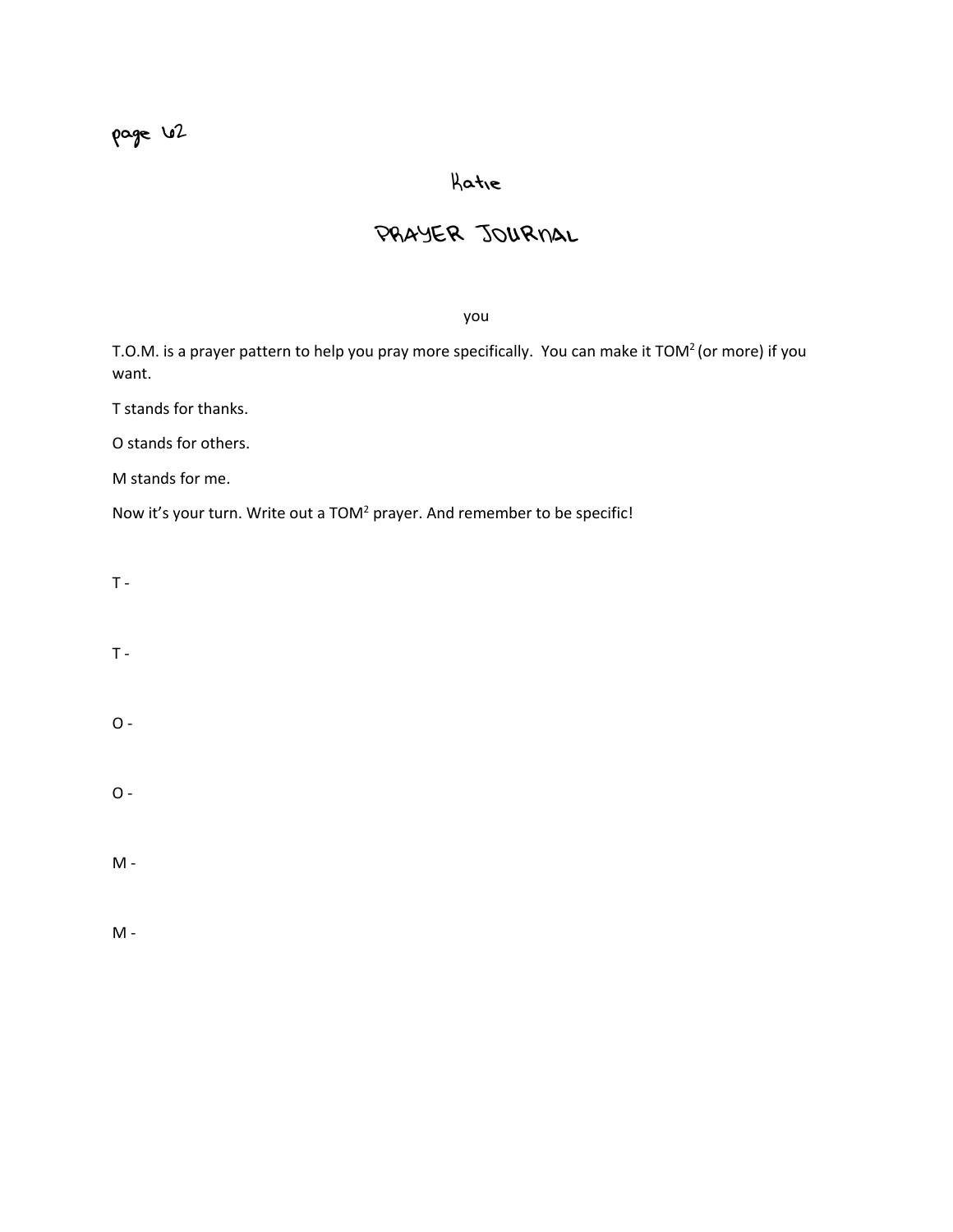page  $\sqrt{5}$ 

Katie

God wants you to take steps of faith, even if it's scary.

you

What was the worst storm you ever experienced?

Why is a storm so scary?

In Matthew 14:22-33, Peter got out of a boat in the middle of a storm to do something he had never done before because Jesus told him to. We call it a step of faith when we do something that we don't know will work out in our favor, but we do it because we believe God wants us to do.

Have you ever taken a step of faith like that?

How does a step of faith compare to a storm?

Is it equally scary or is one more daunting than the other?

Does a "storm" in your life push you out of the boat to take a step of faith or does it keep you in the boat where it feels safer?

What was the key factor in Peter's success versus failure as he walked on water?

How does that same focal point apply in your steps of faith?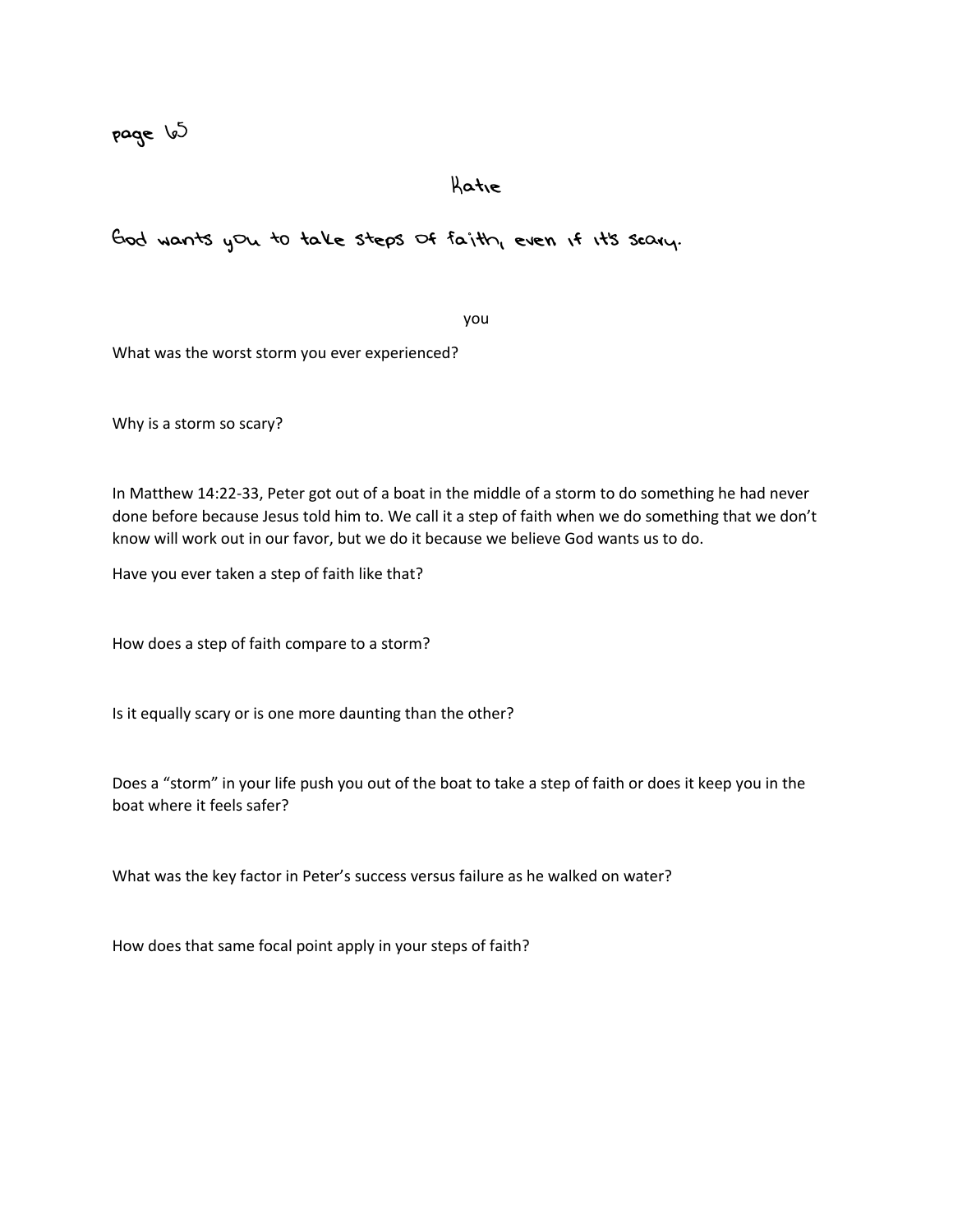#### Katie

Learn to live above circumstances.

you

What do you think it means to "live above your circumstances?"

When your circumstances include problems or trouble, are you more likely to live "in" them or "above" them?

How do you get "above" something hard like that?

In John 16:33, Jesus says trouble and distress are part of this world. What is your first reaction to that?

Then Jesus says he can give you peace in the midst of the trouble. Think about that for a minute.

Do you really believe that is possible?

If so, what would it look like in your day?

What steps could you take toward that peace?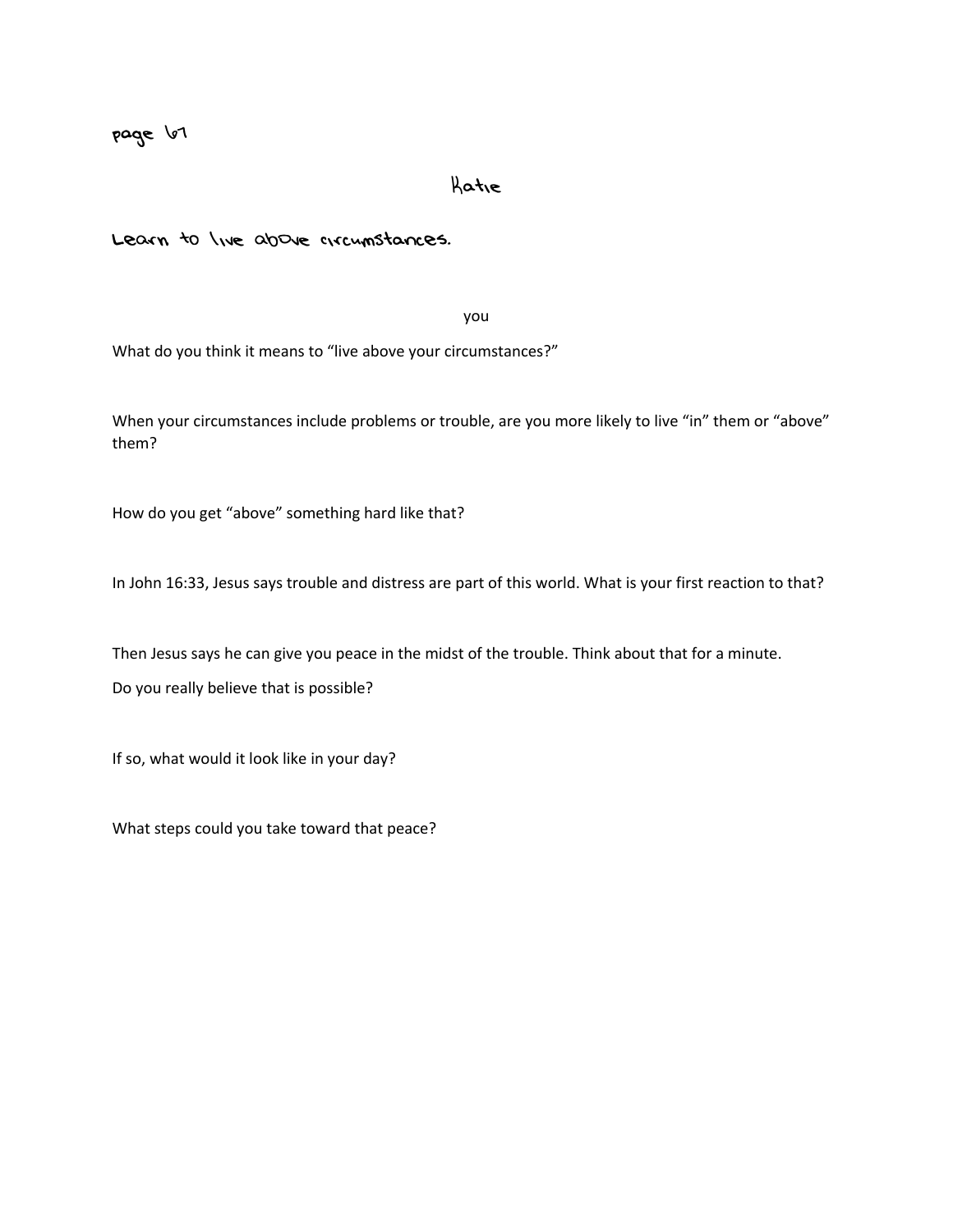## Katie

## One purpose: to reflect the image of God.

you

Think about yourself and two friends.

How are you alike?

How are you different?

How do you respond to the idea that we are all created for different purposes but, ultimately, for the same purpose of reflecting the image of God?

How does this one purpose look differently in different lives?

Read Colossians 1:15. If Jesus is the image of God and we can be renewed into the same image, we can literally be the way people see God. Think about that for a minute.

Based on your interactions today (or yesterday), what do people think Jesus is like?

If reflecting the image of God becomes your purpose for tomorrow, how will your interactions be different?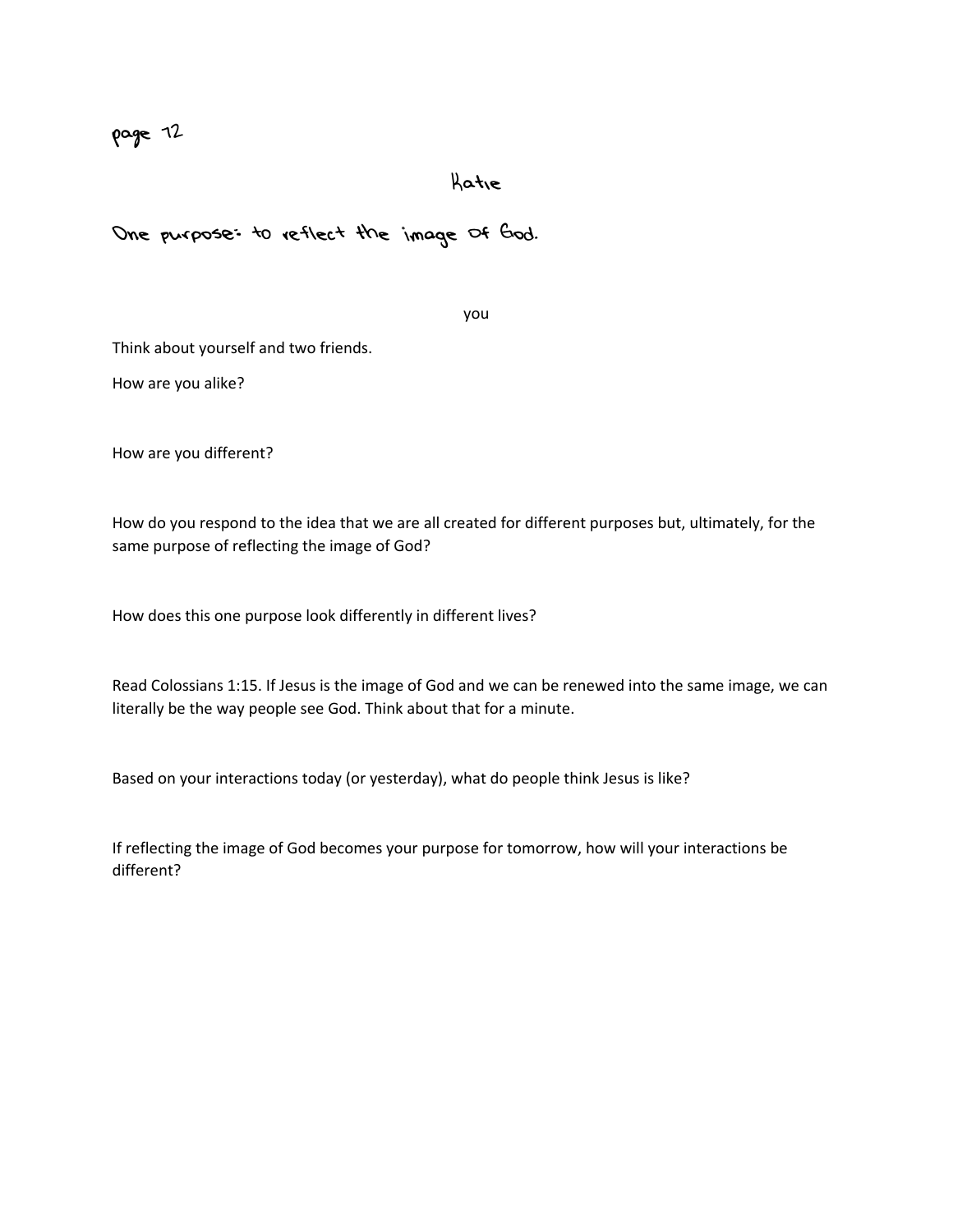## Katie

Let God's light shine in me.

you

What is the darkest place you have ever been in physically? For example, when the electricity goes out suddenly or camping at night or in a cave?

What was that like?

How did you navigate your way around?

How long did you stay in the darkness?

How did you get to a place of light?

What is the darkest place you have ever been in spiritually or emotionally?

What was that like?

How did you navigate your way around?

How long did you stay in the darkness?

How did you get to a place of light?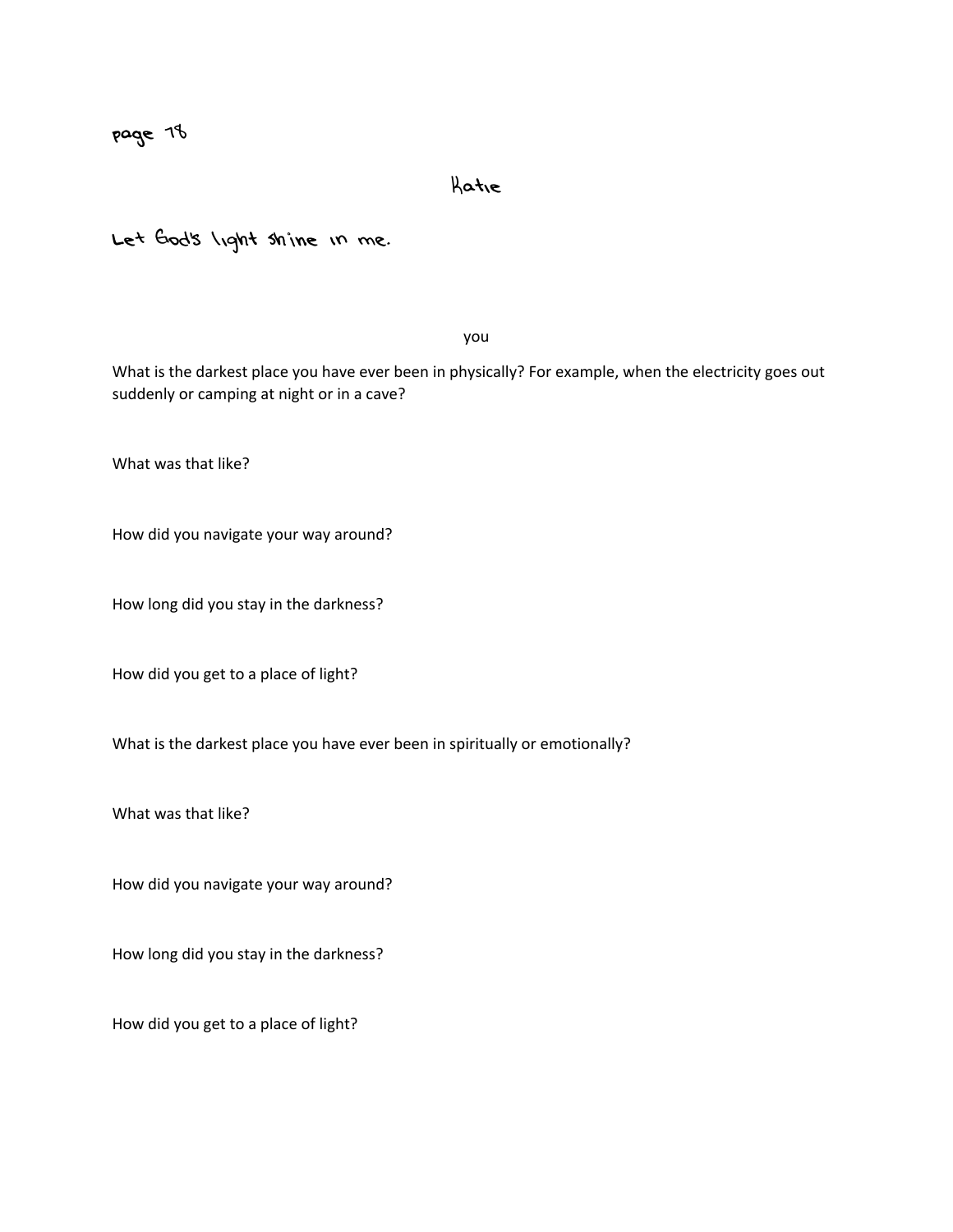## Katie

We are two teenage girls helping other teens just like yourself in their spiritual journey.

you

Who helps you along in your own spiritual journey?

How can other people help you grow in your own relationship with God?

Read Matthew 28:19. What is a disciple?

How do you become a disciple?

How do you disciple others?

How do you do both at the same time?

What are the thorns in your life right now?

What are the roses?

Which ones are you focusing on?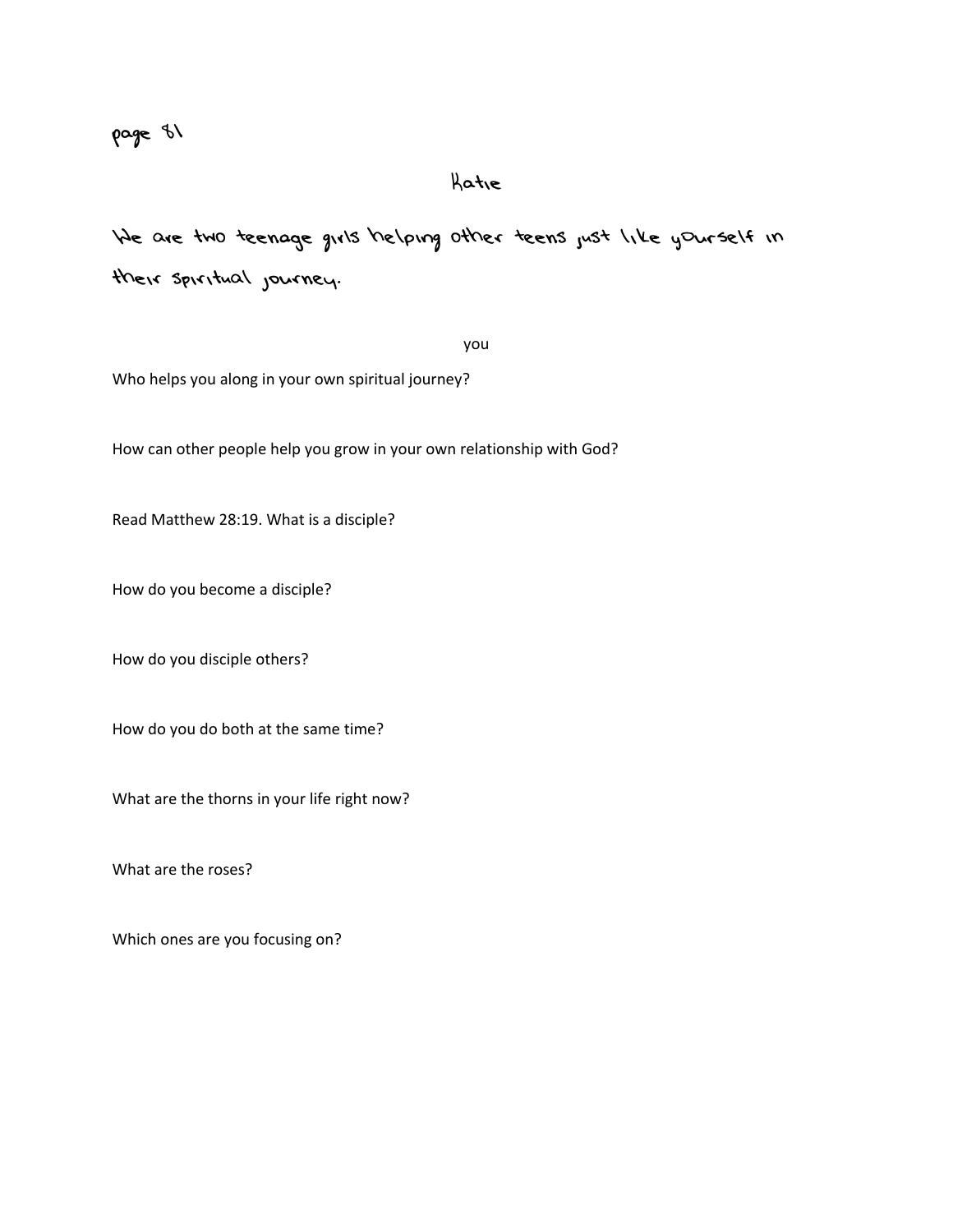Katie

SOVEREIGNTY OF GOD

you

What do you manage or control in your daily life?

What does it mean to be sovereign?

Over what areas of your life do you act as if you are sovereign?

When you think about God being sovereign, what conflict rises up in your thoughts? For example, if God is sovereign, then why does \_\_\_\_\_\_\_\_ happen?

How do you feel when you close your eyes and imagine God being sovereign over that situation? Perhaps anxious, grateful, angry, frustrated, excited, sad, disappointed, at peace, curious?

If you knew the purpose behind something that doesn't feel "good" to you, would it be easier to trust God's sovereignty in it?

How can you move toward trusting him even when you don't understand?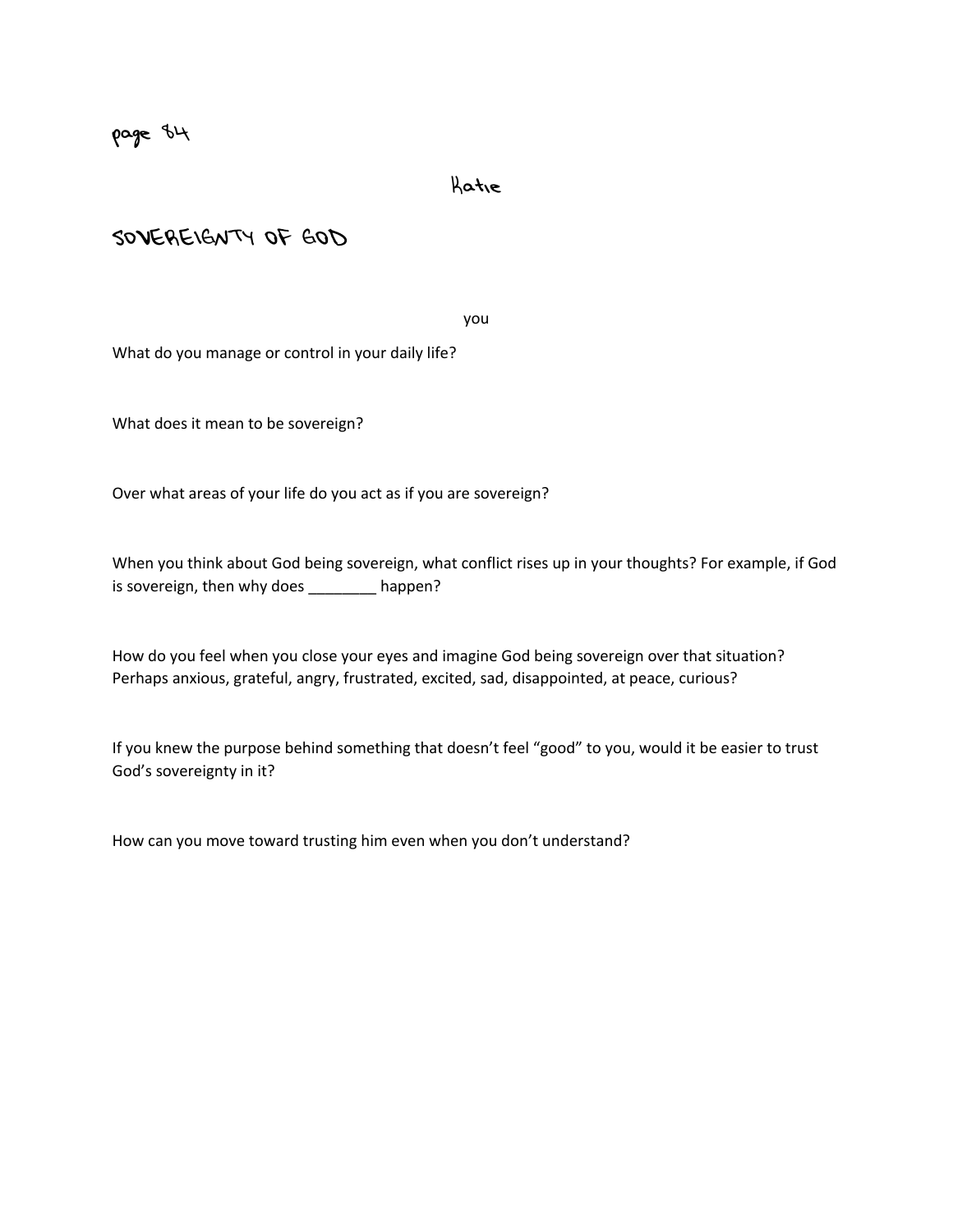Katie

## YOU ARE GOD'S WORKMANSHIP!

you

What words would someone else use to describe you?

What words would you use to describe yourself?

What words does God use to describe you?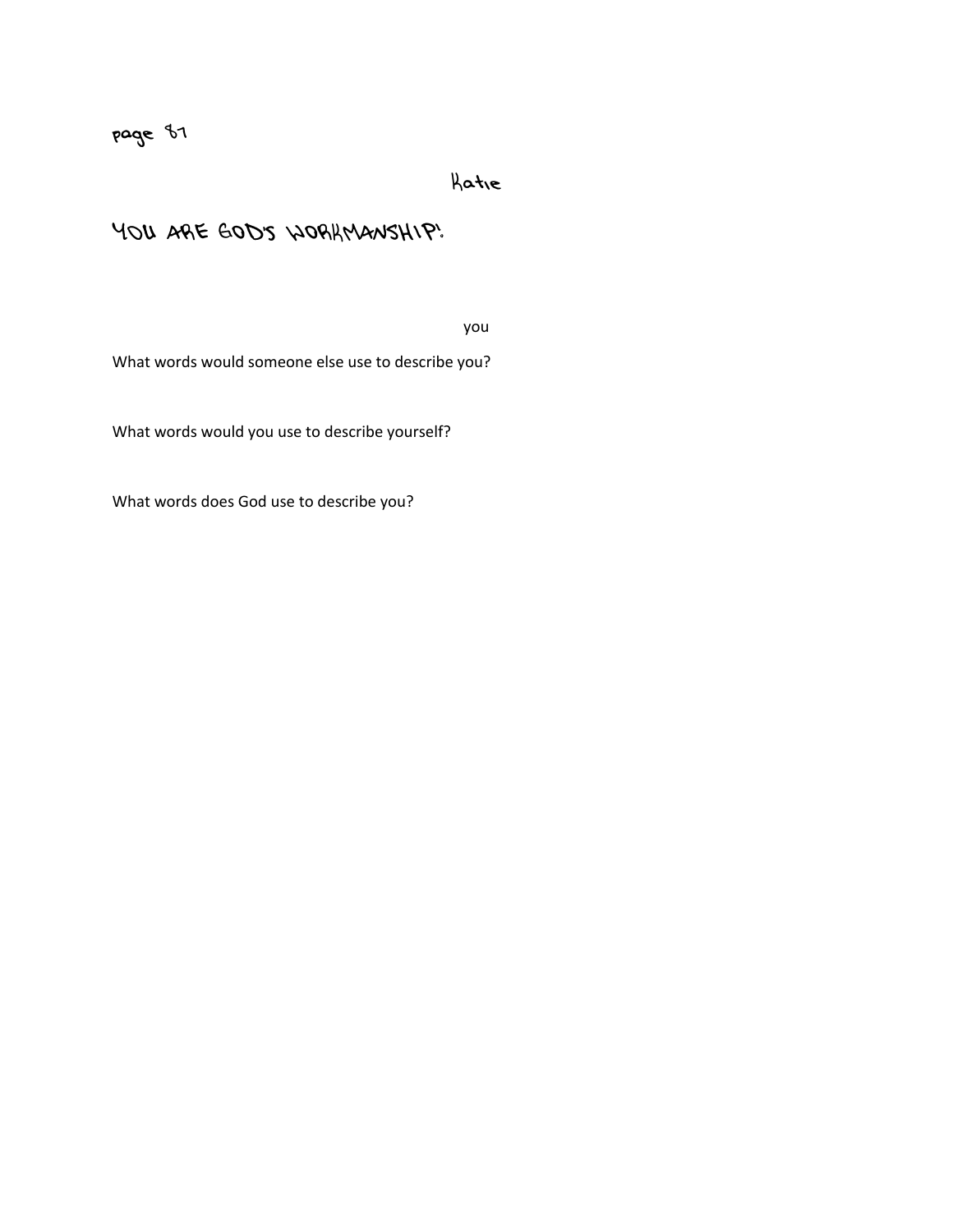## Katie

focus on God

you

What tends to occupy a lot of your mind-space?

What thoughts does your mind often wander toward?

Are you happy with that or Is that something you want to change?

Do you believe it is possible to choose the focal point of your mind?

Read 2 Corinthians 10:5. How do you bring a thought captive?

Your thoughts drive your emotions and your emotions drive your reactions. How is this true in your current thoughts, emotions and reactions?

What could happen if your thoughts shifted toward God?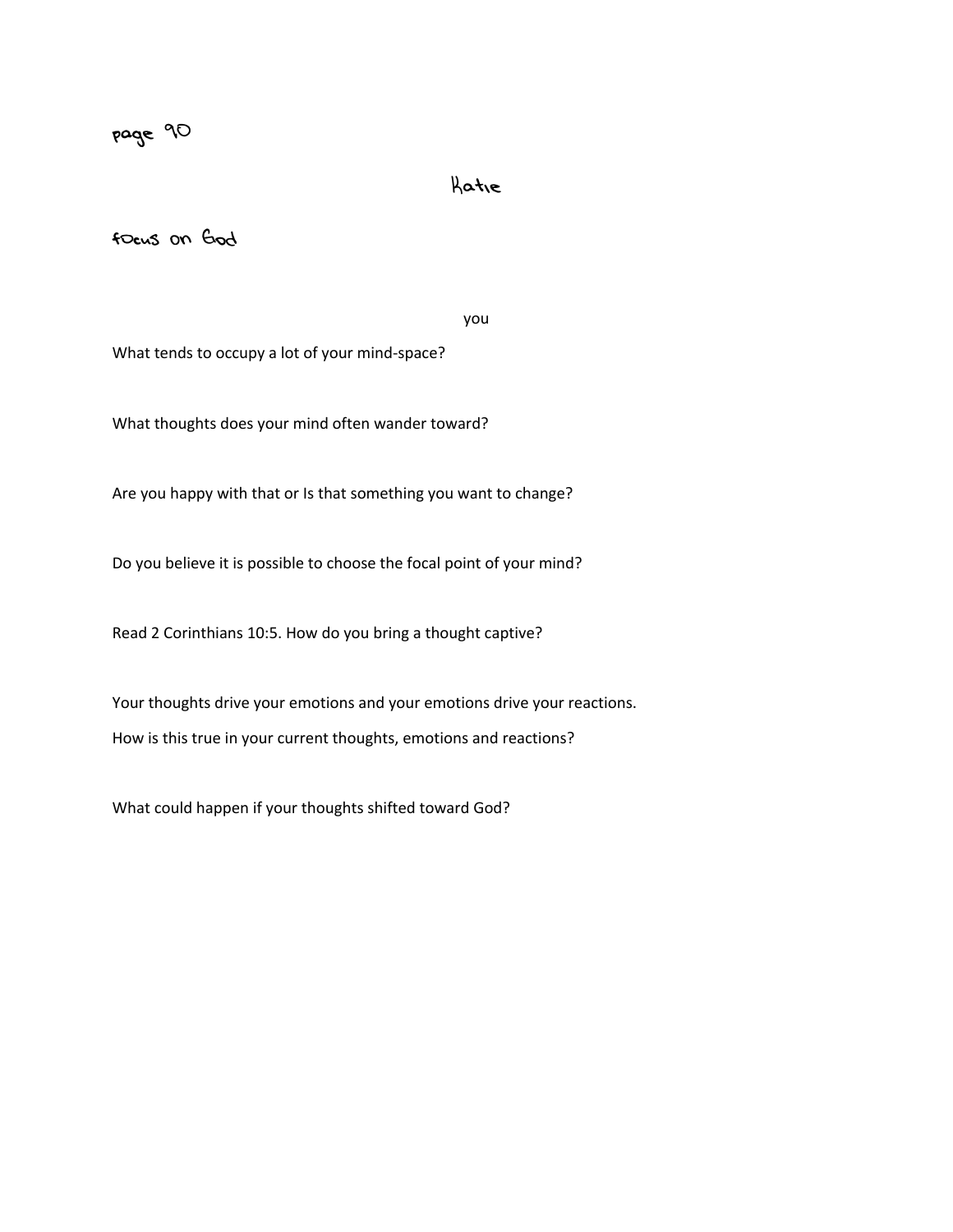## Katie

## Our universe SPEAKS of God.

you

Open your Bible and read all the verses Katie lists in this passage.

Psalm 19:1

Isaiah 40:18

Psalm 90:2

Job 36:26

Romans 16:26

Psalm 74:16

Isaiah 6:3

Isaiah 46:9

Romans 8:31

Which one stands out to you and why?

After reflecting on these verses, how do you feel about God?

What is it like to have a relationship with the God described here?

If you believe that the God of these verses also loves you and is for you, how does that change the way you look at your fears, struggles, and pain?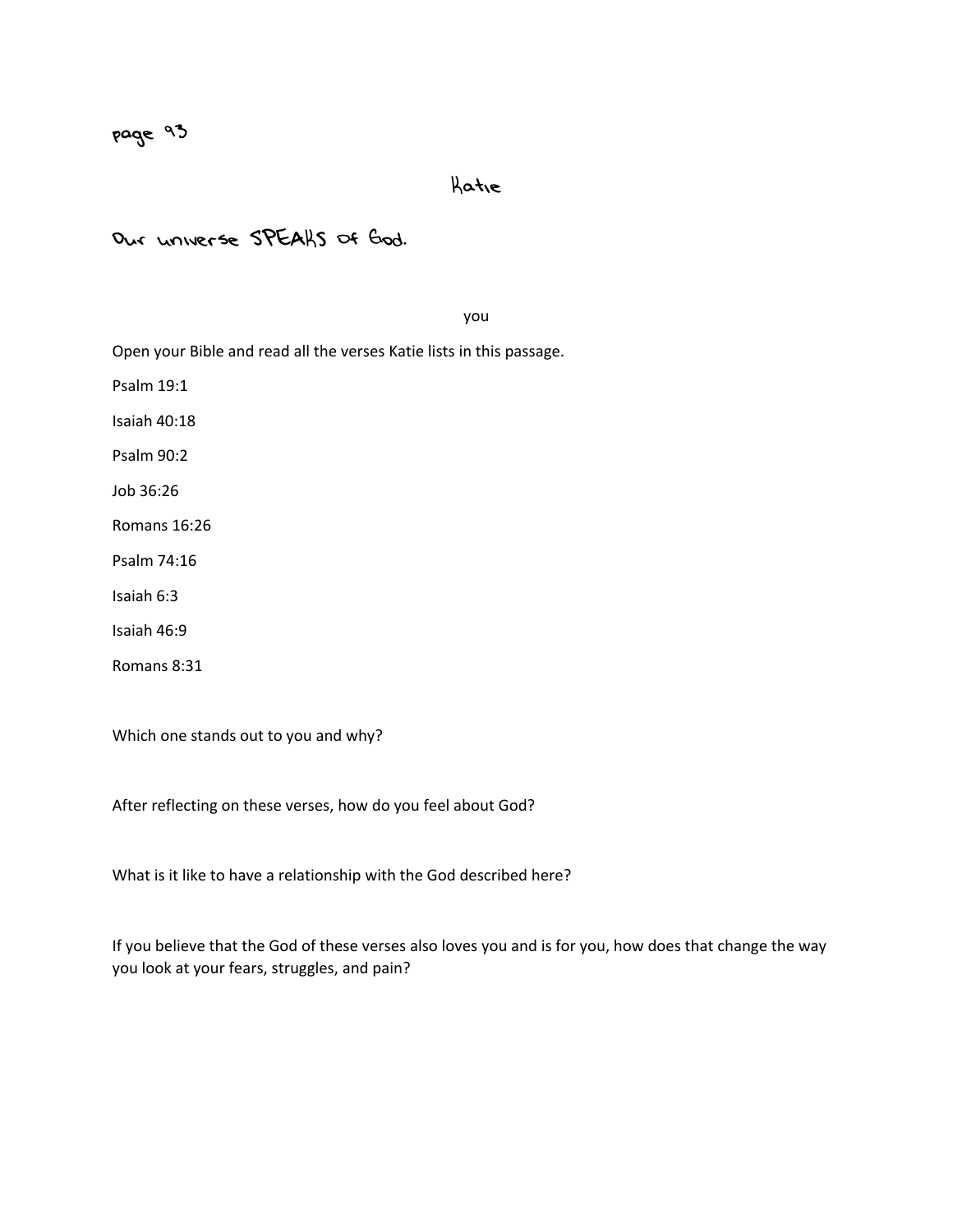## Katie

## We need something to keep us going. Look to the banner!

you

When have you felt like giving up?

What did you do?

Did someone encourage you to keep going?

Who was it and how did they encourage you?

When have you helped someone else to keep going?

In what ways can we, as humans, give each other strength?

In what ways can God give us strength?

Why do we need both?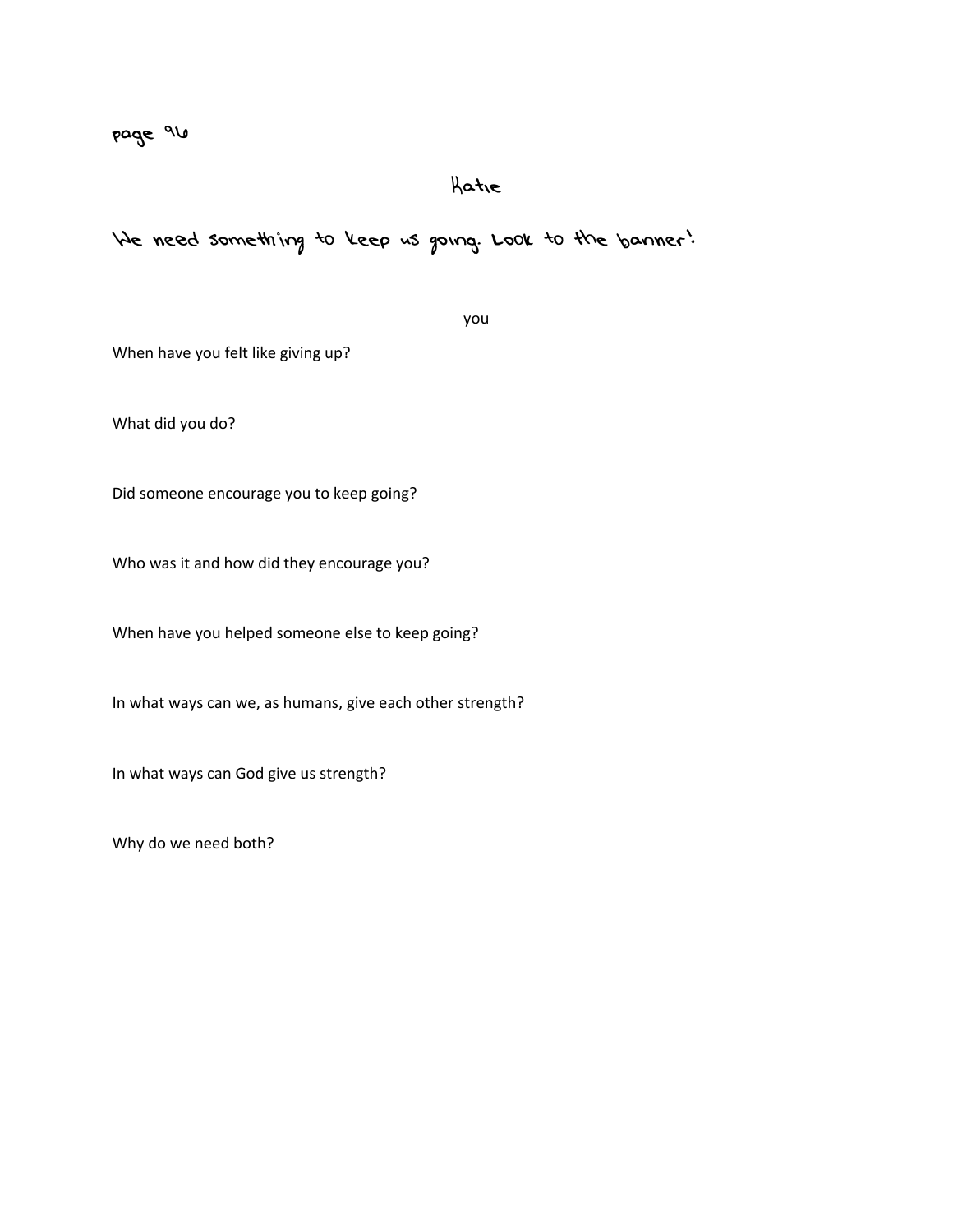## Katie

Rejoice when it makes no sense.

you

To rejoice is to feel great delight. In what do you find great delight?

What is not enjoyable to you?

Read Philippians 4:4. When something is difficult or uncomfortable or disgusting, how is it possible to rejoice in that?

And why are we instructed to do so?

What is the difference between pretending to be "fine" in the midst of a difficult season and rejoicing "one square inch at a time?"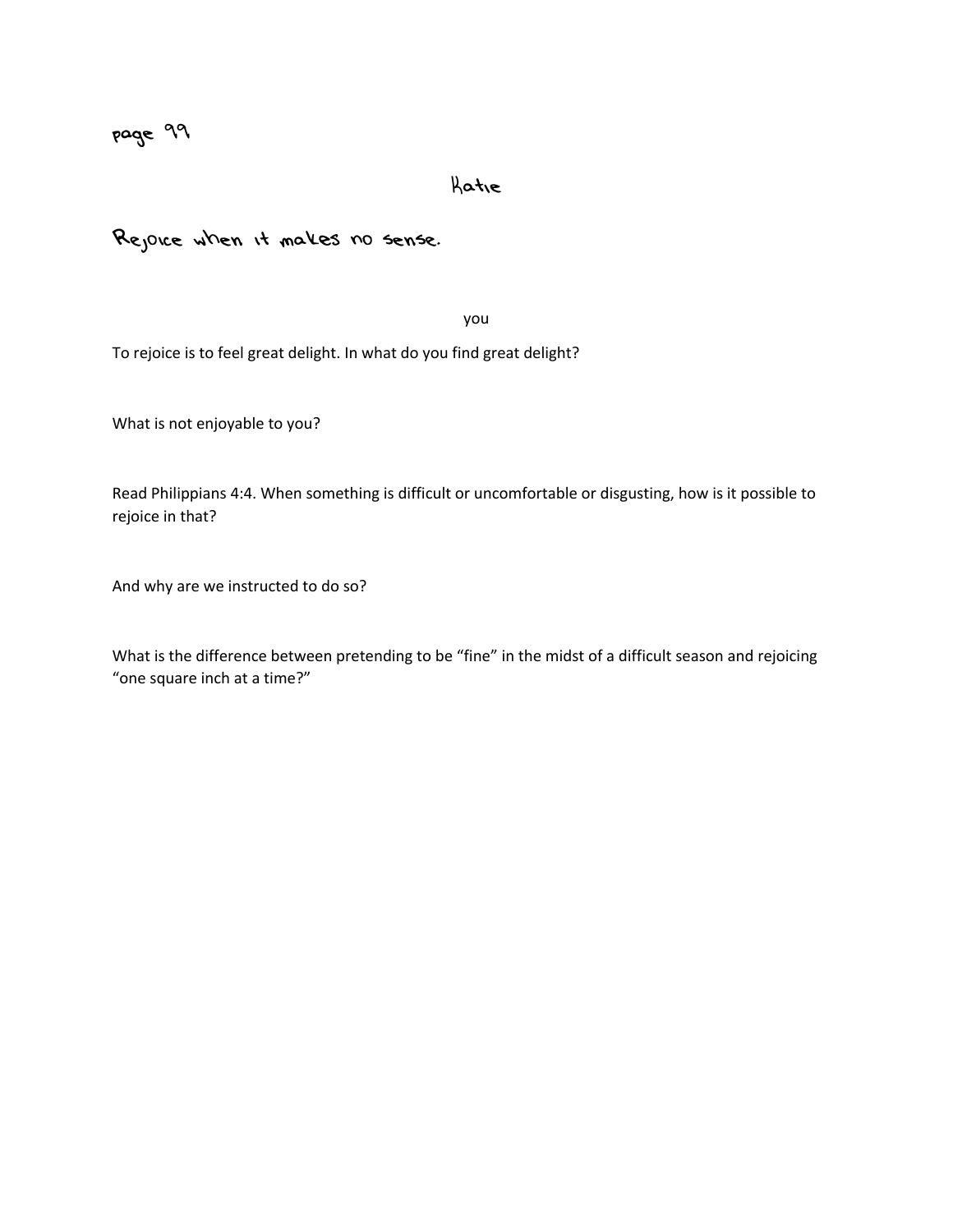## Katie

"When <sup>y</sup><sup>o</sup><sup>u</sup> <sup>h</sup>ope, <sup>b</sup><sup>e</sup> <sup>j</sup>oyful. Whe<sup>n</sup> <sup>y</sup><sup>o</sup><sup>u</sup> suffer, <sup>b</sup><sup>e</sup> <sup>p</sup><sup>a</sup>tient. Whe<sup>n</sup> <sup>y</sup><sup>o</sup><sup>u</sup> pray, <sup>b</sup><sup>e</sup> <sup>f</sup>aithful."

you

What are you waiting for?

What are you hoping for?

While you wait and hope, are you finding joy or worry?

While you wait, are you becoming like Christ or like the world?

Why do you try so hard to avoid suffering?

How is patience beneficial when you are suffering?

What obstacles prevent you from praying?

What could help you overcome those?

How could those obstacles be helpful in building your faith?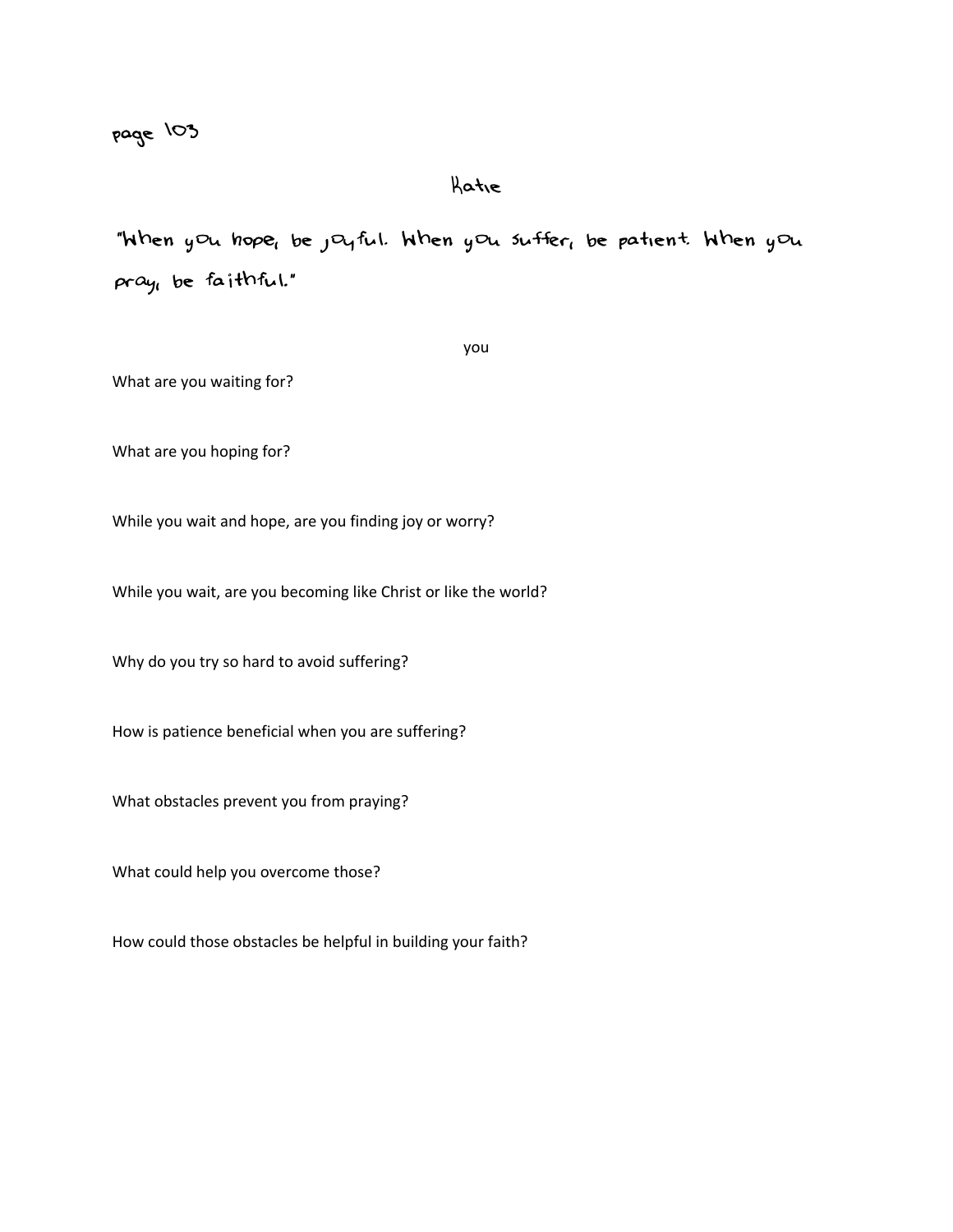## Katie

When you give the gift of being real, you help others see Jesus more clearly and bring comfort and joy.

you

Consider reading through the story of The Velveteen Rabbit. How is the wear and tear on the rabbit's body ugly?

How is it beautiful?

Why is it so hard to show others the ugly and broken parts of your life?

What harm could come from displaying those?

What good could come from it?

How could someone possibly see Jesus when they look at your broken pieces?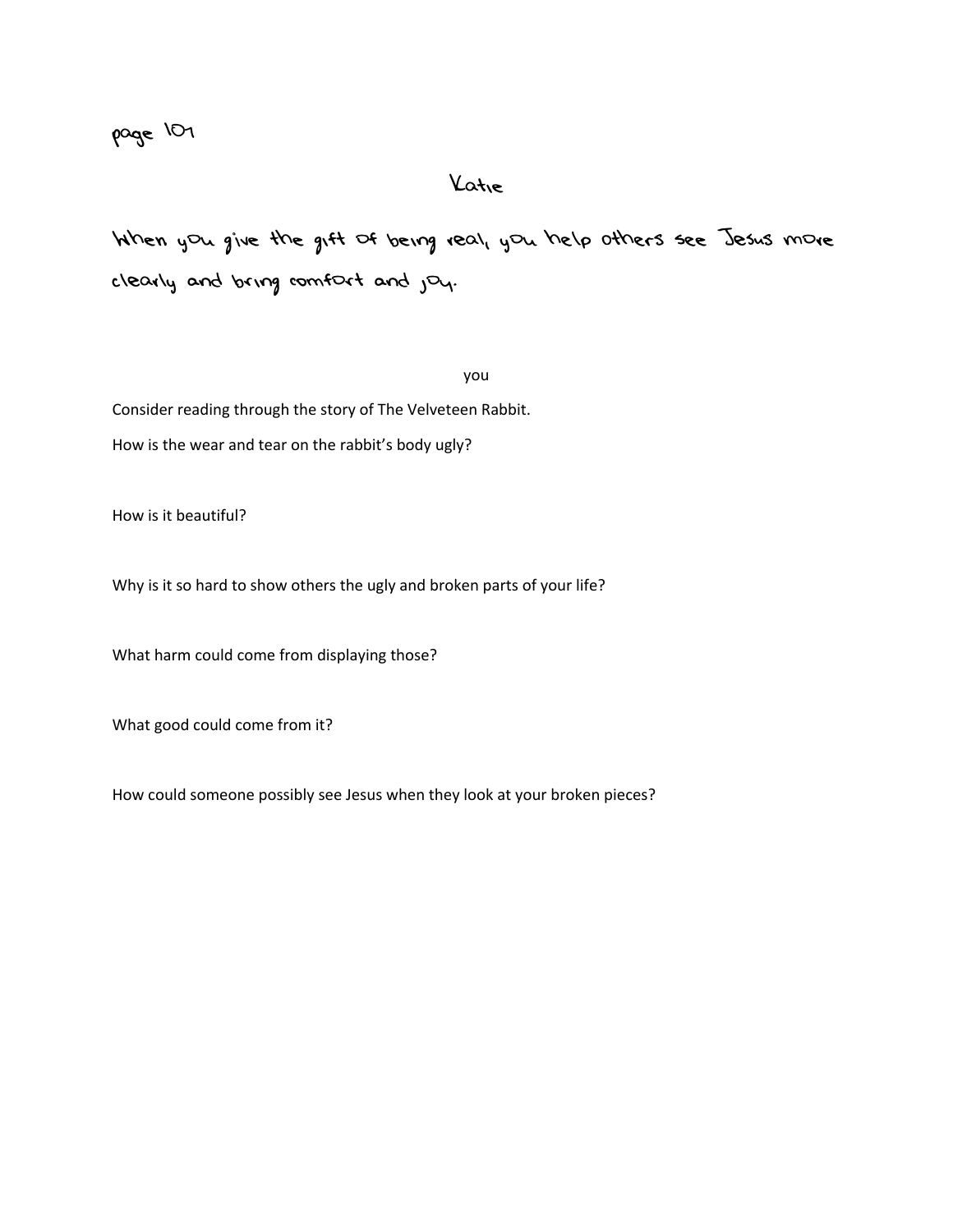Katie

Sometimes the things we think are best aren't what God thinks are best.

you

What is a prayer you prayed that God answered exactly like you wanted?

What is a prayer you prayed that he did not answer how you wanted?

What have you asked God for that he did not give you?

What did that feel like when it happened?

If time has passed, how does it feel now?

Can you reflect on that and see how God had a different purpose for it?

Has God ever done something in your life or through your life that you never dreamed possible?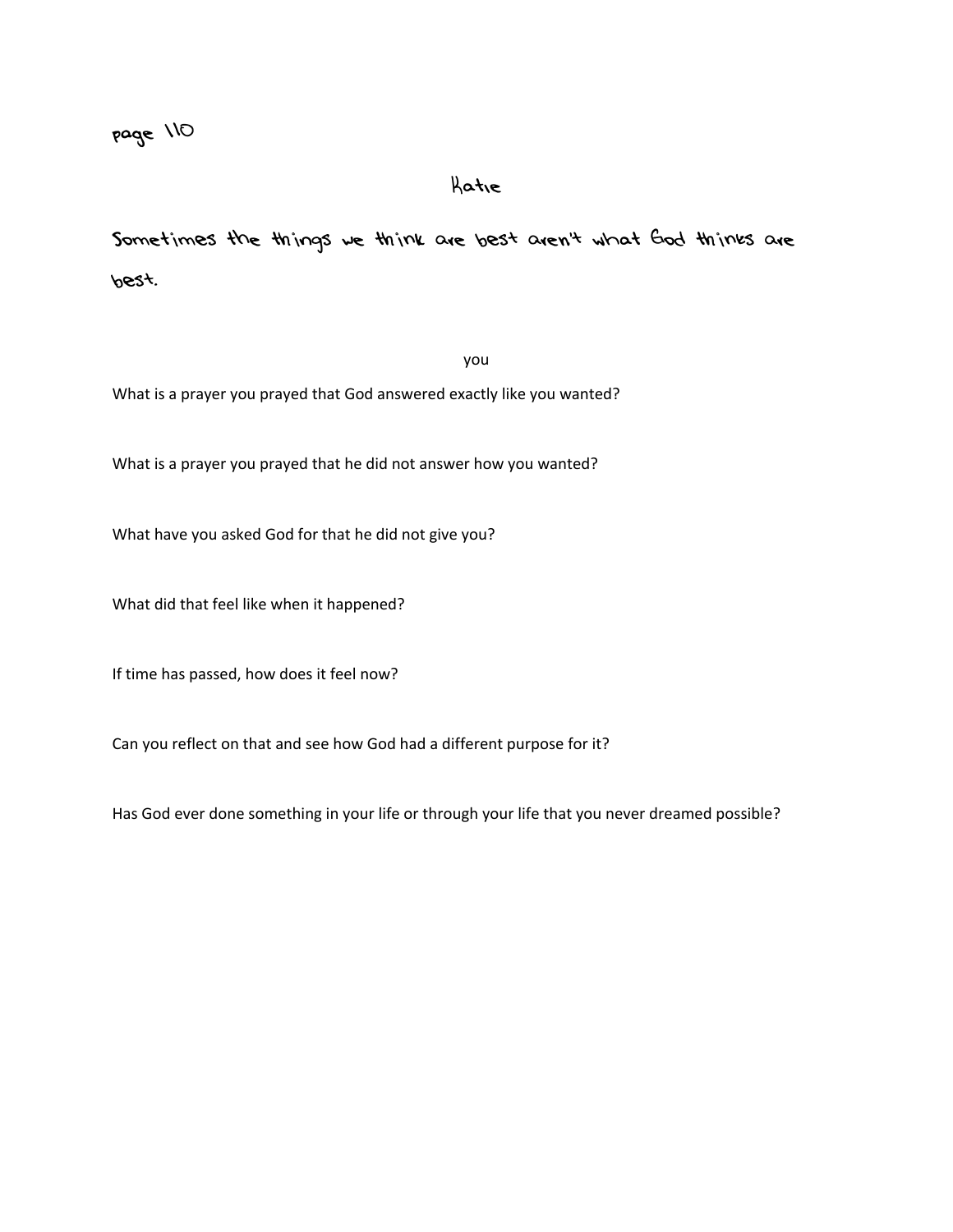## Katie

The way we talk to ourselves matters.

you

When has someone said something to you that was very hurtful?

When have you said something to another person that was hurtful?

How do you talk to others - in ways that tear down or in ways that give life?

How do you talk to yourself?

How can the way you talk to yourself provide protection?

How can speaking words of Scripture be a weapon against the enemy of your soul?

What verse can be life-giving words to speak to yourself in days to come?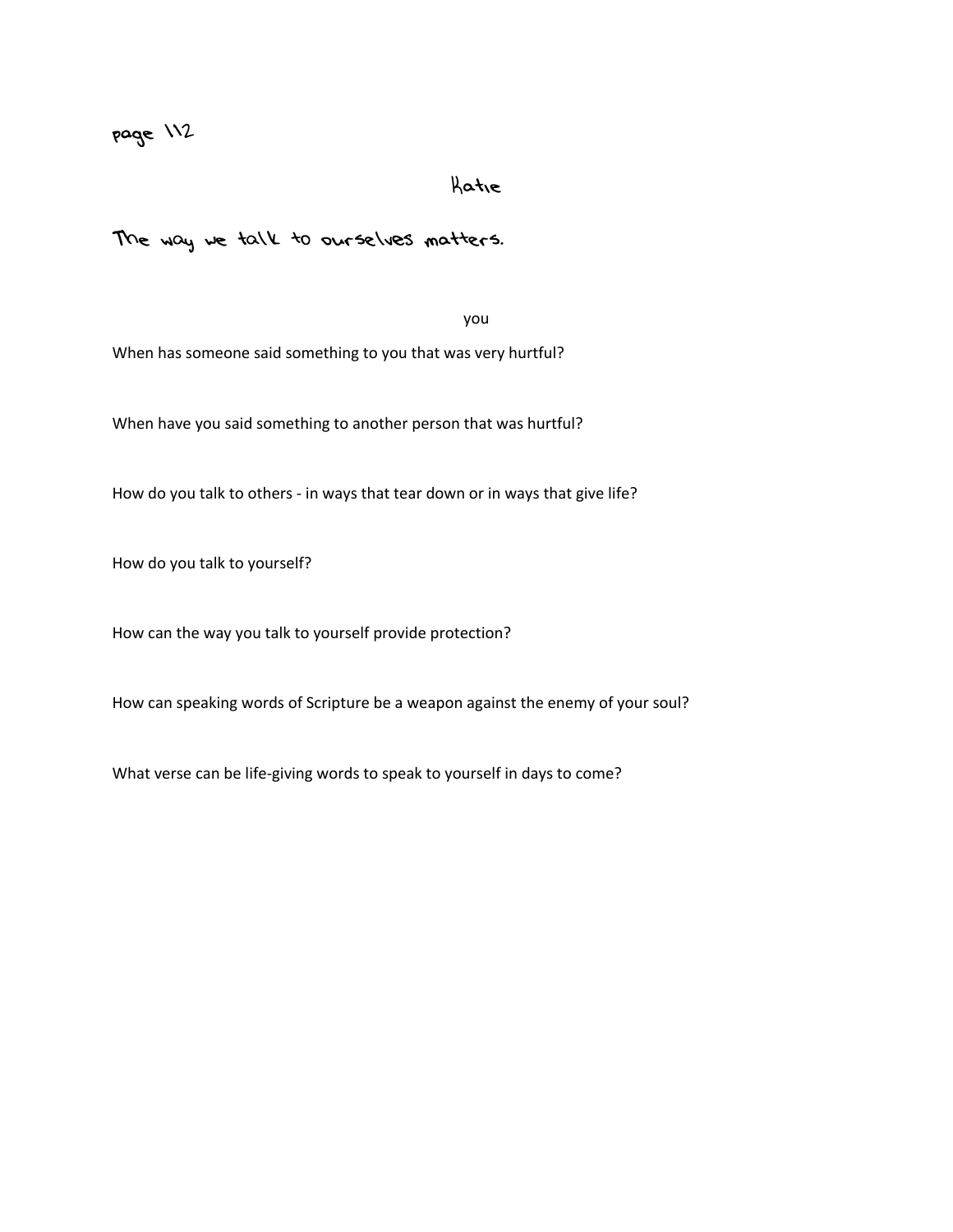Katie

I AM THE TRUE VINE

REMAIN IN JESUS

you

What does the branch of a grapevine need in order to grow fruit?

What is pruning and how it is helpful?

What is the difference between the gardener's perspective of the pruning process and the branch's perspective?

What does it mean for a branch to remain in the vine?

What does it mean for you to remain in Jesus?

How do friends help in the process of "remaining?"

What does a life-giving friendship look like?

Who are the life-giving people in your life?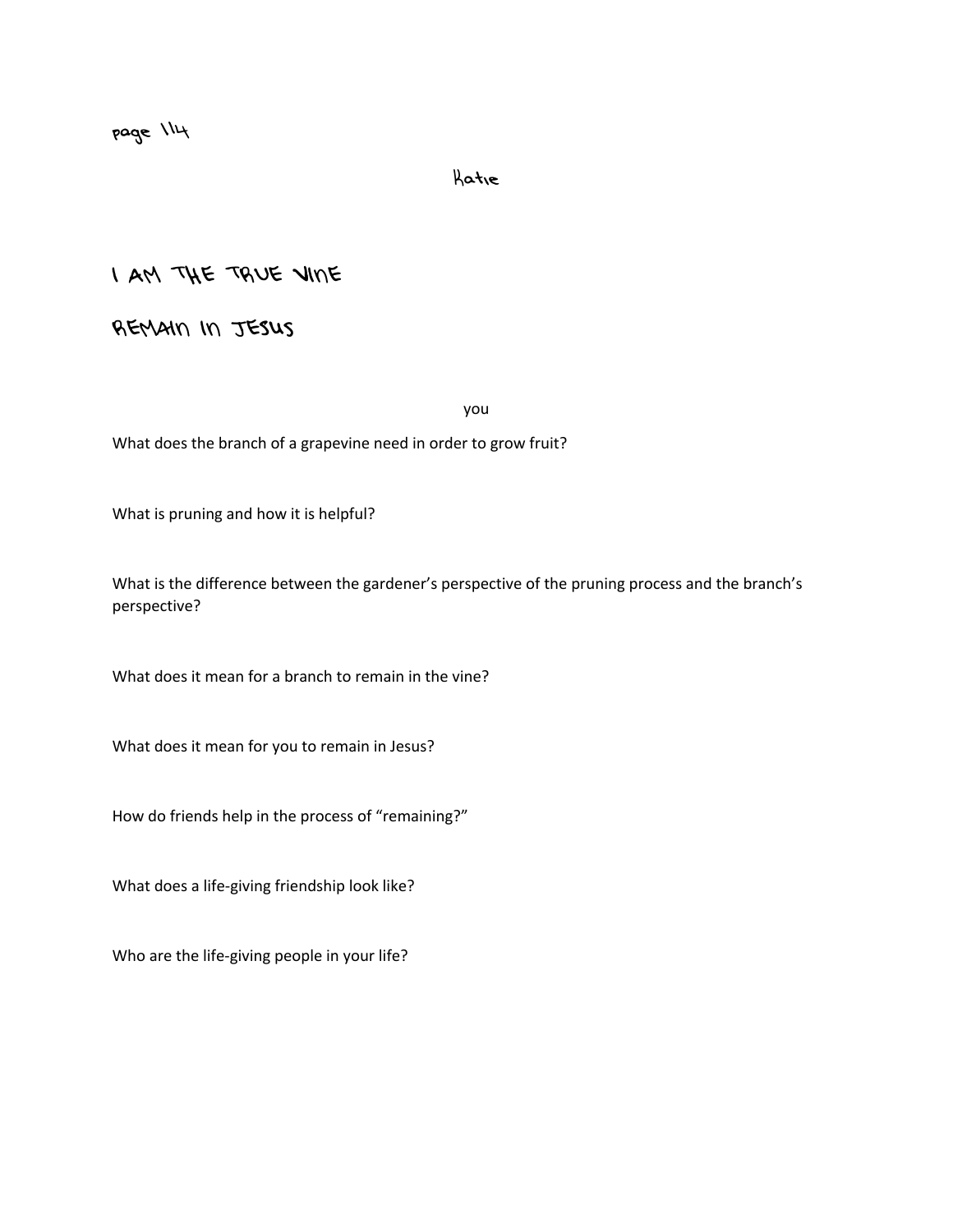Katie

He will NEVER leave me!

you

When have you asked God, "WHY?"

What other questions did you ask God at that time?

Think back to a time in your past when you knew God was with you.

What was the situation?

How did you know God was for you during that time?

If God is the same yesterday, today and forever, how does that affect your view of God in your trials?

What about in the uncertainty of your future?

What is the difference between knowing something and feeling something?

Which is more reliable?

How can you lean on what you know about God and not on what you feel at a certain point in time?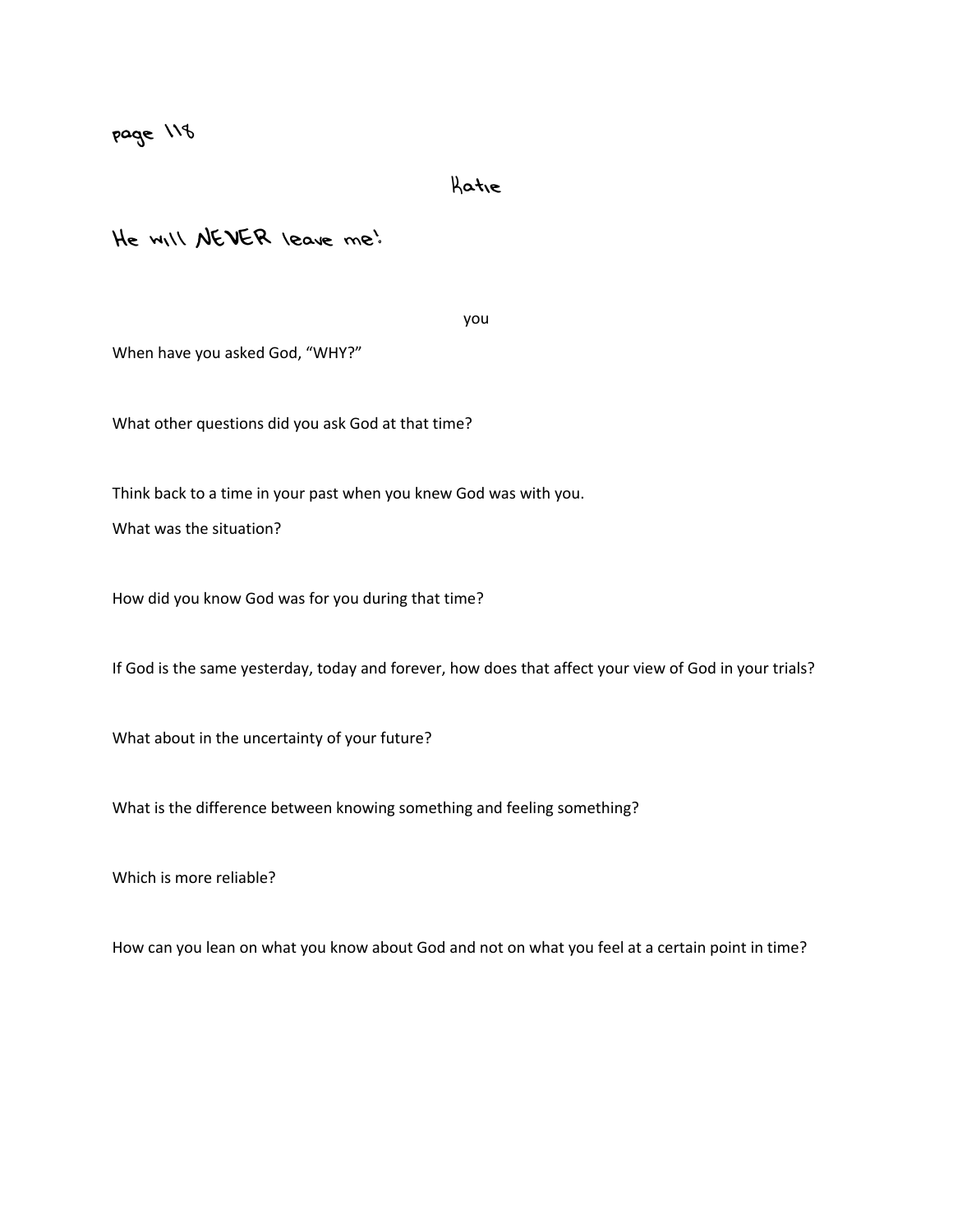#### Katie

Don't let love and truth ever leave you.

#### you

Read through Proverbs 3 and 4. What verse stands out to you?

Why?

How might this verse change the way you approach your life?

Why do we want so badly to understand?

What is it like to trust without understanding?

In what situations is it important to look straight ahead (for example, driving a car)?

What happens when you look in other directions?

How does that same idea apply to hard seasons of life?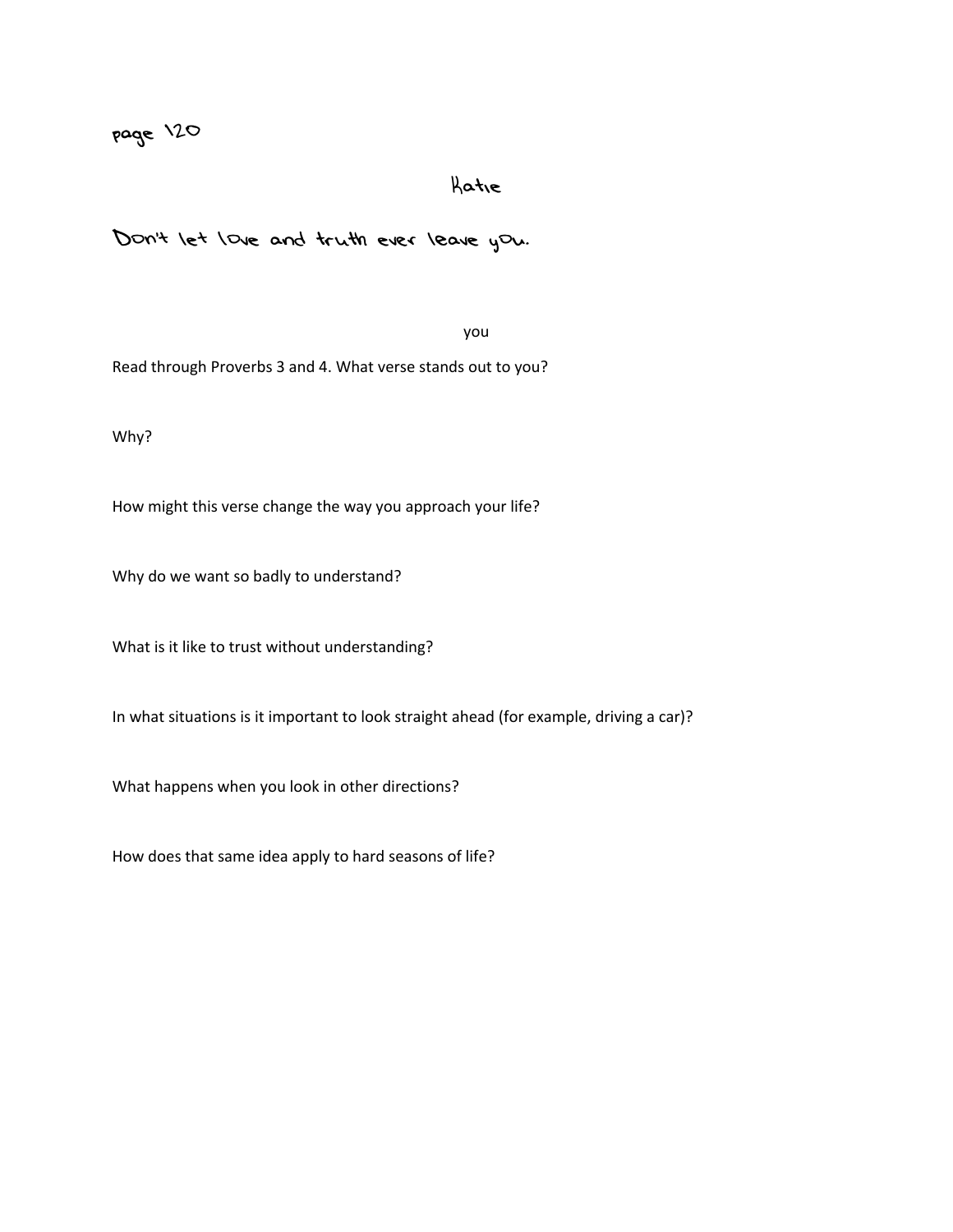## Katie

Trust God in the midst of the storm

you

What is it about a storm that makes you feel out of control?

Why might God want you to experience the middle of a "storm" in your life?

Is it easy or difficult for you to need other people?

Is it easy or difficult for you to need God?

Why would God want to take you to a place where you need him more?

Who are the people in your life who fortify your faith?

Read all of Psalm 13. What do you think is happening to David that led him to write this?

What is he feeling?

What is his response?

What do think about his ability to balance his feelings with his response?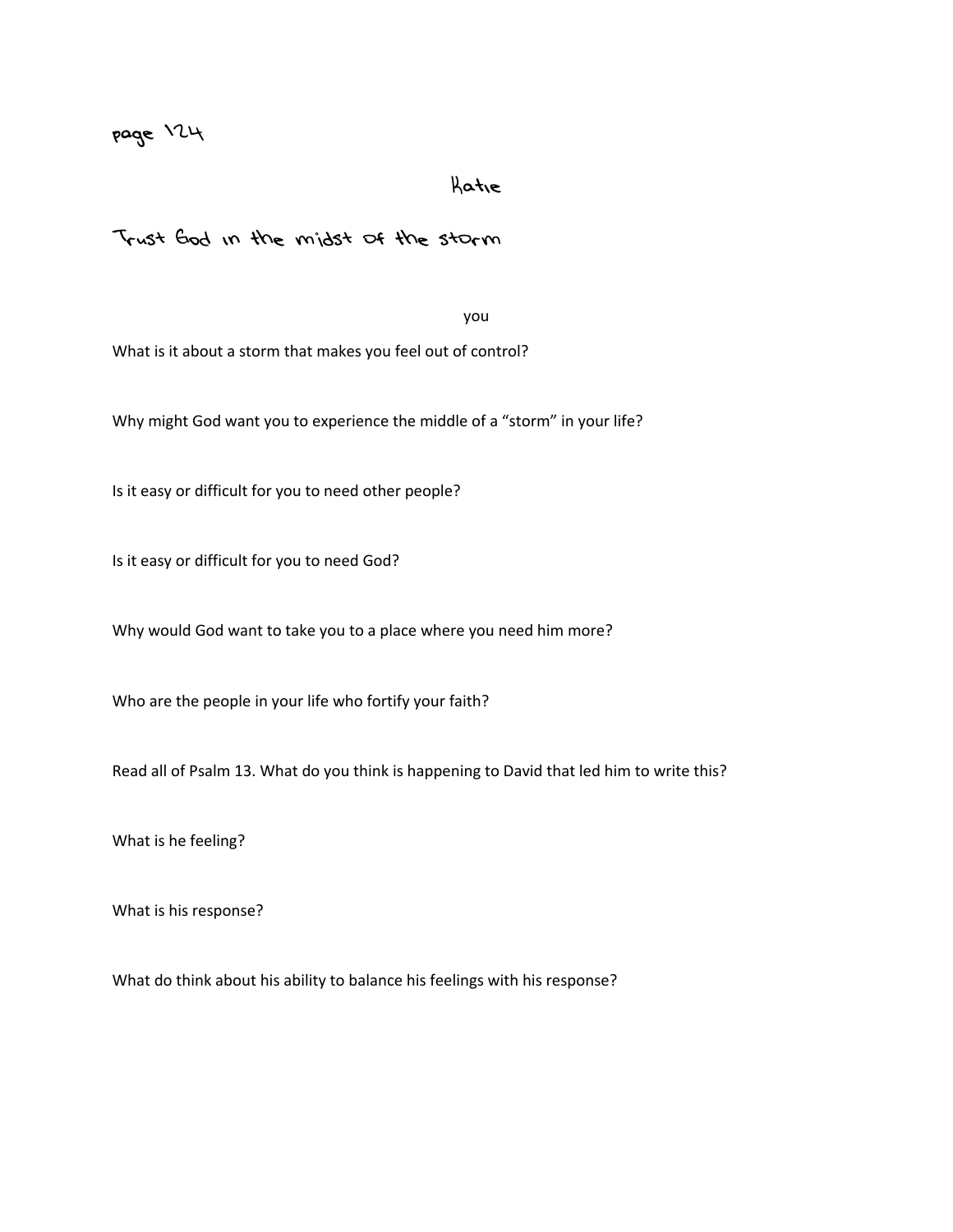## Katie

It's all part of God's plan.

you

Are you spontaneous or do you like to plan ahead?

How do you respond when things don't go as you planned?

In what ways might God's plans be different from your plans?

How does that make you feel?

How could God's plans actually be better than your plans?

How does knowing God's Word help you to know your purpose?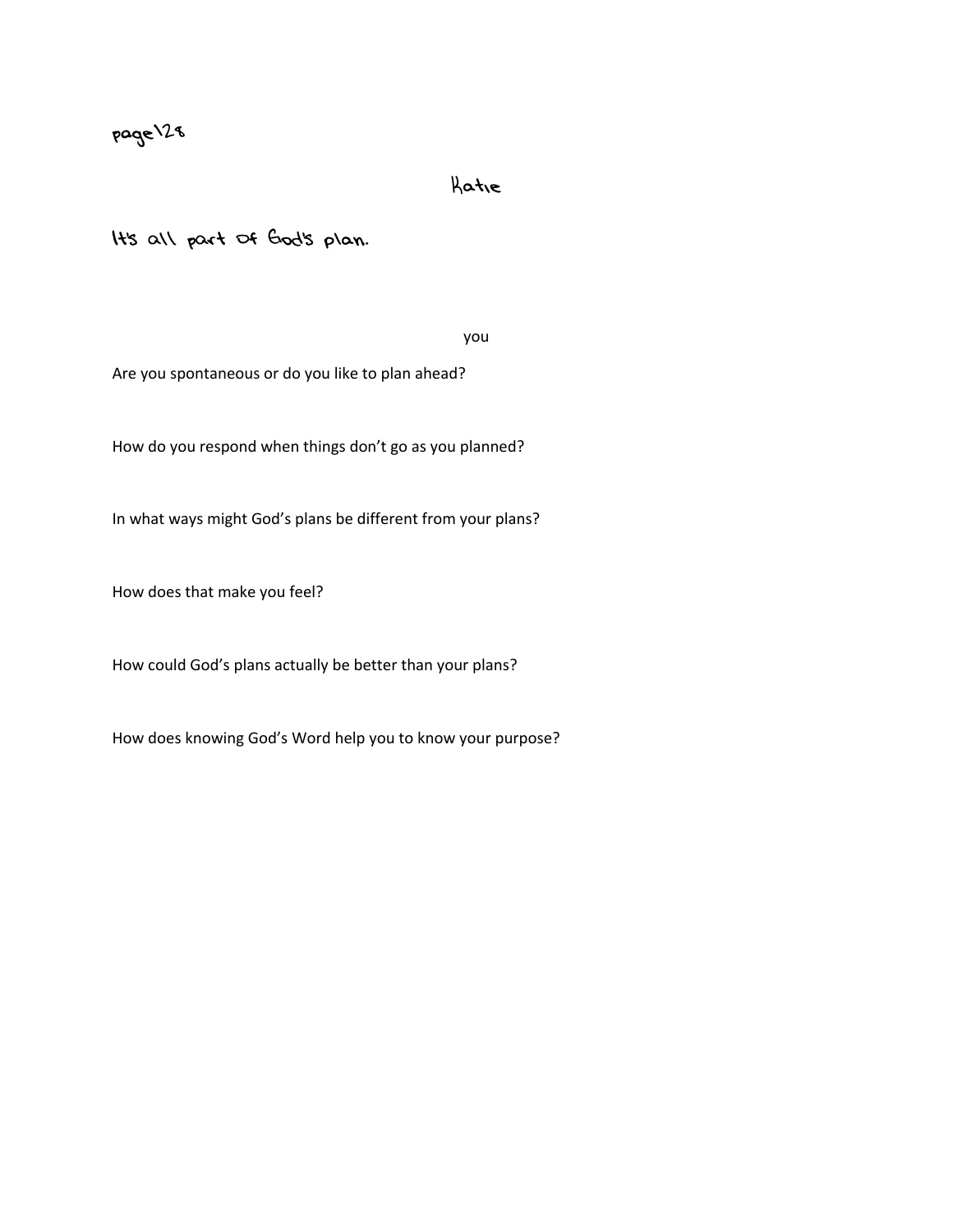#### Katie

Am I now trying to get people to think well of me?

#### you

How do you want your peers and others to know and remember you?

Do your interactions and social media posts align with this want?

What do you think it means to be a people-pleaser?

Most people struggle with this to some degree. In what ways are you most susceptible to focusing on pleasing other people?

Read Galatians 1:10. What do you think it means to be a God-pleaser?

How does pleasing people sometimes interfere with pleasing God?

In what ways would your daily interactions be different if you were more concerned with what God thinks than what other people think?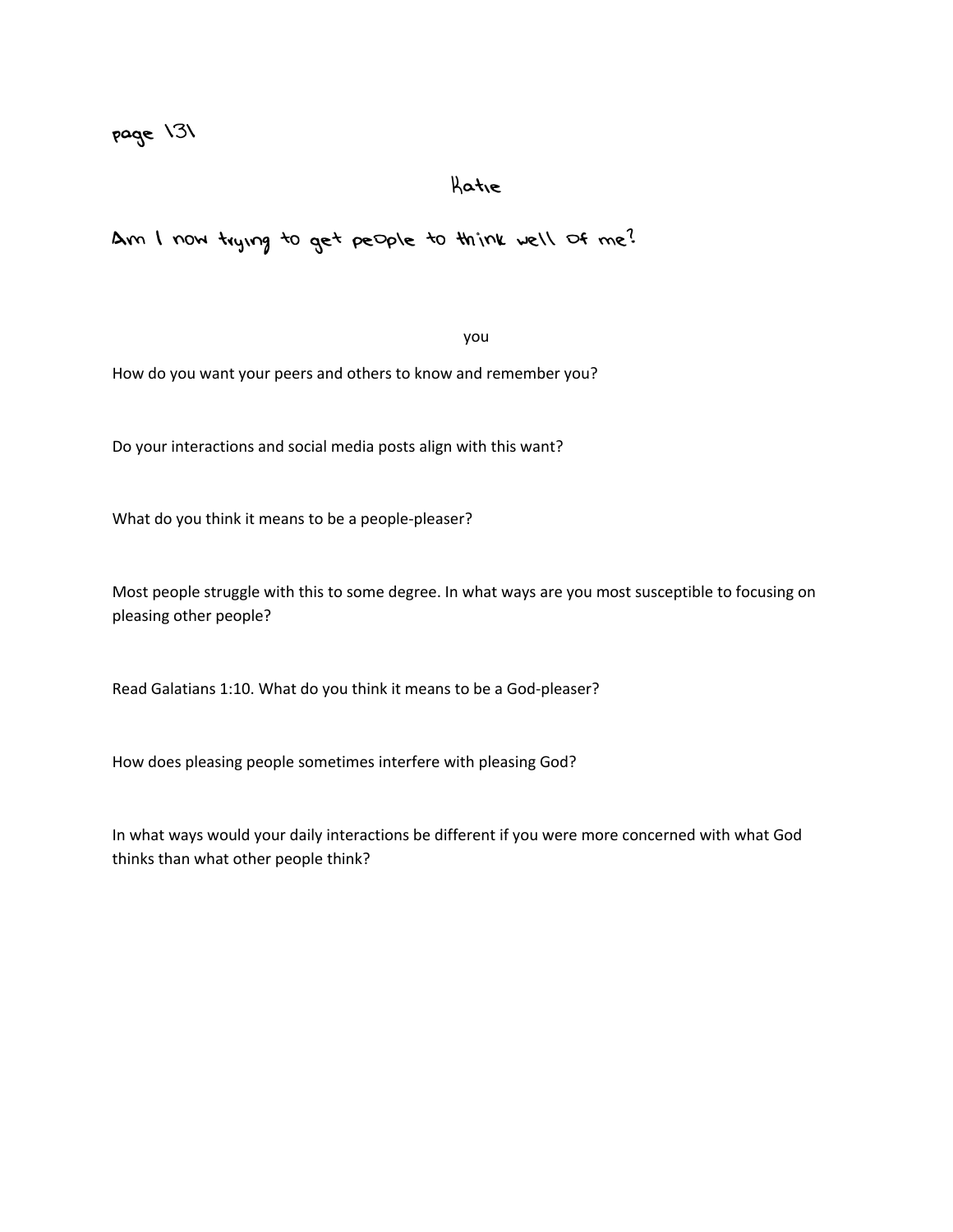#### Katie

#### I worry they miss out on the real me.

you

What are you afraid people see when they look at you?

What's the best thing you got from your parents?

If you could have a never-ending candle that smelled like anything you wanted, what fragrance would you want it to be?

What do you like most about your family?

What small gesture from a stranger made a big impact on you?

Where would you spend all your time if you could?

What do you take for granted?

If all jobs had the same pay and hours, what job would you like to have?

What's worth spending more on to get the best?

What takes up too much of your time?

What is the most annoying question that people ask you?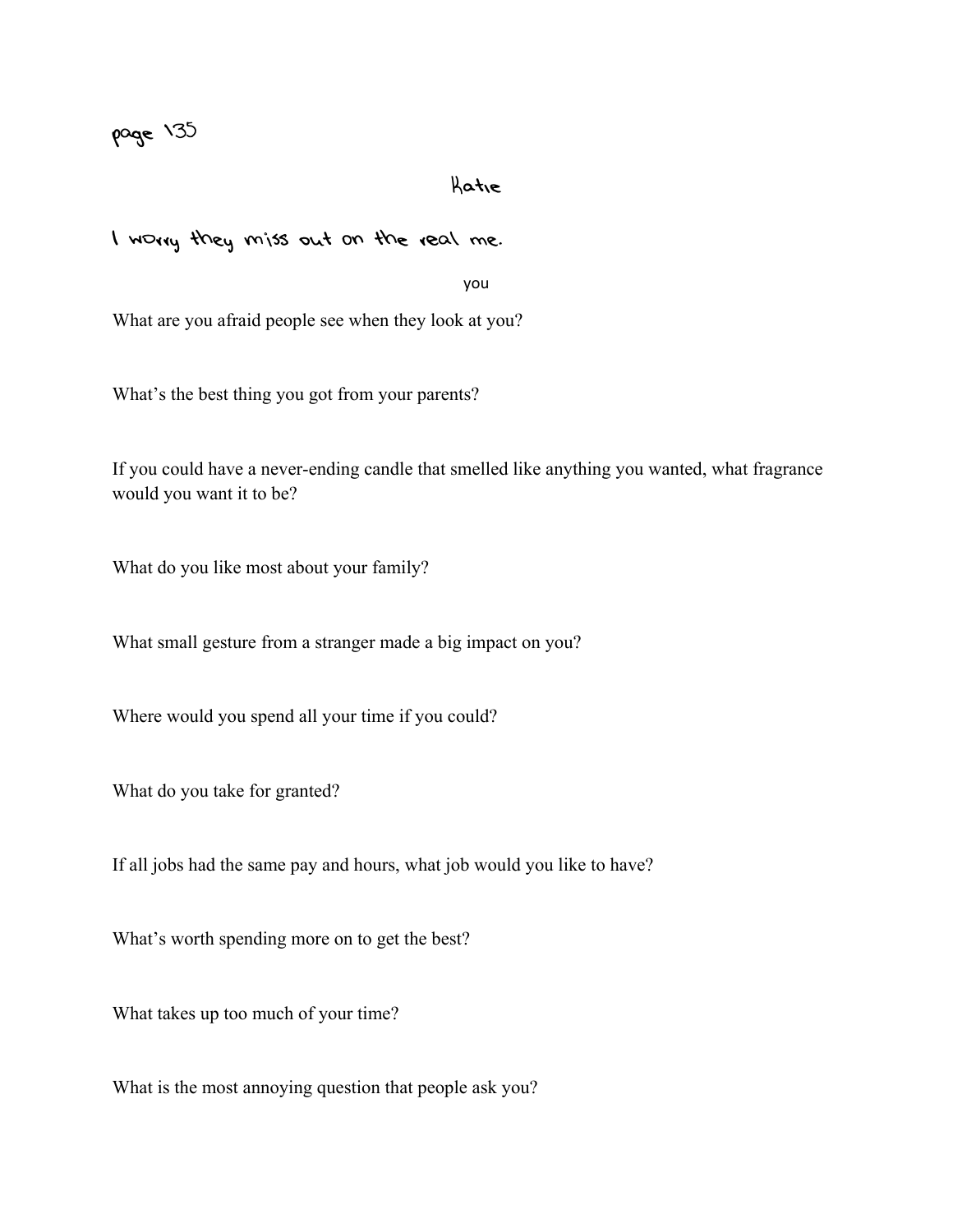## Katie

## There is a higher purpose for the pain.

you

Can you identify a situation in your life that felt like junk… trash… pain… or maybe even evil?

When you imagine God using that for a purpose in your life or someone else's, how does that make you feel? Perhaps angry, encouraged, frustrated, hopeful, hurt, incredulous?

Read Genesis 50:20. Have you ever observed something that seemed "bad" turn out to be "good" in some way?

How do you respond to the idea that God doesn't waste hard times in our lives?

Why is the support of other people important during a season of suffering?

In what ways might both the support person and the supported person benefit from being in community together?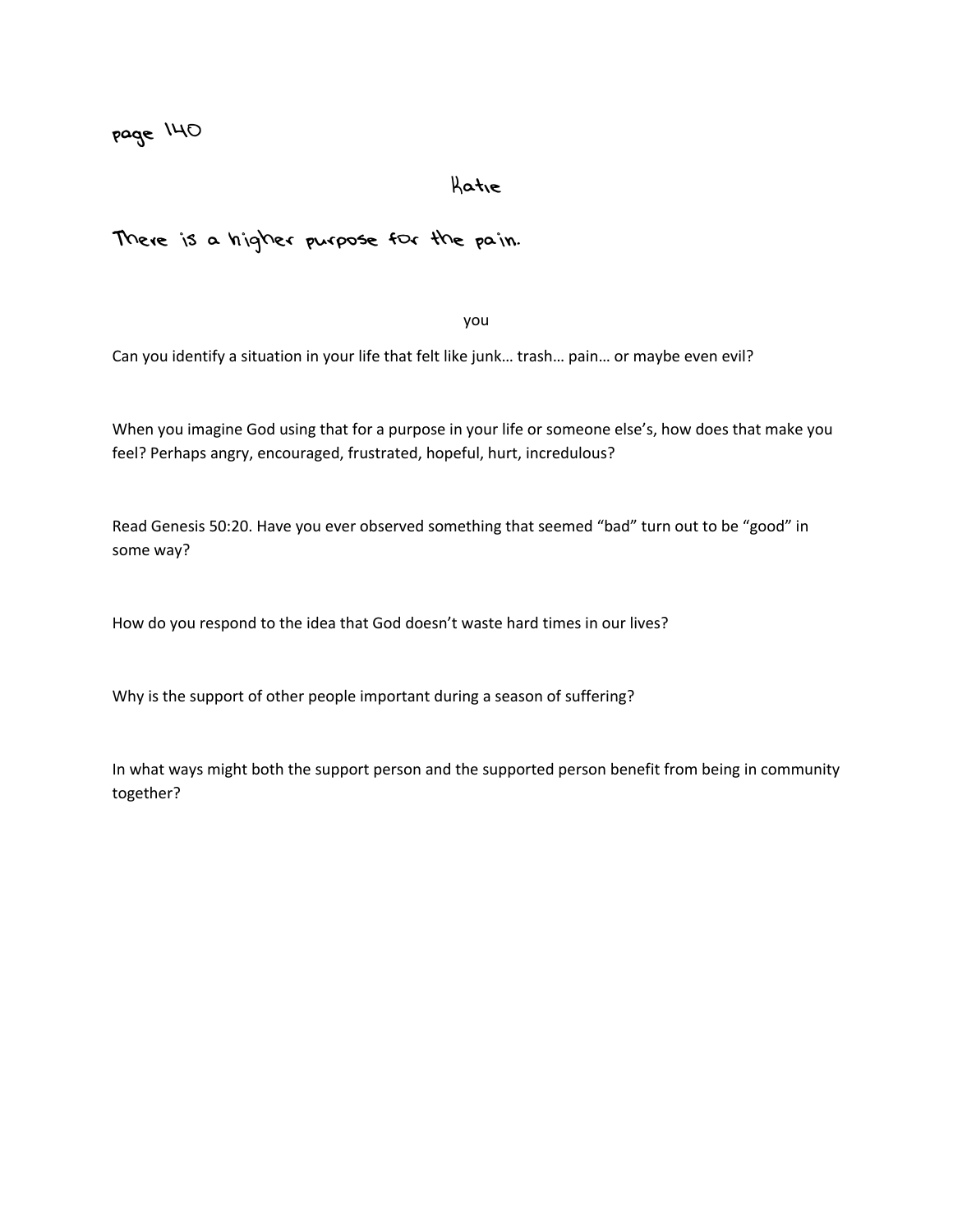## Katie

The world around me seems to spin faster and faster til everything's a blur.

you

What was a time or situation in your life when so much was happening around you that it made your insides feel chaotic?

How did you try to help yourself find a sense of calm during that season?

Read Galatians 5:22-23. In what ways do you depend on people and the world around you to grow these attributes?

In what ways do you depend on God to grow these fruits?

How is relying on God different than relying on yourself or others?

How does acknowledging your weaknesses actually help you to grow?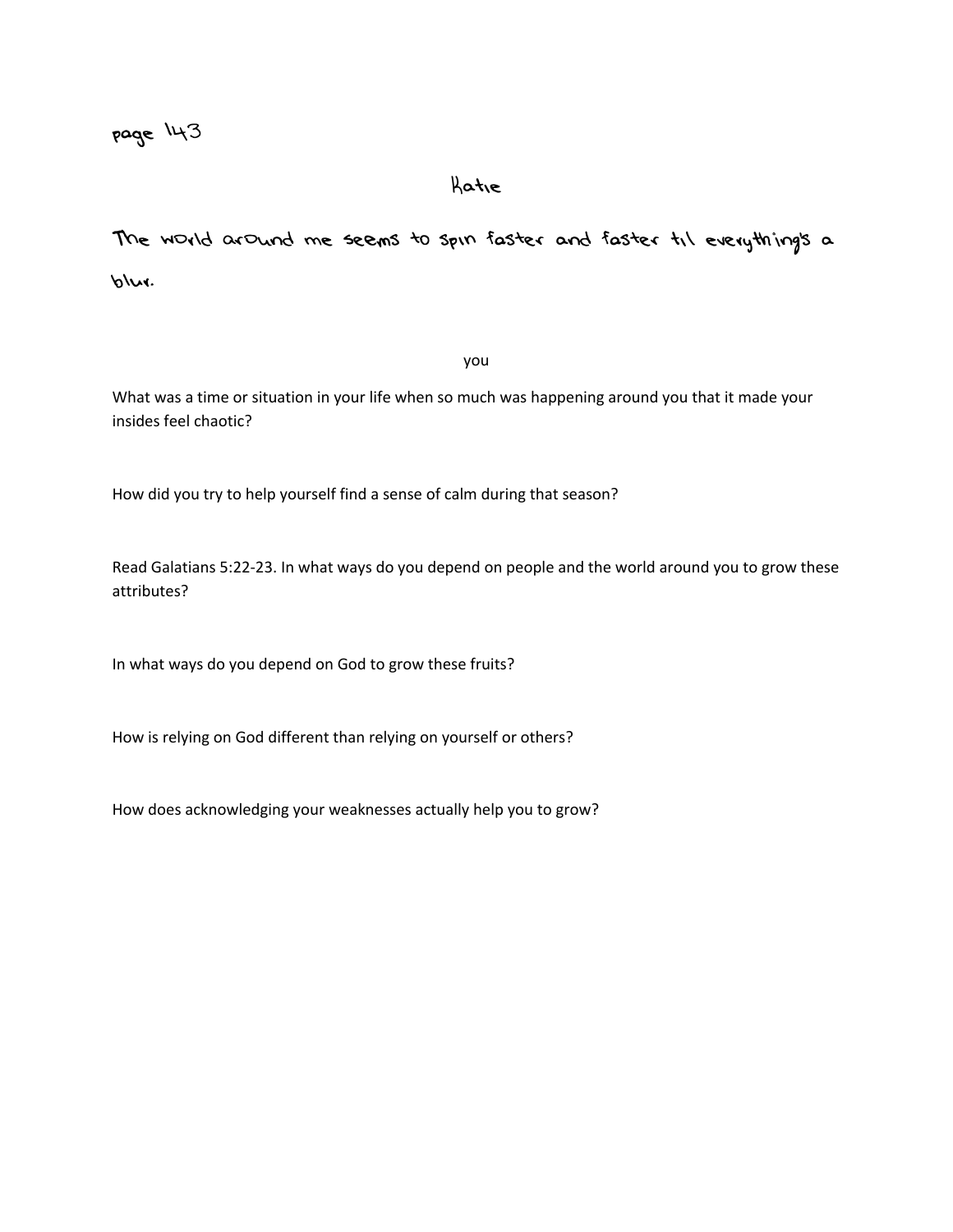## Katie

The more you are in a continual state of ASSISTANCE from God and others, the STRONGER you will be.

you

What does your daily time to connect with God look like?

Who is on your support team?

Are they doing life with you, helping you and allowing you to help them?

What current relationships can you cultivate?

What new relationships can you begin?

Do you ask questions?

Do you listen to responses?

How do you love?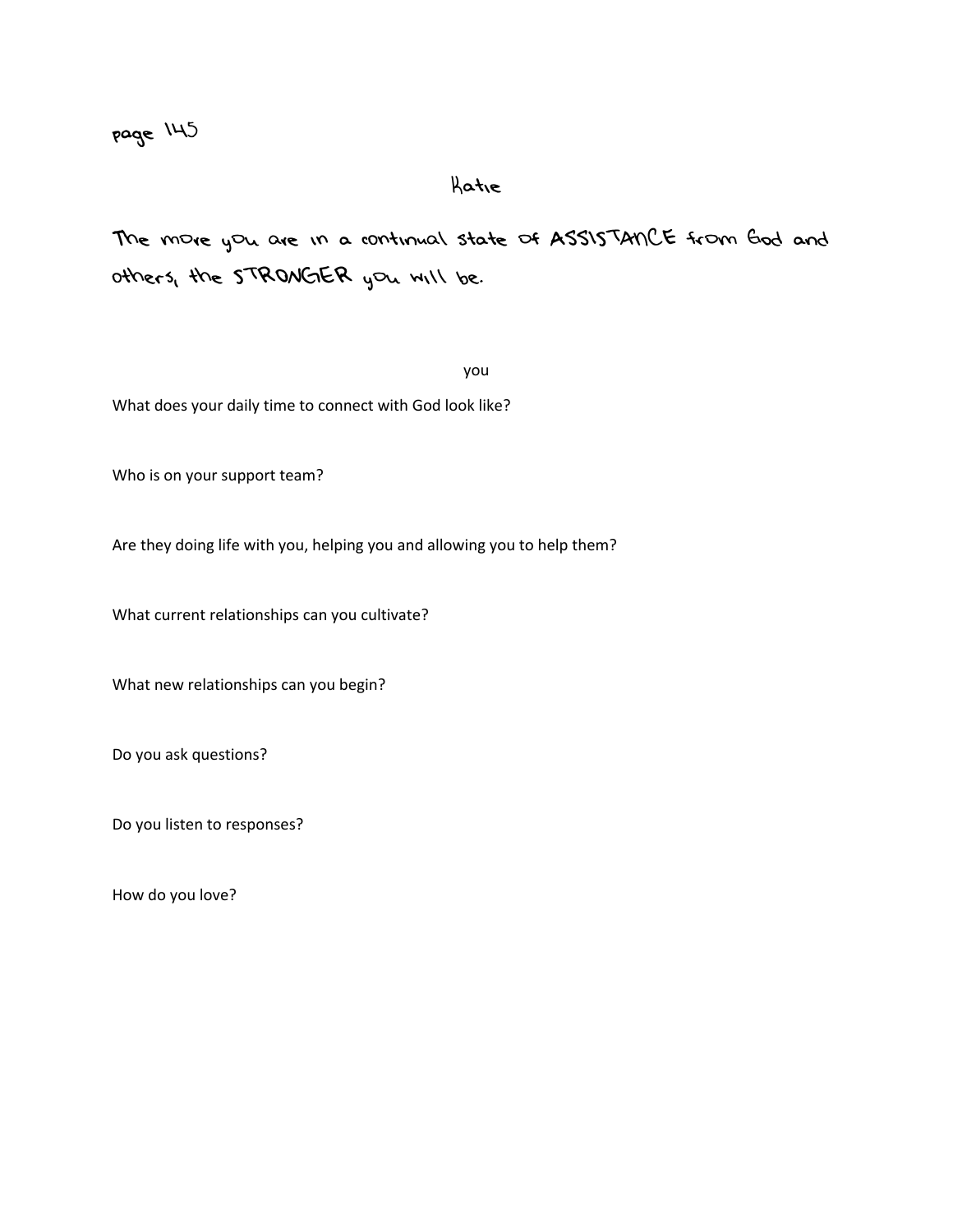## Katie

## the Christian life is like a race

you

If the Christian life is like a race, how is your race going?

Read 1 Corinthians 9:24. Not comparing yourself to others, but rather comparing yourself to your own potential, are you running for a prize or simply as a participant?

In your life past or present, what does not seem worth the effort?

How could Jesus possibly be the prize in your situation?

Imagine that your future self could send a message back to your current self, saying, "It was worth it." How could that change your attitude?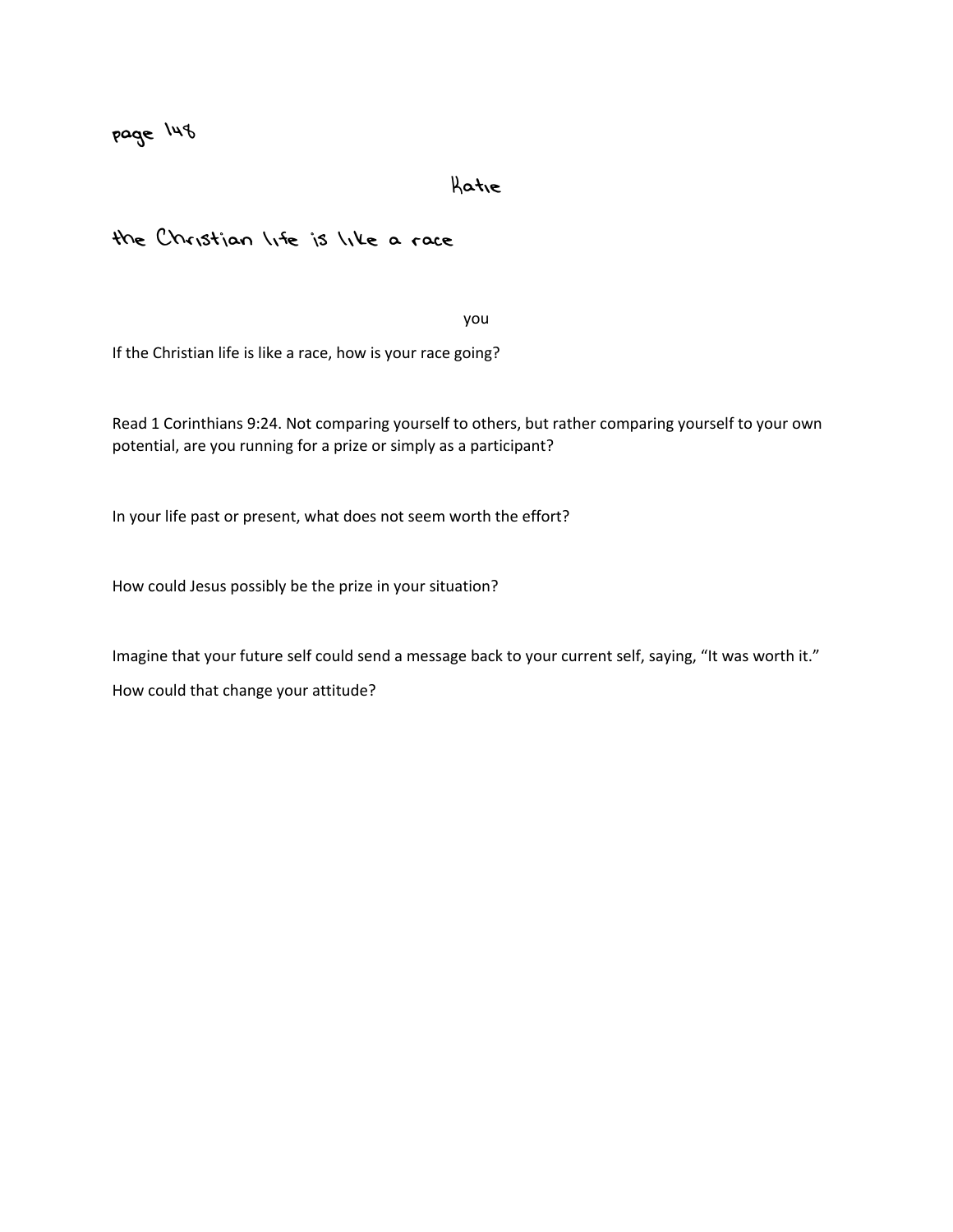## Katie

## Everything was fine and normal until one day.

you

What one day in your life changed your "fine and normal" forever?

Did it seem like God left you during that time?

Why did it feel like that?

What can you do to remind yourself that God does not leave you?

Imagine the difference between seeing only a speck of paint versus seeing the whole picture.

How does that difference in perspective change the painter's work?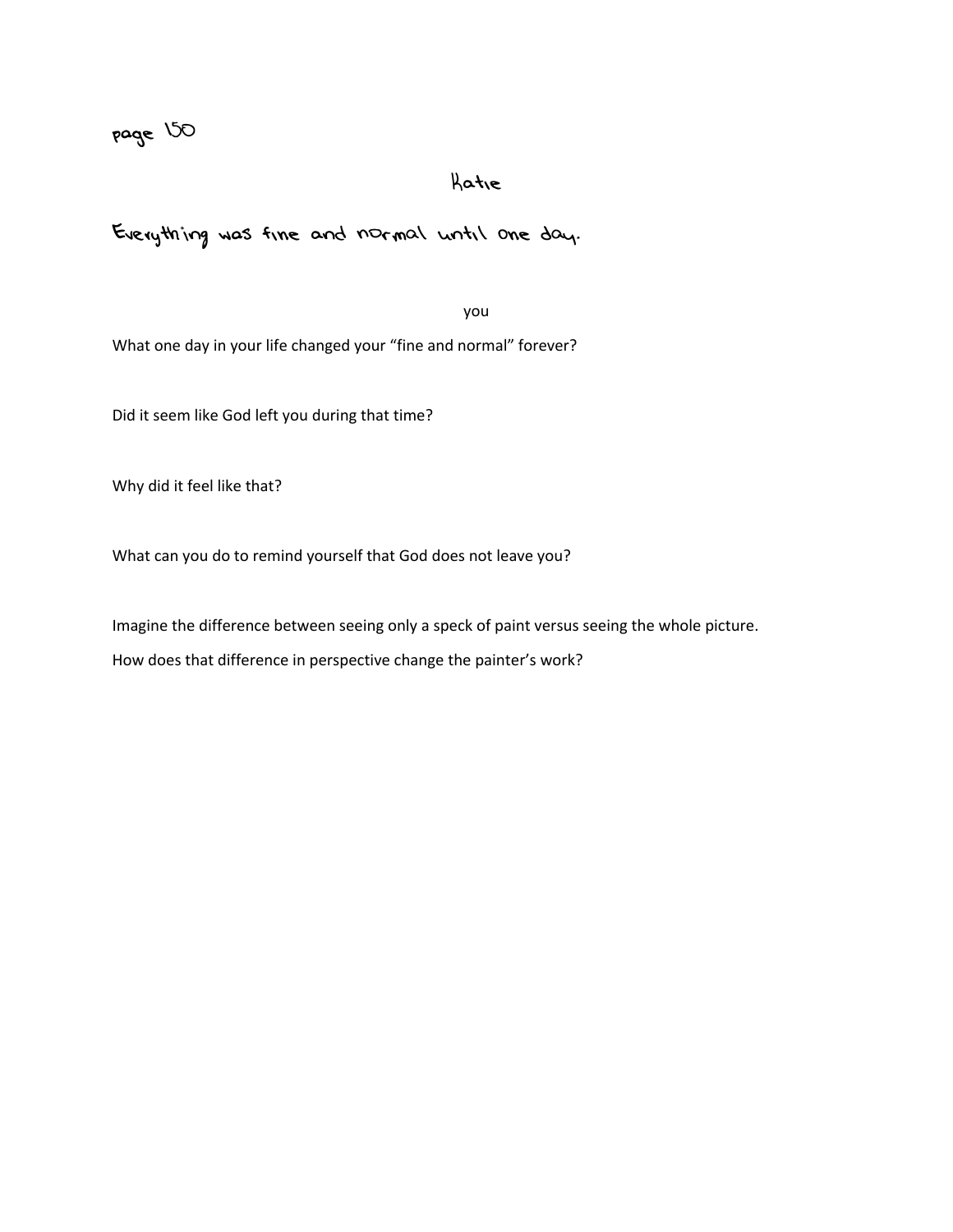Katie

## While we were STILL SINNERS.

you

Think of something that you hate.

Would you be willing to cover your child in that thing in order to rescue someone you loved?

Would you be willing to cover someone you love in that thing in order to rescue someone who had mistreated you in some way?

Read Romans 5:8 and let the meaning of that verse sink into your soul.

In Philippians 2, Paul says we should take on the mindset of Christ in our relationships.

What do you think that means?

What would it look like in your life to not take advantage of your status but, instead, to be humble and to be a servant?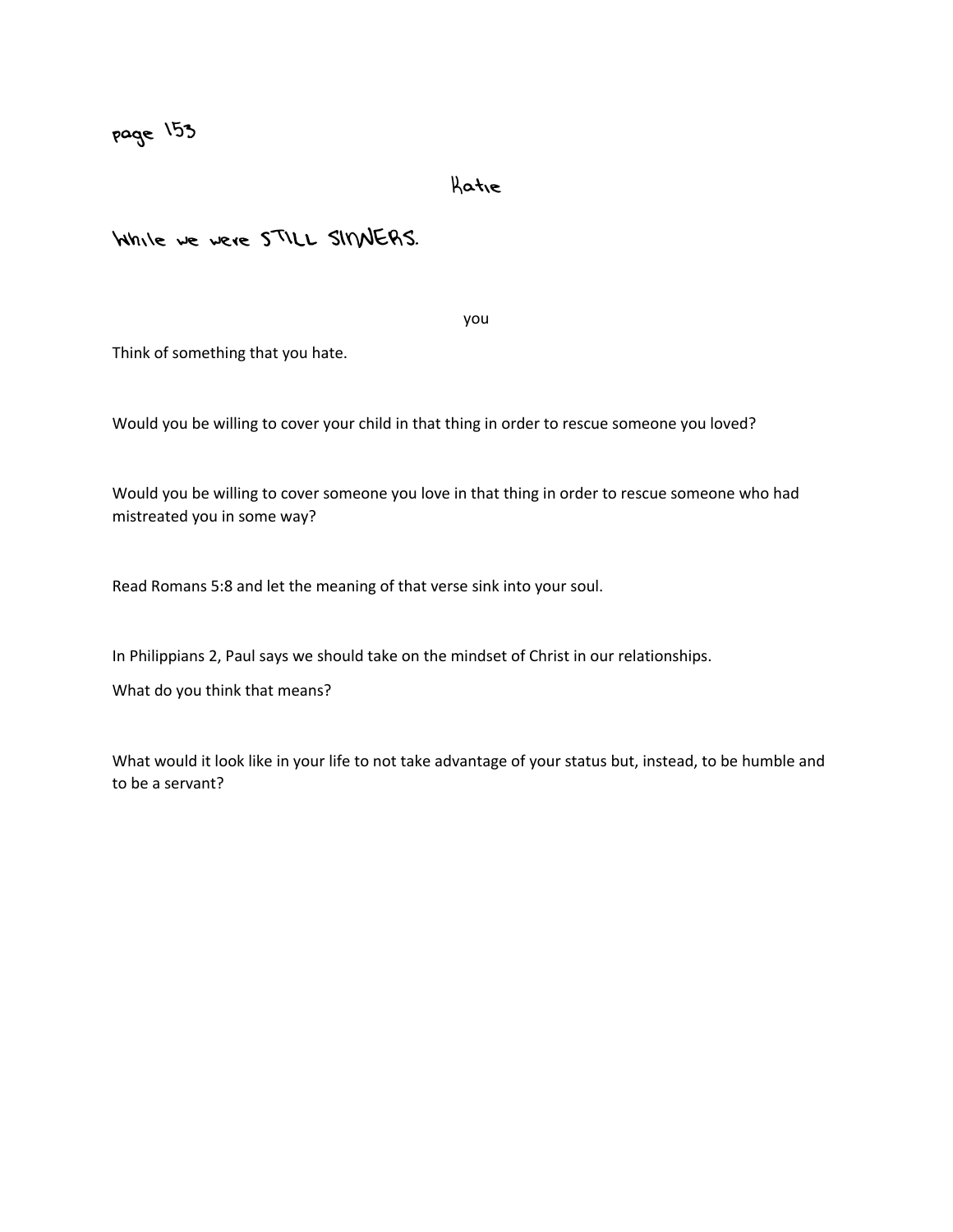## Katie

## Community is overwhelming at times, but where would I be without it?

you

Describe your physical community.

Describe your spiritual community.

How are these alike?

How are they different?

Do you find community to be warm and comforting? Or suffocating and overwhelming?

Read Hebrews 10:24-25. Why is community important?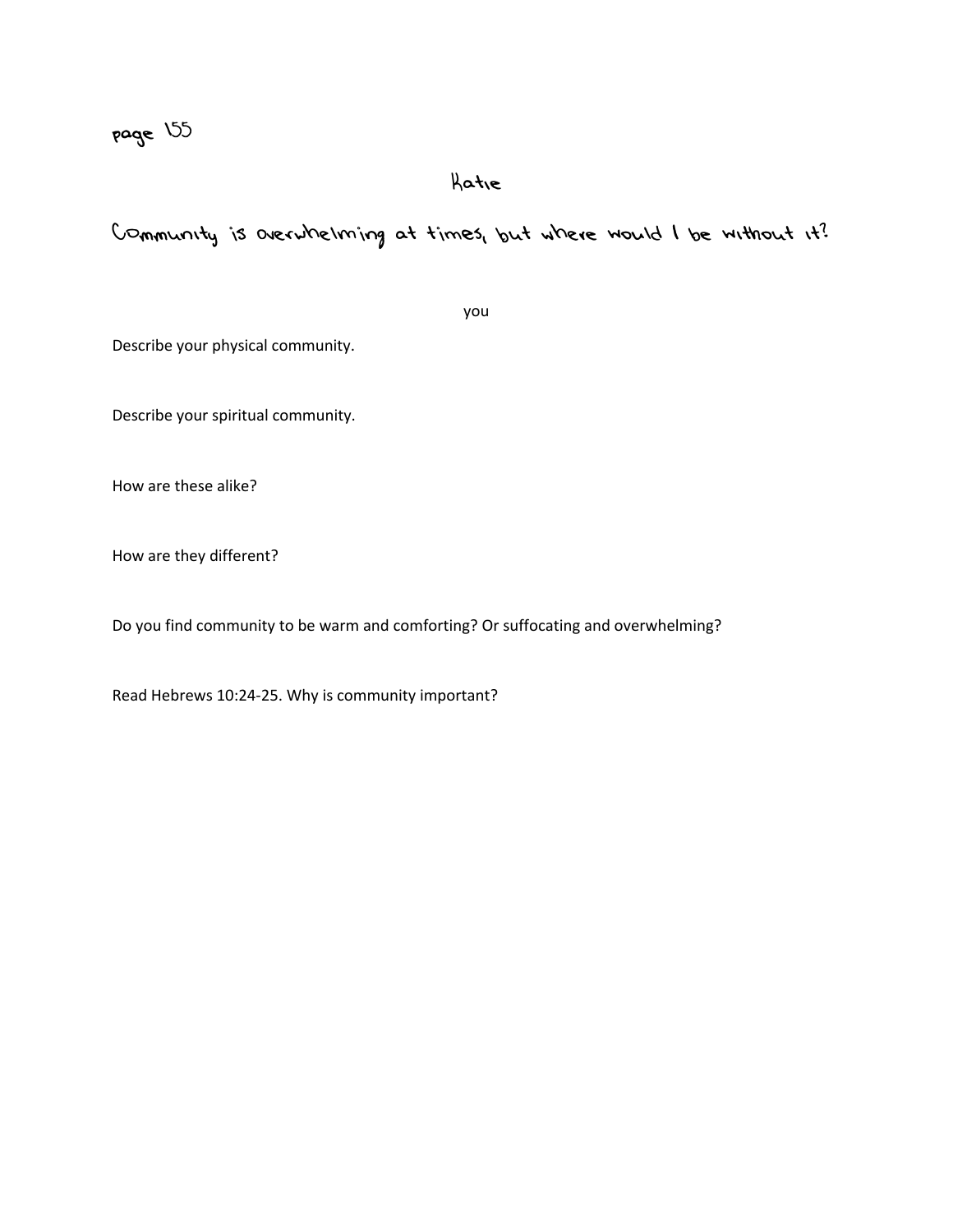## Katie

## Be transformed by the truth that God lives within me.

you

Read 1 Corinthians 6:19. Do you believe that God lives within you?

If so, what does he say to you?

Does he speak truth or lies?

Is his voice louder than the voices in your head or those of other people?

How do you give your attention to the voice of God?

If God lives in you, his light can shine through you. Do you think others see God when they observe the way you live and interact?

What little changes could you make to allow his light to shine brighter in you?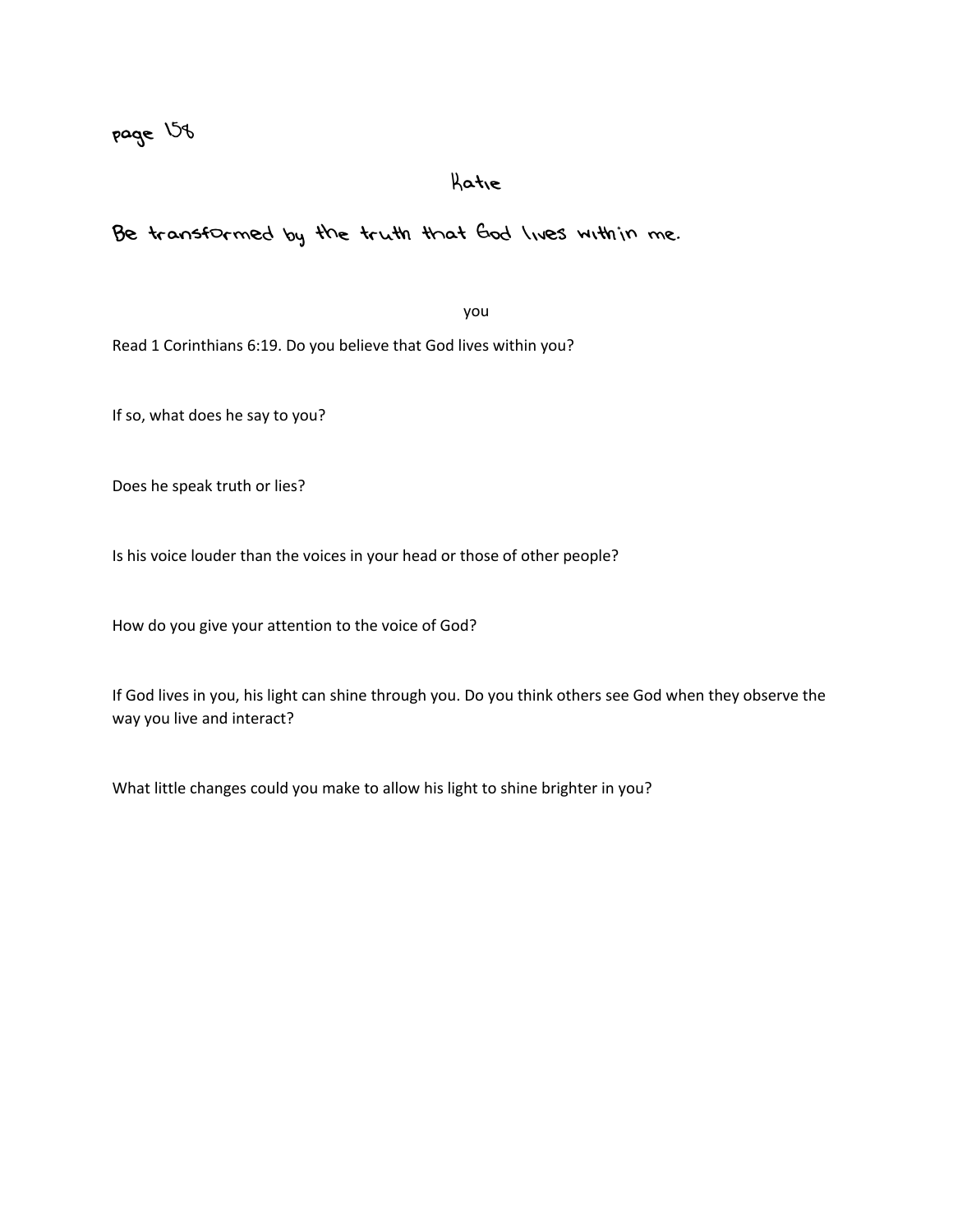page llow

## Katie

## What I have gone through is no mistake. It is a part of my story.

you

Have you ever shared the story of your life with anyone?

One way to summarize your story is to consider the significant events of your life and how each impacted you. Were they positive, negative, or neutral?

What are the moments of your life that define who you are today?

Who are the people who influenced you?

Take some time to write out your story and consider sharing it with a close friend.

What you have gone through is no mistake. It is part of your story.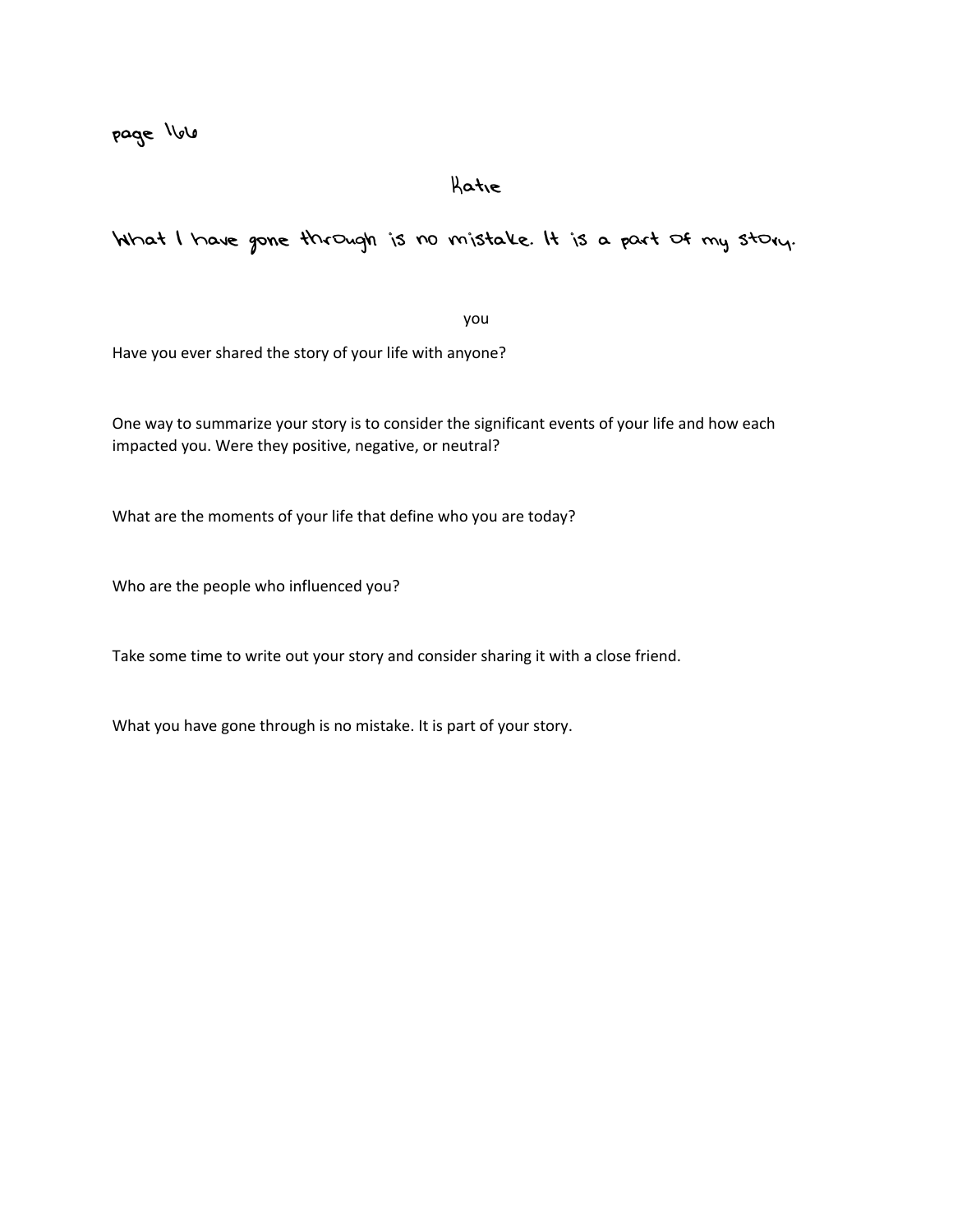## Katie

In the future when I give my testimony, I want to be able to say that this was the year my faith grew stronger than ever before.

you

How do you define the word faith?

What does faith look like in your life?

Is your faith more about what you do externally or what you experience internally?

In what ways would you like to see your faith grow?

What steps can you take toward a stronger faith?

How does your faith affect other aspects of your life (e.g. relationships, emotions, mental focus, physical health)?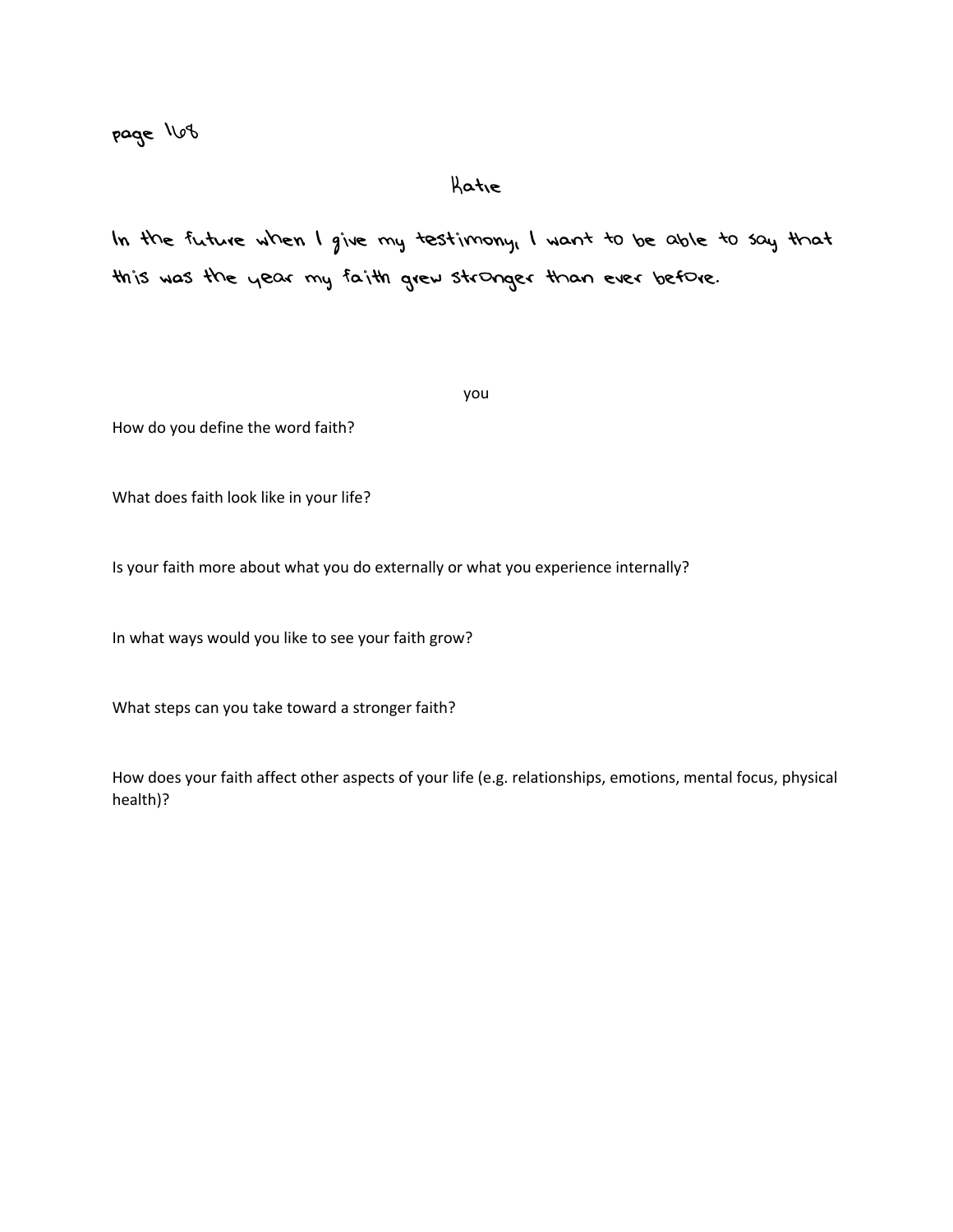Katie

Thank God for each blessing along the way—this brings joy to both me and God.

you

Read 1 Thessalonians 5:18. Do the words "thank you" roll off your tongue often or do you use them only sporadically?

In what ways can a grateful heart be protective?

How is thankfulness a path into God's presence?

Take time to be intentionally grateful. Set aside 5 minutes at the beginning or end of each day to write down 3-5 things for which you are grateful. Start now!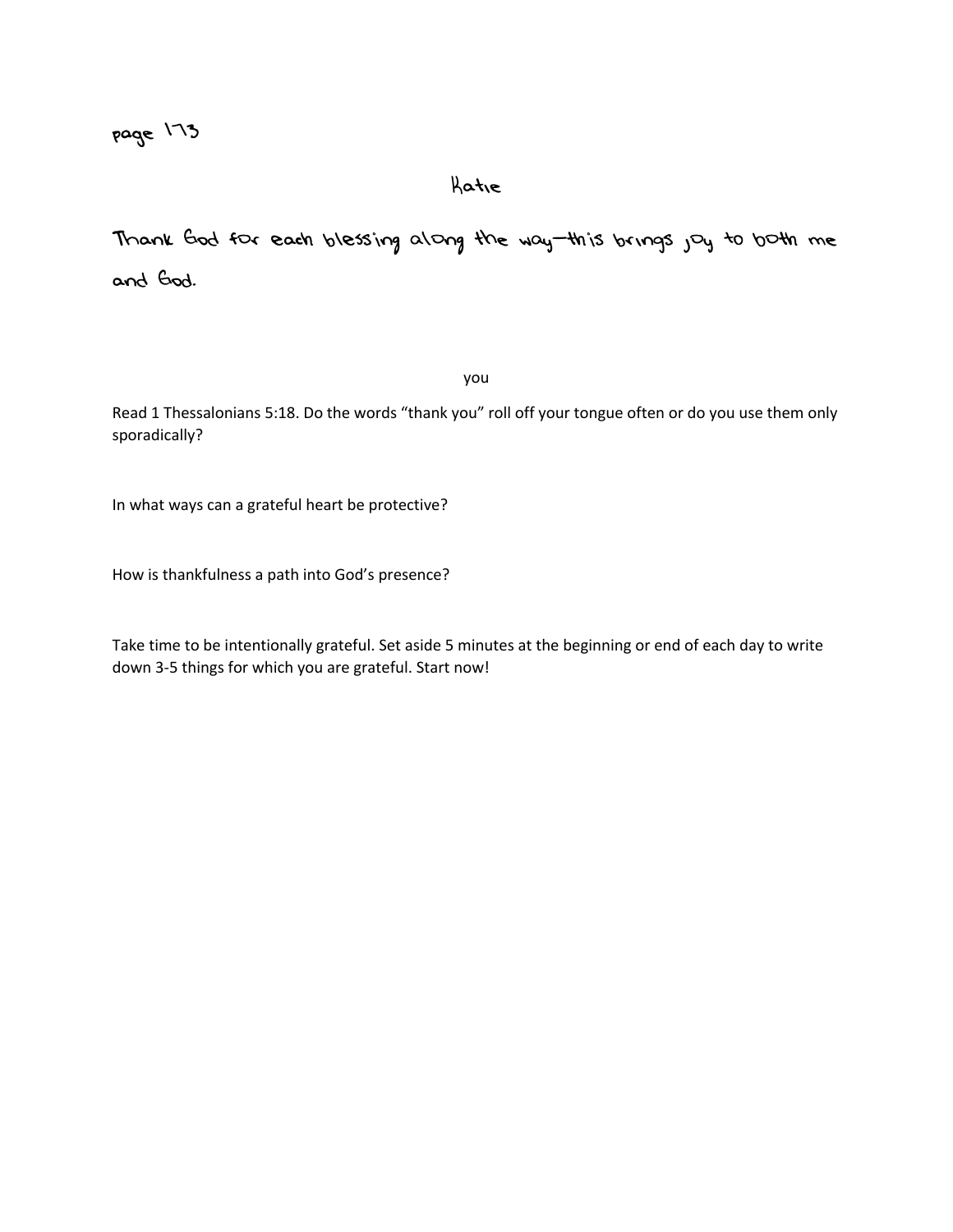Katie

Well, hello beautiful!

you

Do you struggle with self-image?

In what ways do you compare yourself to others?

What does the world see as beautiful?

What does God see as beautiful?

Why are those different?

Read Psalm 139:13-14. What does God say about you?

How can focusing on God's image of you change your image of yourself?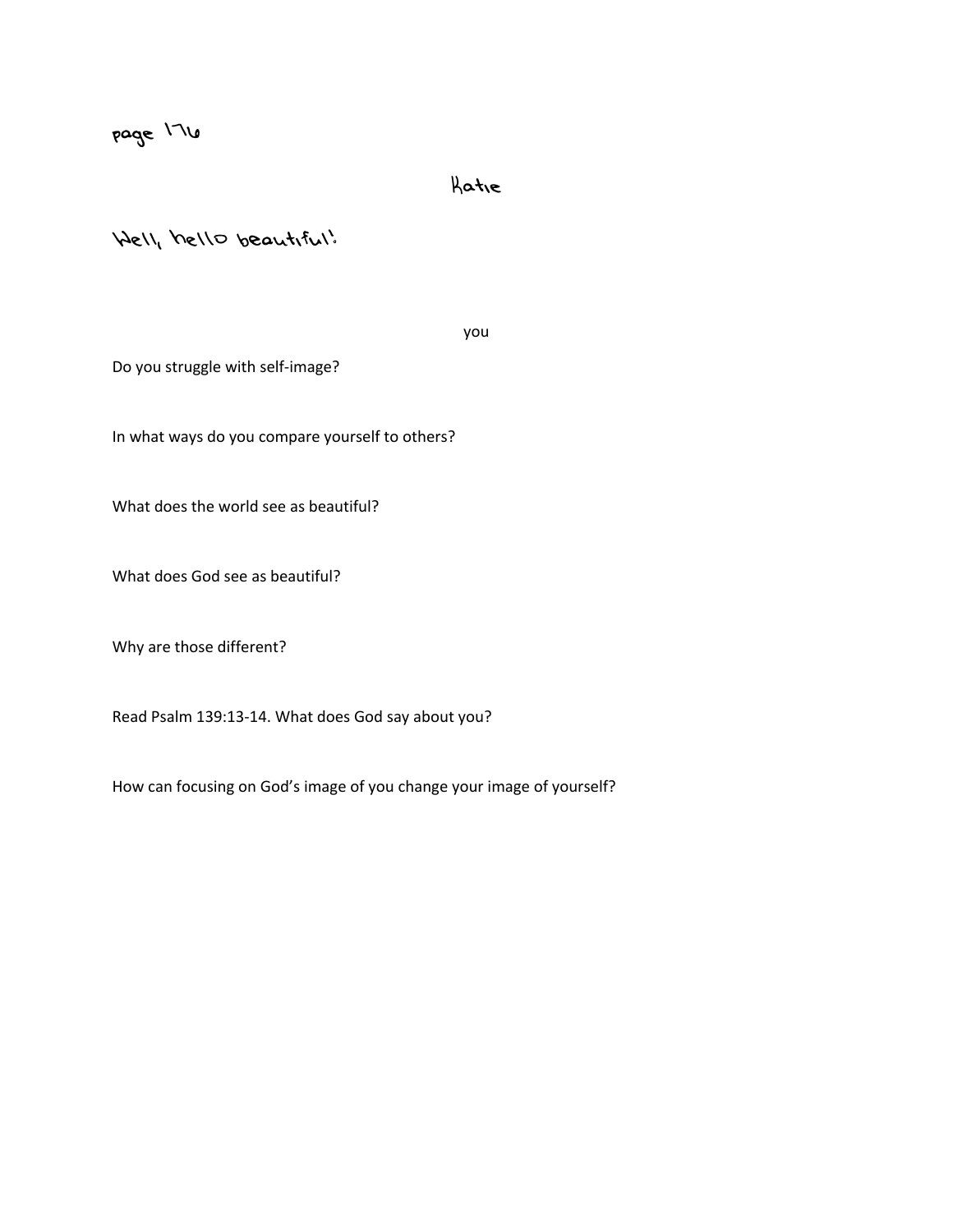## Katie

Strive to trust God in all areas of your life.

you

What makes you anxious?

What is difficult for you?

How could these things possibly help you to grow in some way?

Take a minute to consider trust in God as a staff that bears your weight as you walk. What stands out to you about this idea?

How does this picture enable you to move forward rather than stay stuck in your fear, worry, regrets, trials?

Read Proverbs 3:5-6. How are trusting and understanding different?

Why are we instructed to do one and to not attempt the other?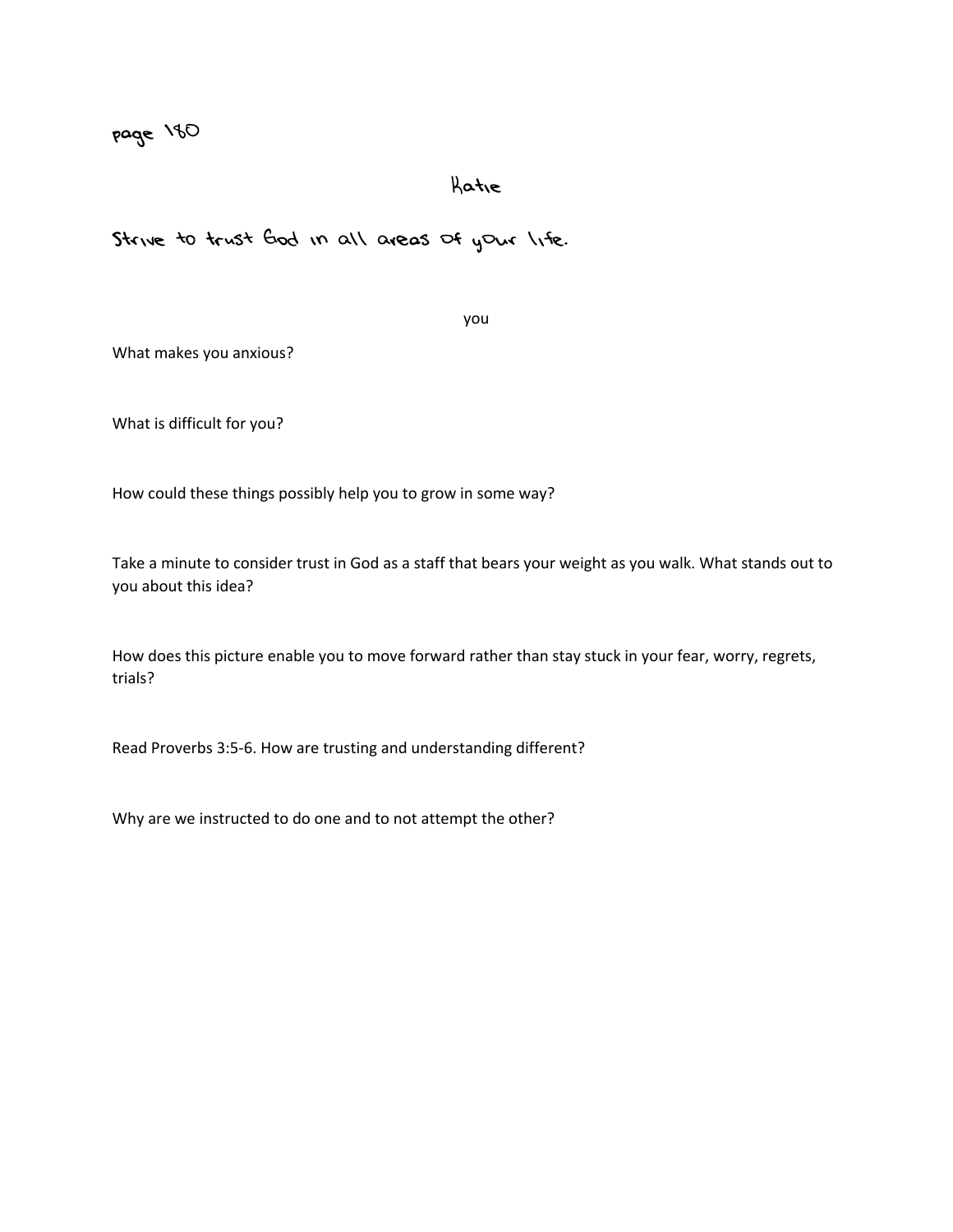#### Katie

I am a huge influence in the lives of those around me.

you

Do you tend to think of yourself as one who has influence?

Who might you be influencing and in what ways?

Consider 3 relationships in your life.

What do you want those relationships to be like in 5 years?

What steps can you take now to walk toward that goal?

Each of these are important in our relationships but which stands out as an area in which you could intentionally develop and grow?

Celebrate the milestones.

Fight for the HEART  $\triangleleft$ 

Invest in the relationship.

Spend quality, unstructured time.

Leave no doubt that they are loved.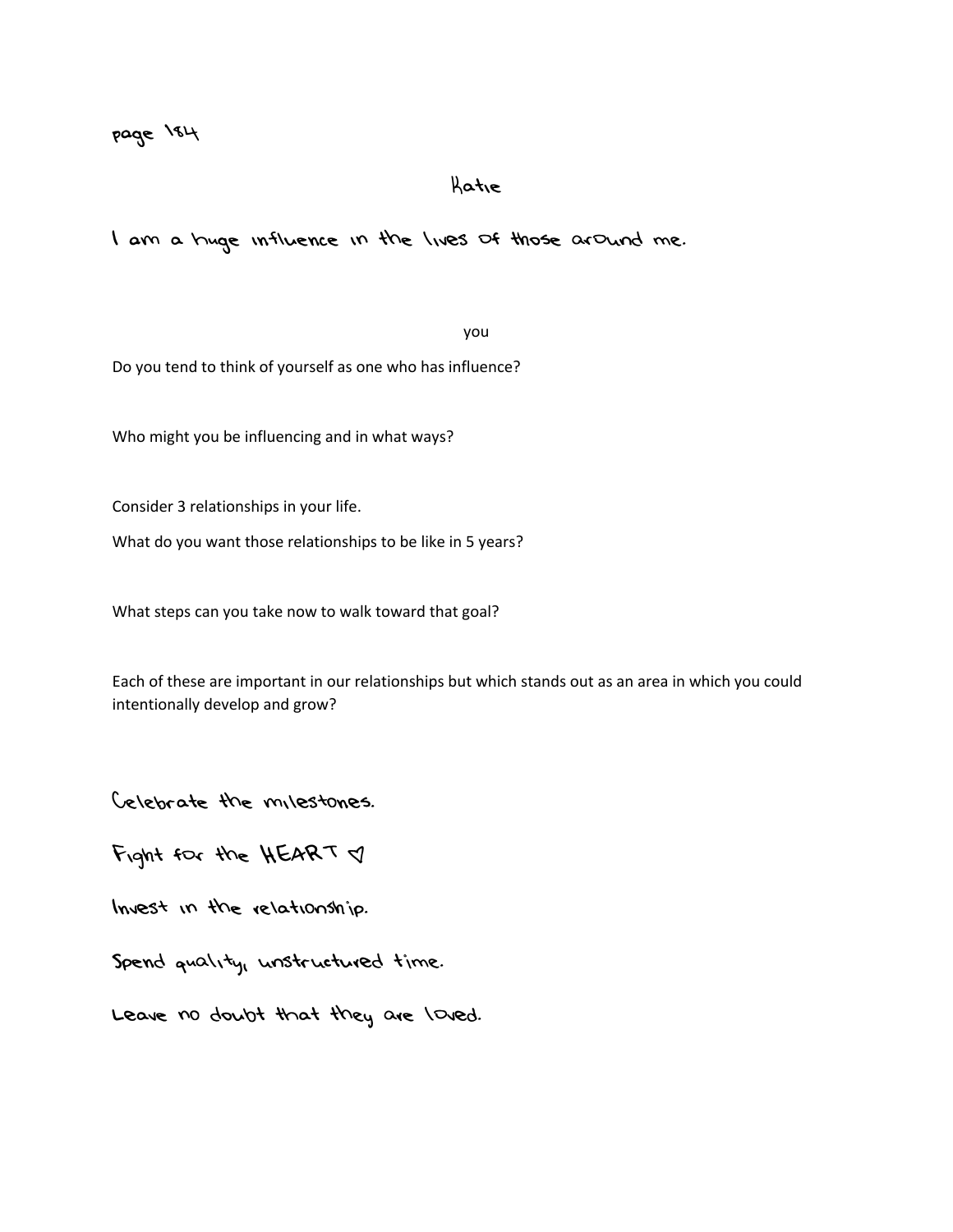## Katie

He is not done with me yet, the Author is still perfecting His story.

you

Listen to the song, *King of My Heart*, by Kutless.

What does it mean that God is good?

This song says that God will never let you down, and Deuteronomy 31:6 says that he will never leave you.

Have you ever felt like God has let you down?

When you feel like God has let you down, how do you reconcile what you feel with what is truth?

If you believe that God is holding on to you, how does that change the way you live your story?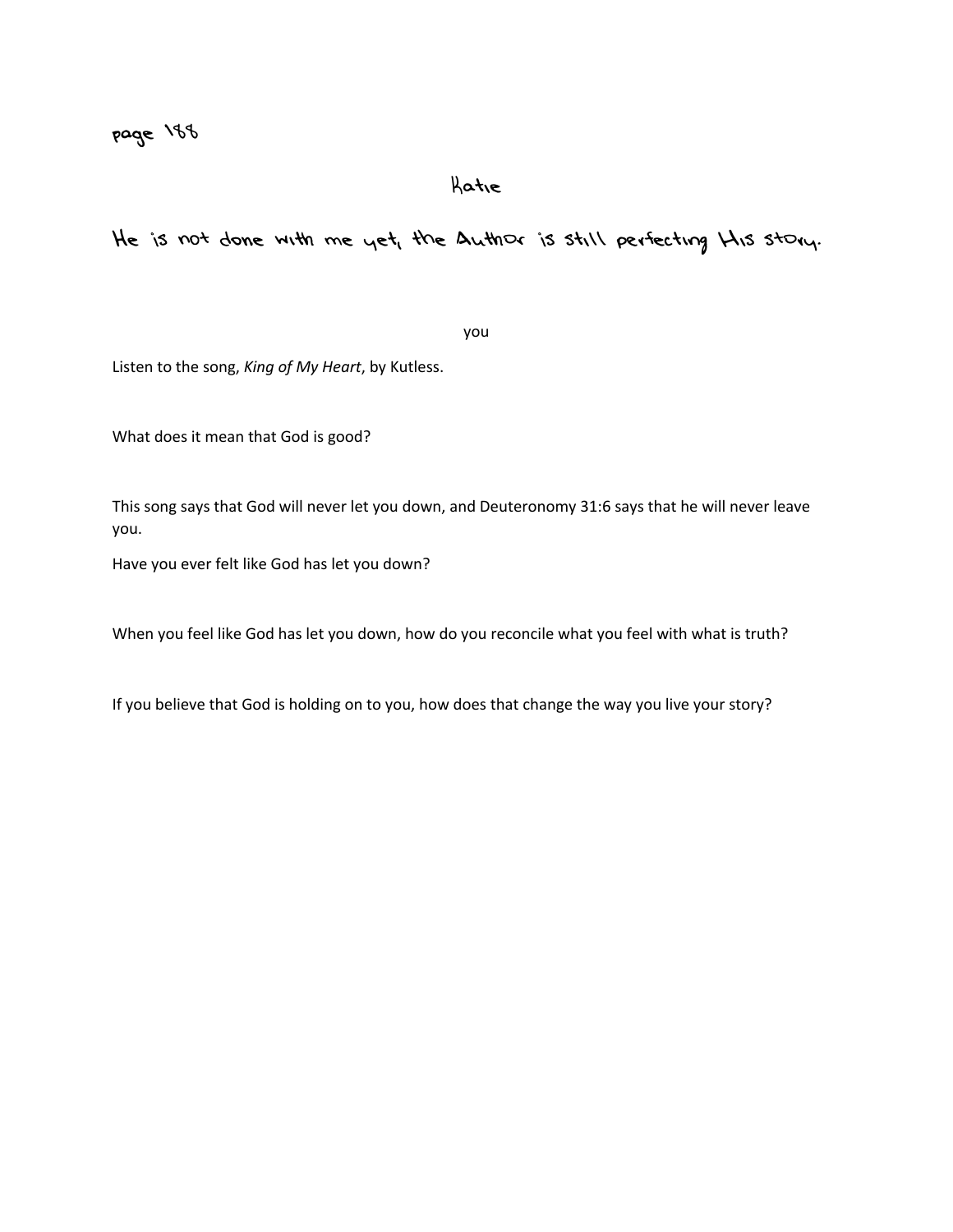#### Katie

Hope is oxygen to the believer who is short of breath.

you

How do you define hope?

Biblical hope is a confident expectation in God's promises or in God himself.

How is this kind of hope similar to oxygen or a life preserver?

In what ways might trouble lead to patience and patience lead to character and character lead to hope?

Have you ever seen this progression in another person or experienced this yourself?

Read 1 Corinthians 15:42-44. How can these verses renew a hope for something good to come?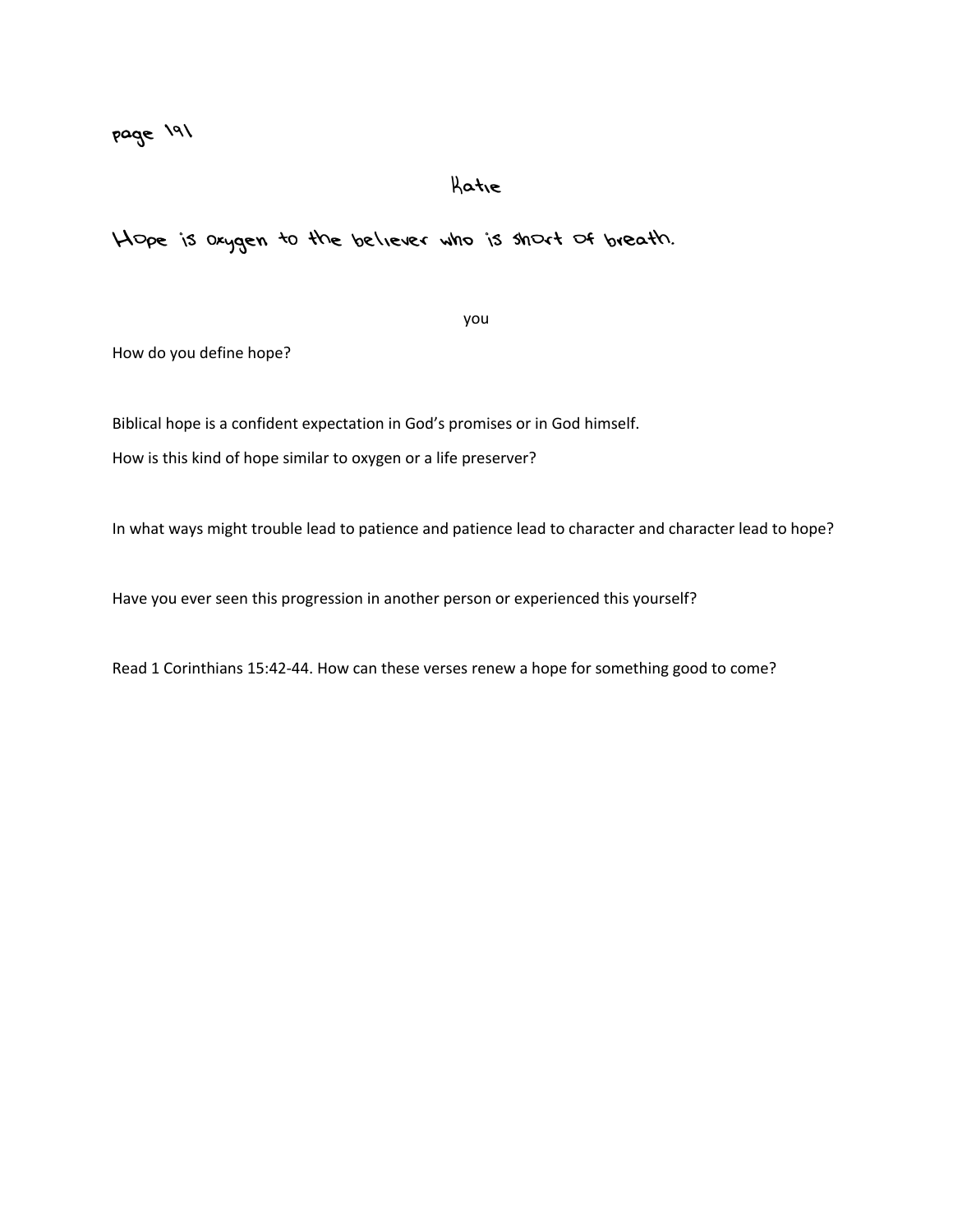## Katie

## Seek Him and I will find more than ever dreamed possible.

you

Are you searching for God? Or, perhaps, are you searching for more of God?

What do you hope to find through your quest?

How do you describe God's presence in your life?

What does it mean to have God as your goal?

Given that everyone has school, careers and other endeavors, how do you keep God as the primary pursuit of your life?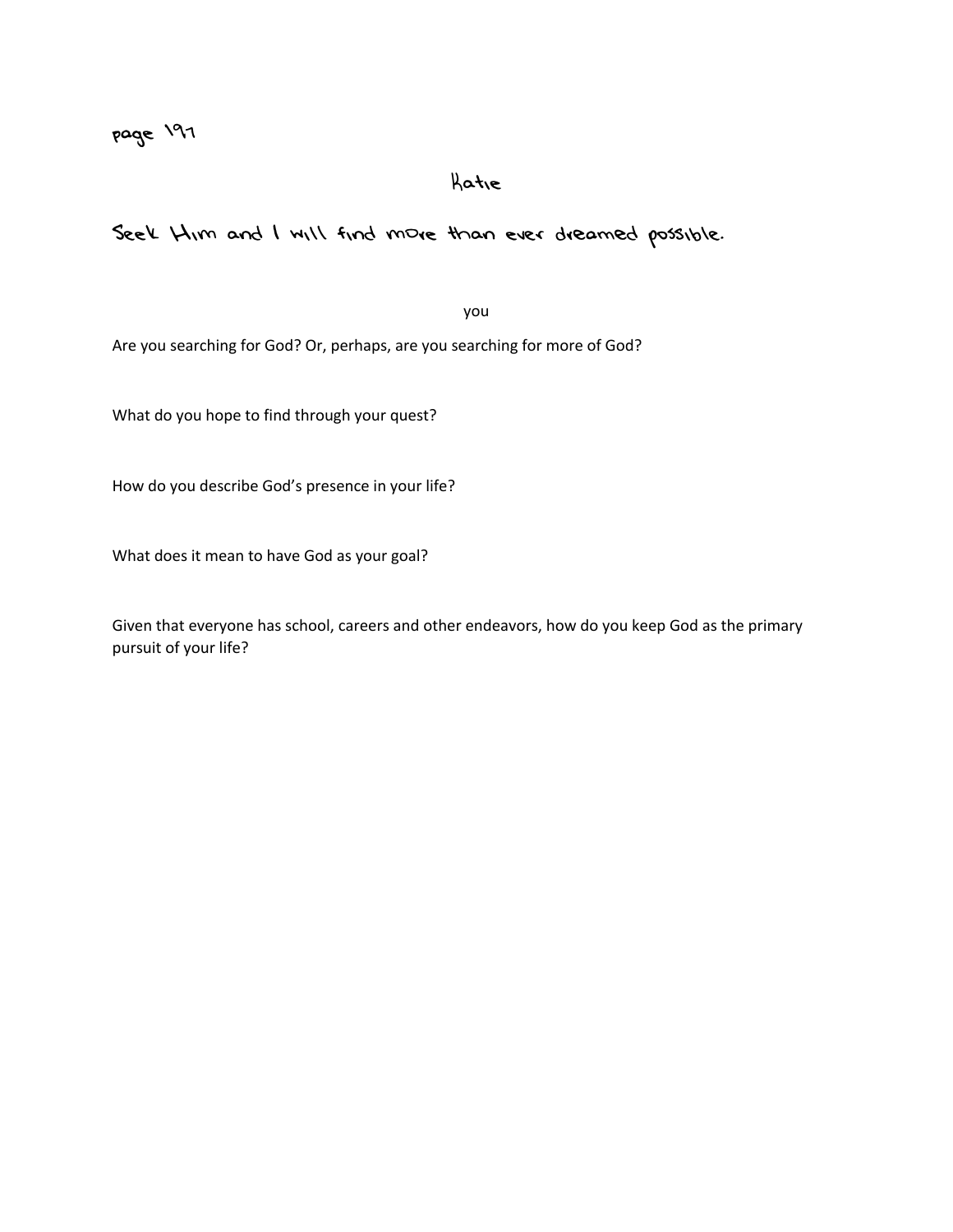## Katie

Instead of being short-sighted, you need to have ETERNAL PERSPECTIVE.

you

What does it mean to be short-sighted?

How does being short-sighted lead to being selfish?

Read Colossian 3:1-2. What is the difference between an earthly perspective and an eternal perspective?

Why is an eternal perspective better?

How can you have an eternal perspective in the normal, mundane parts of your day?